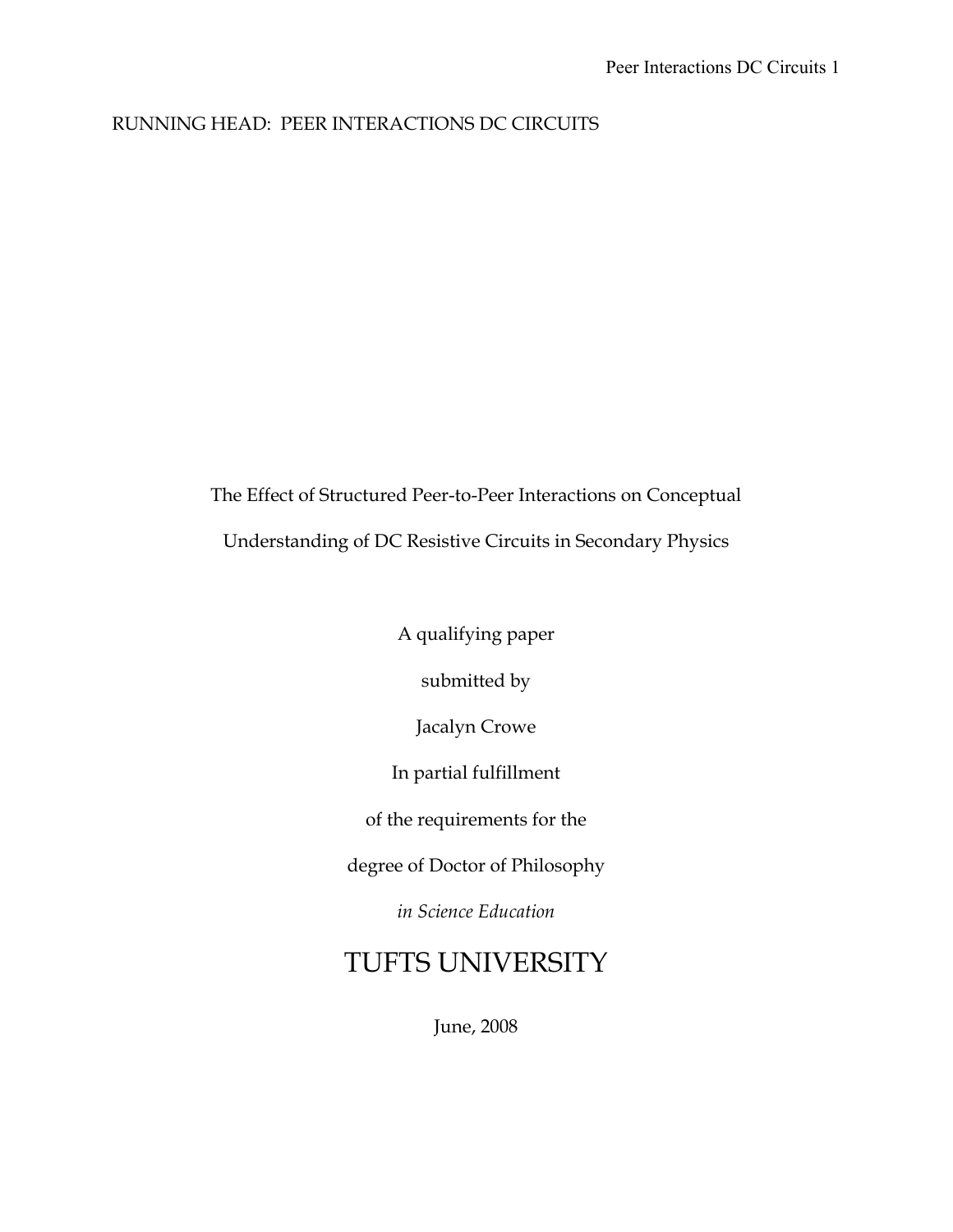© 2007, Jacalyn Crowe

Advisor: Dr. Ana Schliemann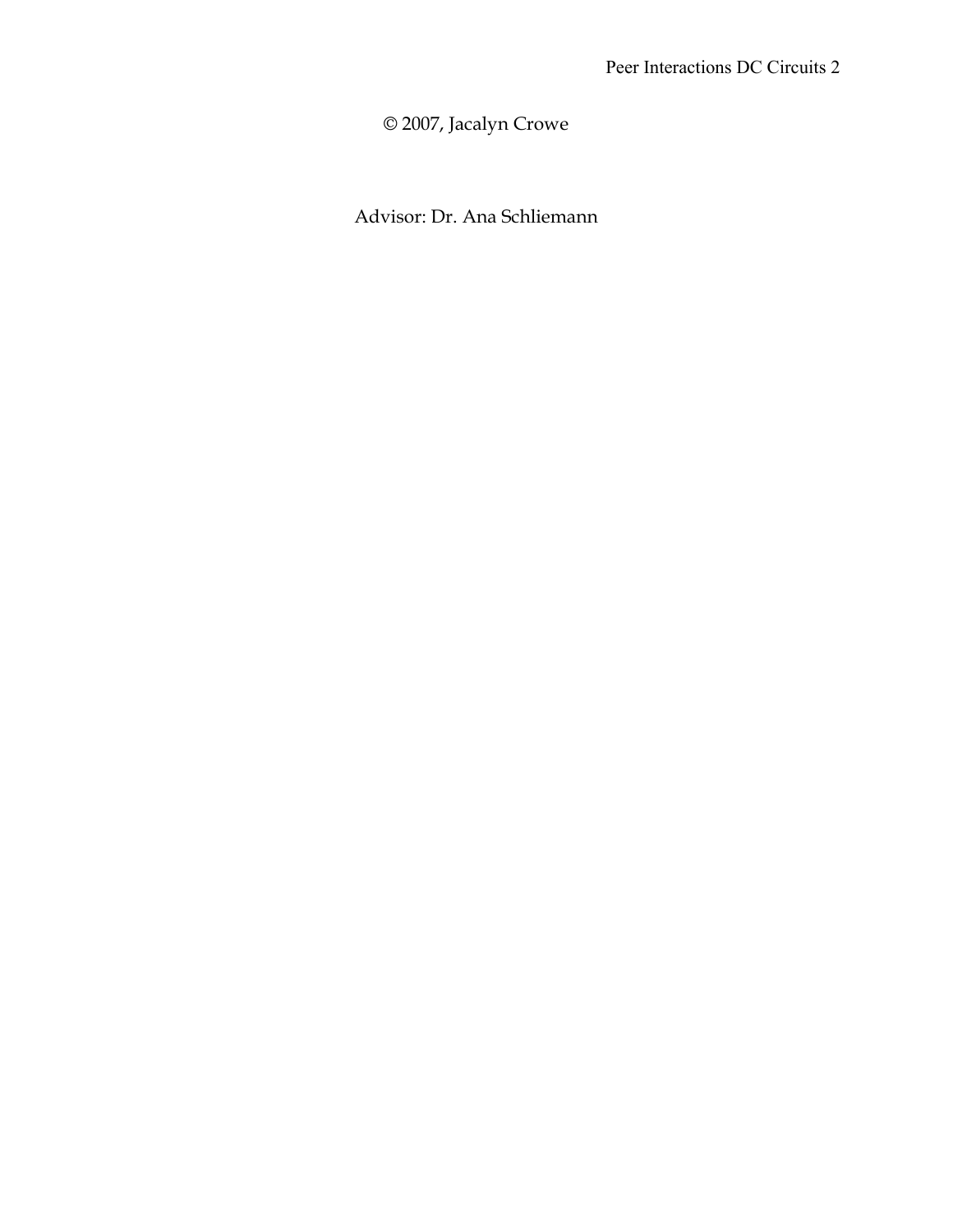### Abstract

This study examined the prevalence and persistence of some common misconceptions about DC resistive circuits and the role of social interaction in promoting changes in students' views. It explored the types of interactions that were common in student dialogues as they discussed conceptual questions and whether the number of correct responses to these conceptual questions significantly increased as a result of discussions with peers. Twenty-seven students in one 12th grade class, representing a broad, middle range of abilities (as defined by course placement) participated in the study. Over the course of four class periods, conceptual questions were posed each day and students immediately responded to them via an electronic polling system. They were directed to discuss or defend their thinking with peer(s), for approximately two minutes, and those conversations were recorded. After discussion students responded again, to the same questions, via the polling system. Pre- and postdiscussion responses were used to assess the level of student understanding. Transcripts of student conversations were analyzed to identify what types of interactions were most common in student dialogues. Results demonstrated that the number of correct student responses to conceptual questions was, in a few cases, significantly larger after discussion with peers. Analysis of interactions revealed that the most common student statements during the discussion phase could be characterized as either simply stating their answer or as providing the reasoning behind their answer choice.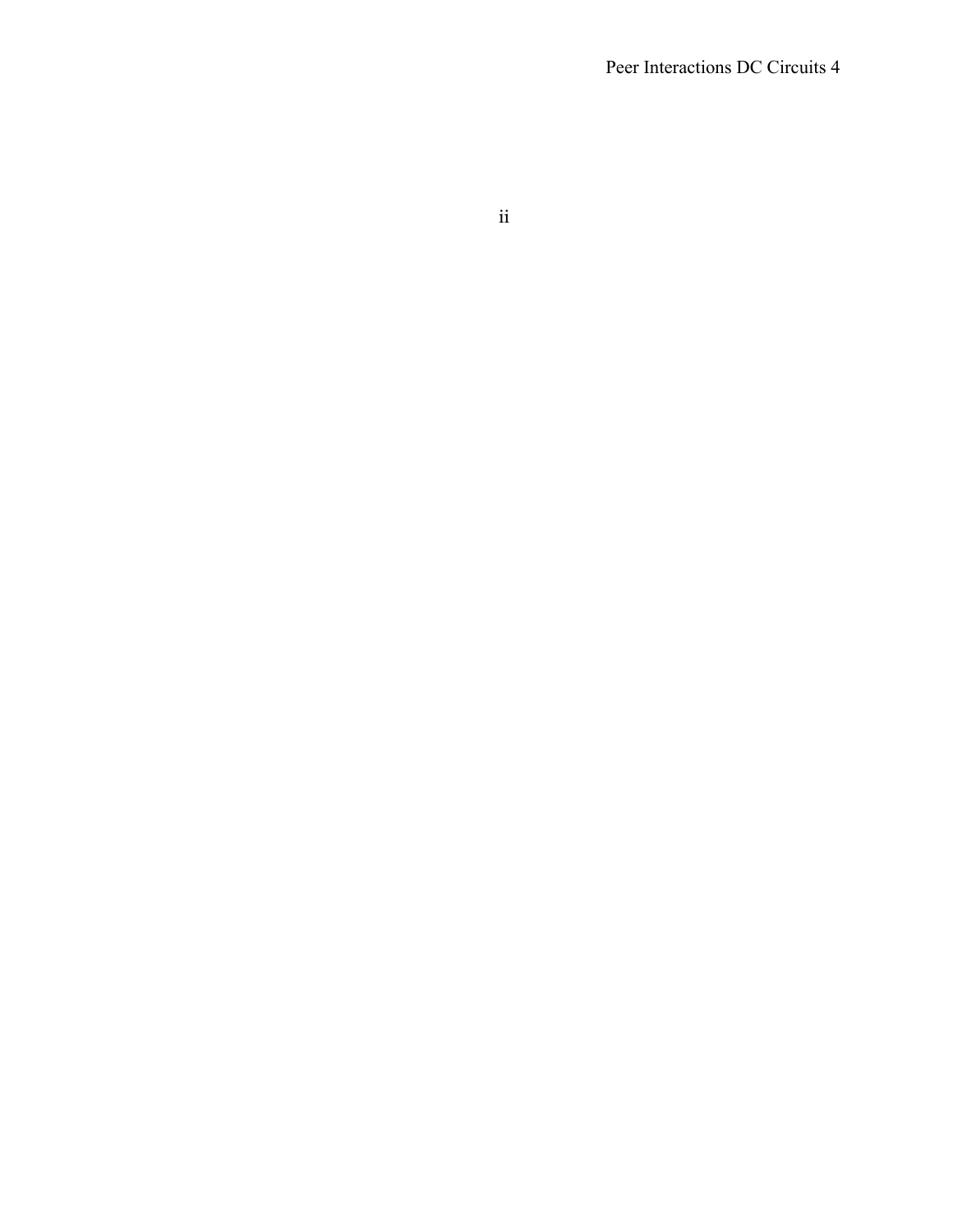# Acknowledgements

 I am grateful for the continued support of my advisor, Dr. Ana Schliemann, the chair of my committee, Dr. Ronald Thornton and the other members of my committee, including Dr. Marianne Wiser and Dr. Hee-Sun Lee. Each has been instrumental in helping me to clarify the goals of my research and in developing a broad-based literature review to support that work. I thank Dr. Roger Tobin for his careful reading and thoughtful contributions to this paper.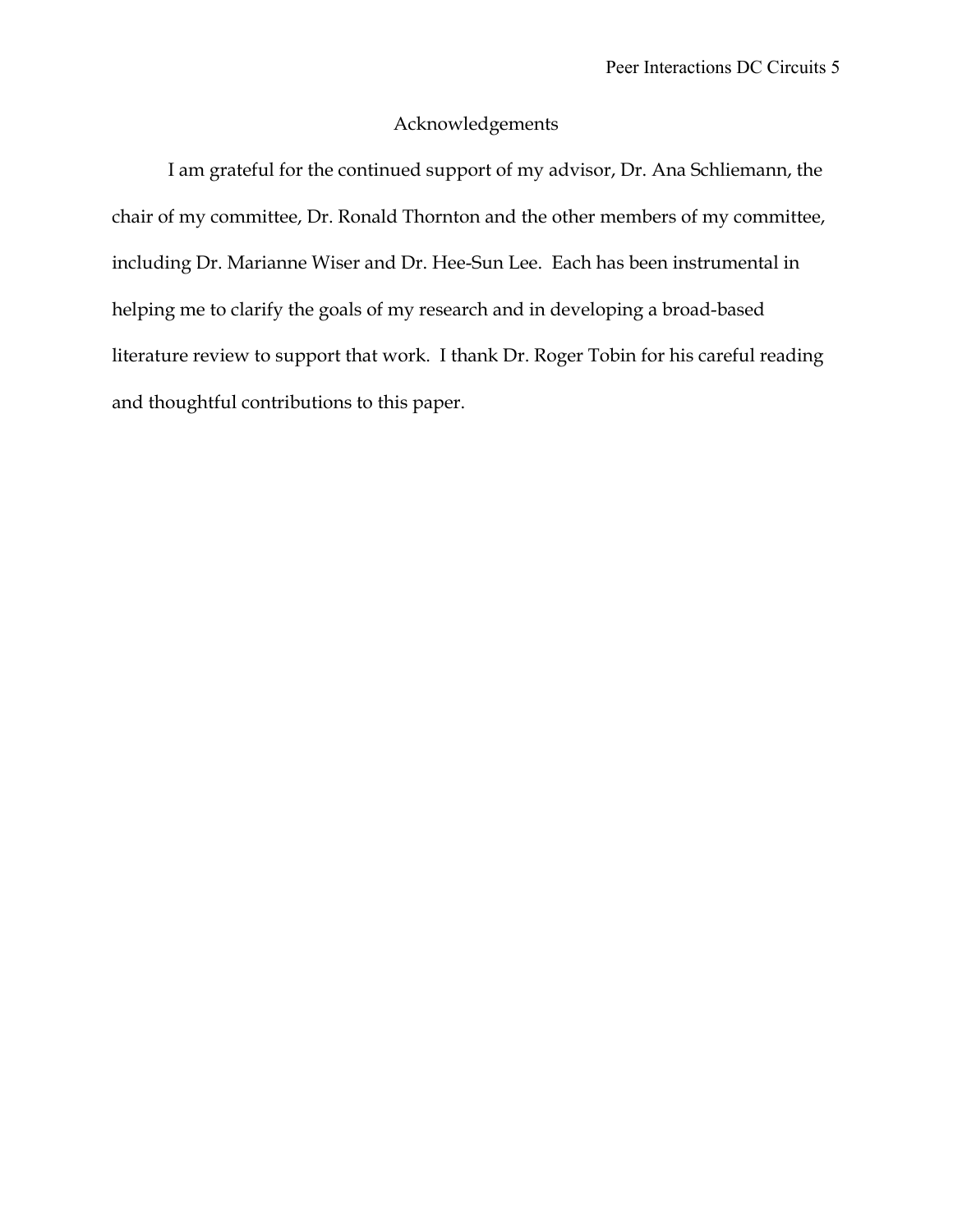iii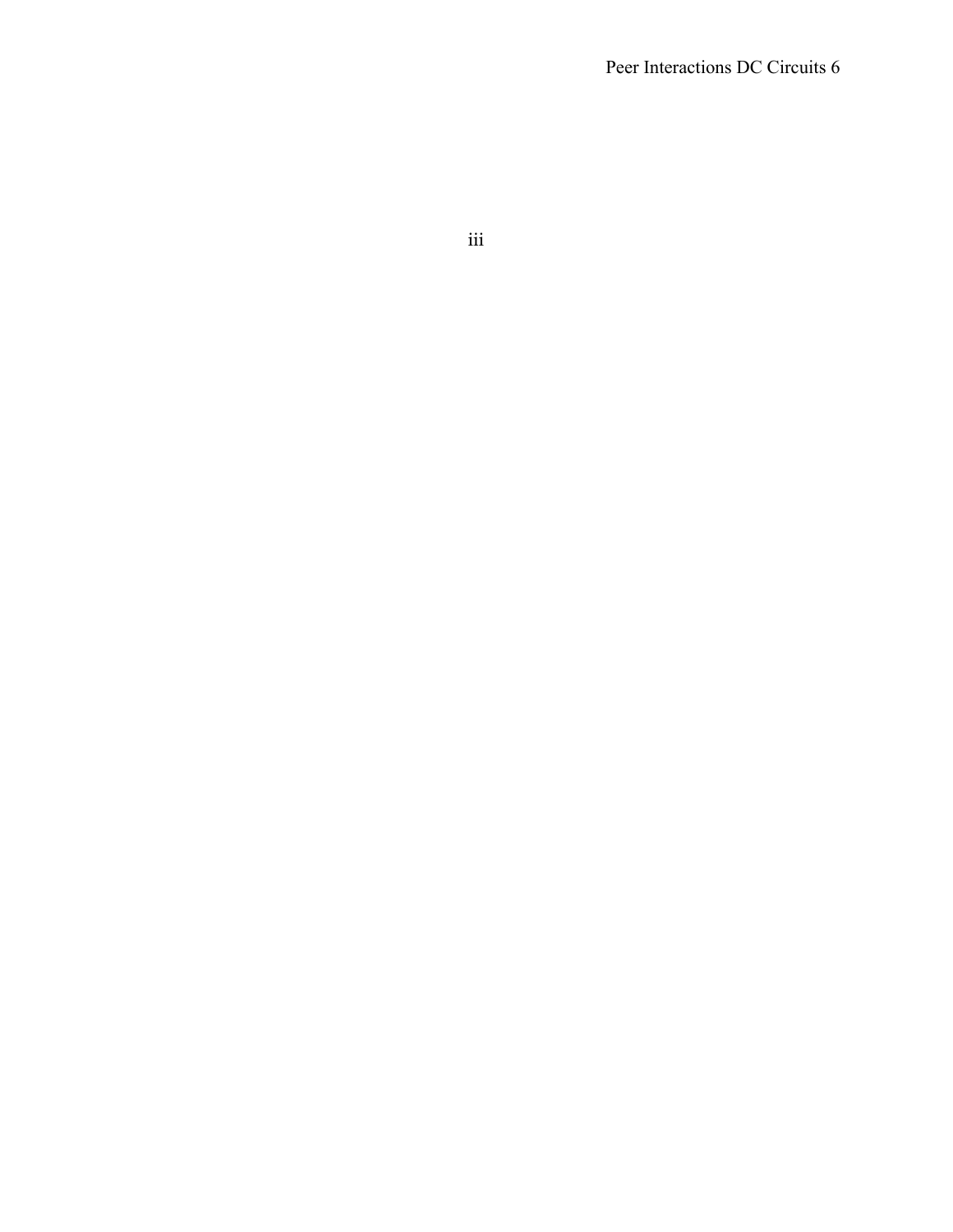# Table of Contents

| <b>Chapter</b>                       | Page         |
|--------------------------------------|--------------|
| Introduction                         | $\mathbf{1}$ |
| <b>Literature Review</b>             | 3            |
| The Study's Questions and Hypotheses | 14           |
| Methods                              | 15           |
| Procedure                            | 17           |
| Data Sources and Analysis            | 18           |
| Results                              | 19           |
| Discussion                           | 39           |
| Appendix A                           | 44           |
| References                           | 49           |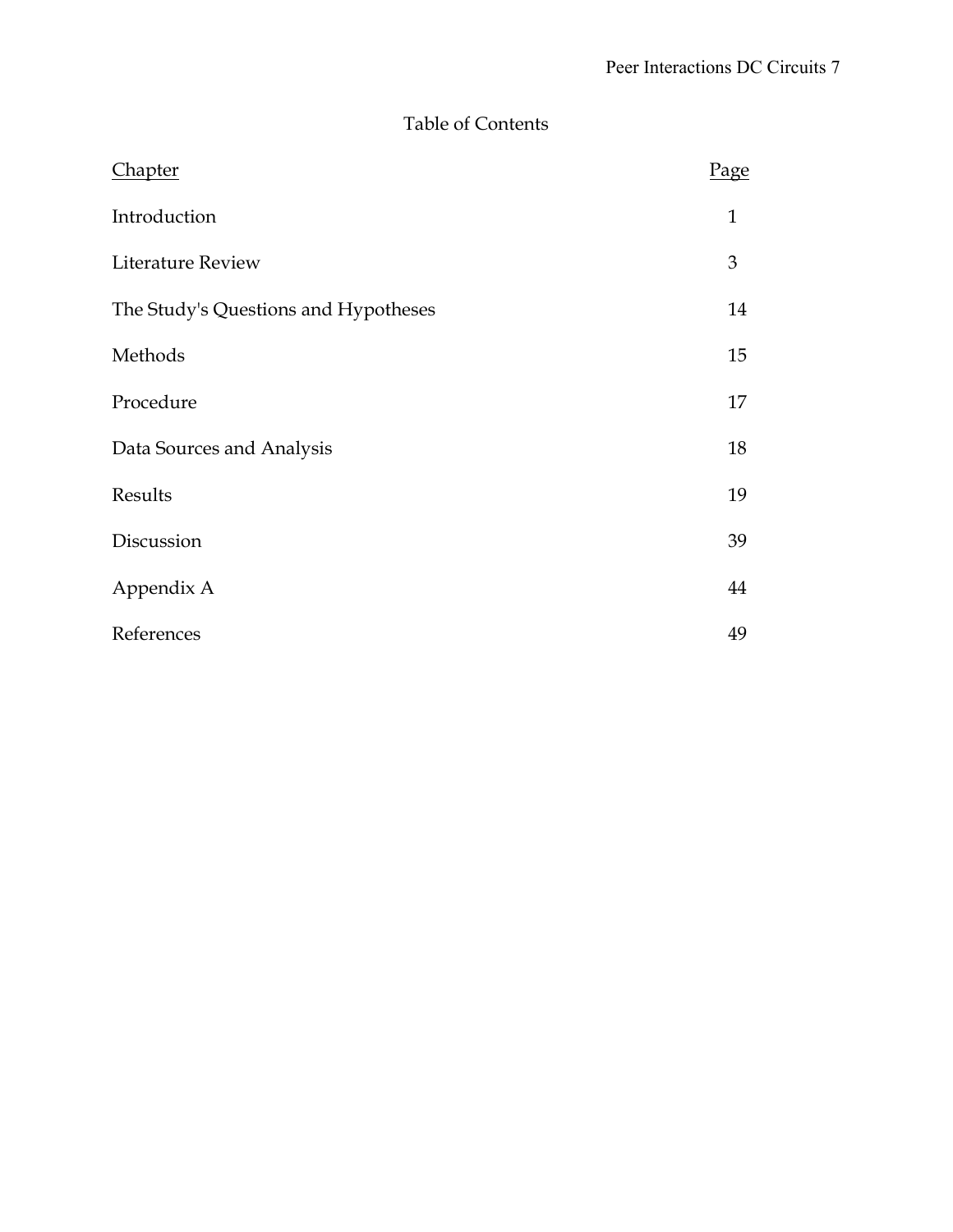iv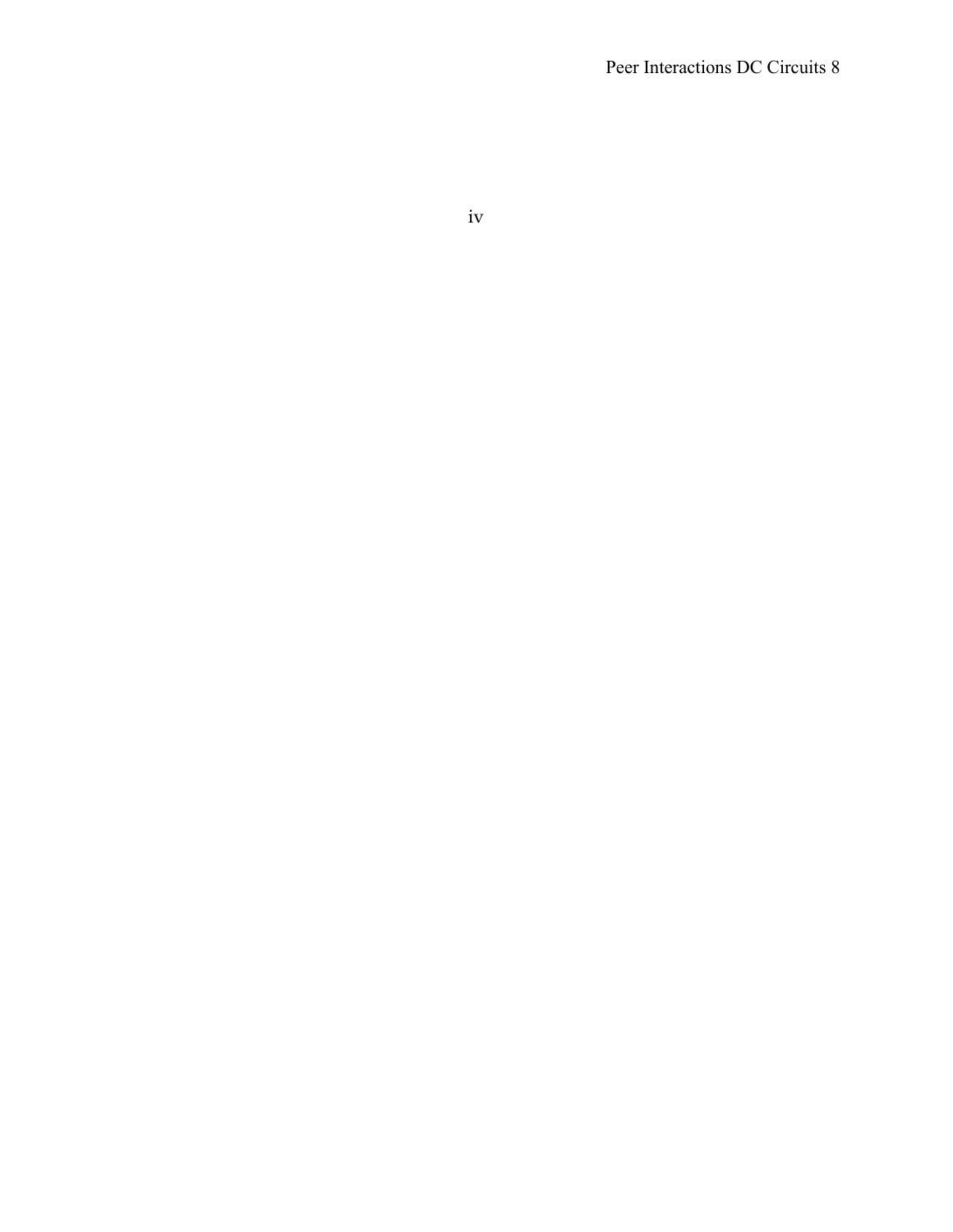# List of Tables

| <b>Table</b> | <b>Title</b>                                                          | Page |
|--------------|-----------------------------------------------------------------------|------|
| Table 1      | Typical Enrollment in Physics Offerings at the<br>Subject High School | 16   |
| Table 2      | <b>Student Reponses to Question 2</b>                                 | 20   |
| Table 3      | Student Responses to Question 3                                       | 22   |
| Table 4      | Student Responses to Question 5                                       | 24   |
| Table 5      | Student Responses to Question 10                                      | 26   |
| Table 6      | Number of Correct Responses,<br>Before and After Discussion           | 31   |
| Table 7      | Frequency of Types of Student Comments                                | 33   |
| Table 8      | Student comment codes form Question 10                                | 35   |
| Table 9      | Group One's Discussion of Question 10                                 | 36   |
| Table 10     | Group Eight's Discussion of Question 10                               | 37   |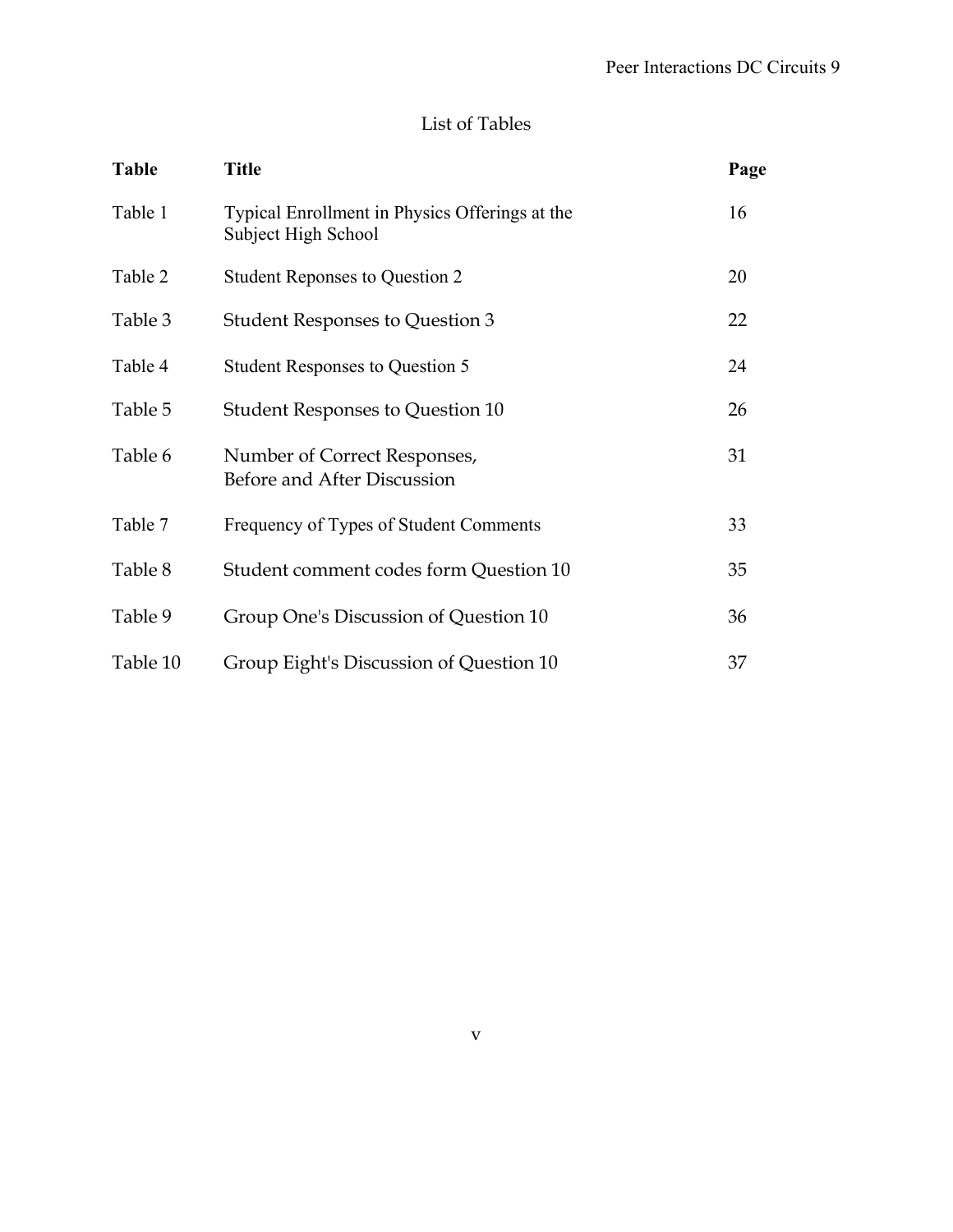# List of Figures

| <b>Figure</b> | <b>Title:</b>                                                         | Page |
|---------------|-----------------------------------------------------------------------|------|
| Figure 1      | Question 2                                                            | 20   |
| Figure 2      | Question 3                                                            | 22   |
| Figure 3      | Question 5                                                            | 23   |
| Figure 4      | Question 10                                                           | 25   |
| Figure 5      | Percentage Expressing Misconceptions                                  | 28   |
| Figure 6      | <b>Total Number of Correct Responses</b><br>Pre- and Post-Discussion  | 30   |
| Figure 7      | Question 10                                                           | 34   |
| Figure 8      | Types of Student Responses in Discussion of<br>Question 10 v. Overall | 35   |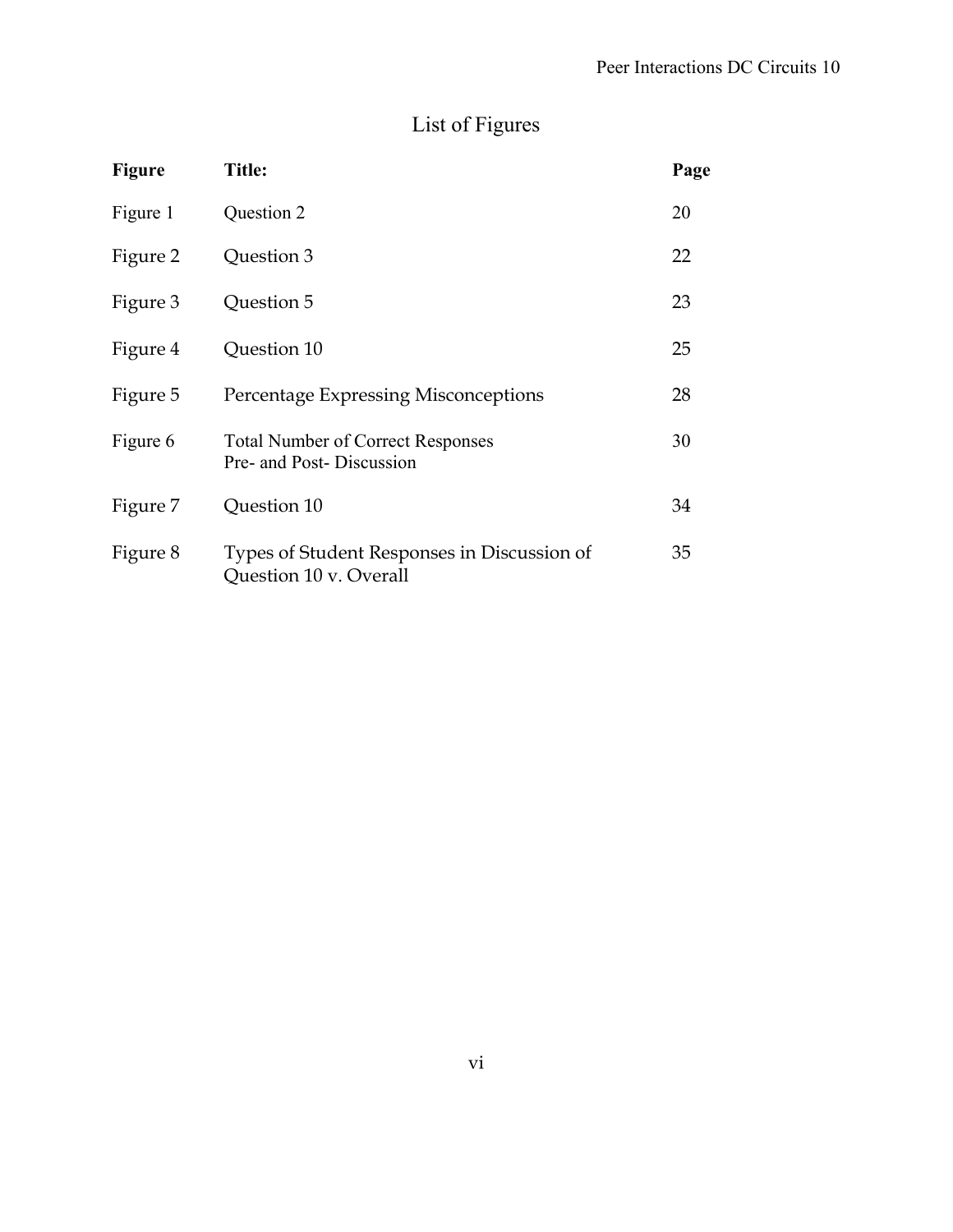The Effect of Structured Peer-to-Peer Interactions on Conceptual Understanding of DC Resistive Circuits in Secondary Physics

Students enrolled in introductory physics courses at the secondary level rarely have experience or significant initial intuitive beliefs about the conceptual ideas required to understand the behavior of DC resistive circuits. This can make the teaching and learning of this material particularly challenging, as teachers routinely introduce new material by bridging from ideas that are well understood. Among the reasons such bridging may be useful is that it provides: "temporary frameworks or supports used to assist students during initial learning during a complex skill or cognitive strategy" (Savinainen et al 2005, p. 191). As a result, initial instruction sometimes centers on analogies that are imperfect at best. Two such analogies have been suggested for teaching about DC resistive circuits: "The Flowing-fluid Model" and the "Moving-crowd model" (Gentner, D . & Gentner, D. 1983 p. 115). Since neither analogy perfectly reflects the nature of the DC resistive circuits phenomenon, this instructional approach may lead to misconceptions as students attempt to construct a true understanding of these concepts.

More recently, as researchers and Science educators attempt to find better approaches to teaching Science, socio-interactive methods have been considered and seem to provide a fertile ground for the development of scientific knowledge. Many of the studies in the field of Physics Education Research (PER) have included a component of peer interaction as part of the instructional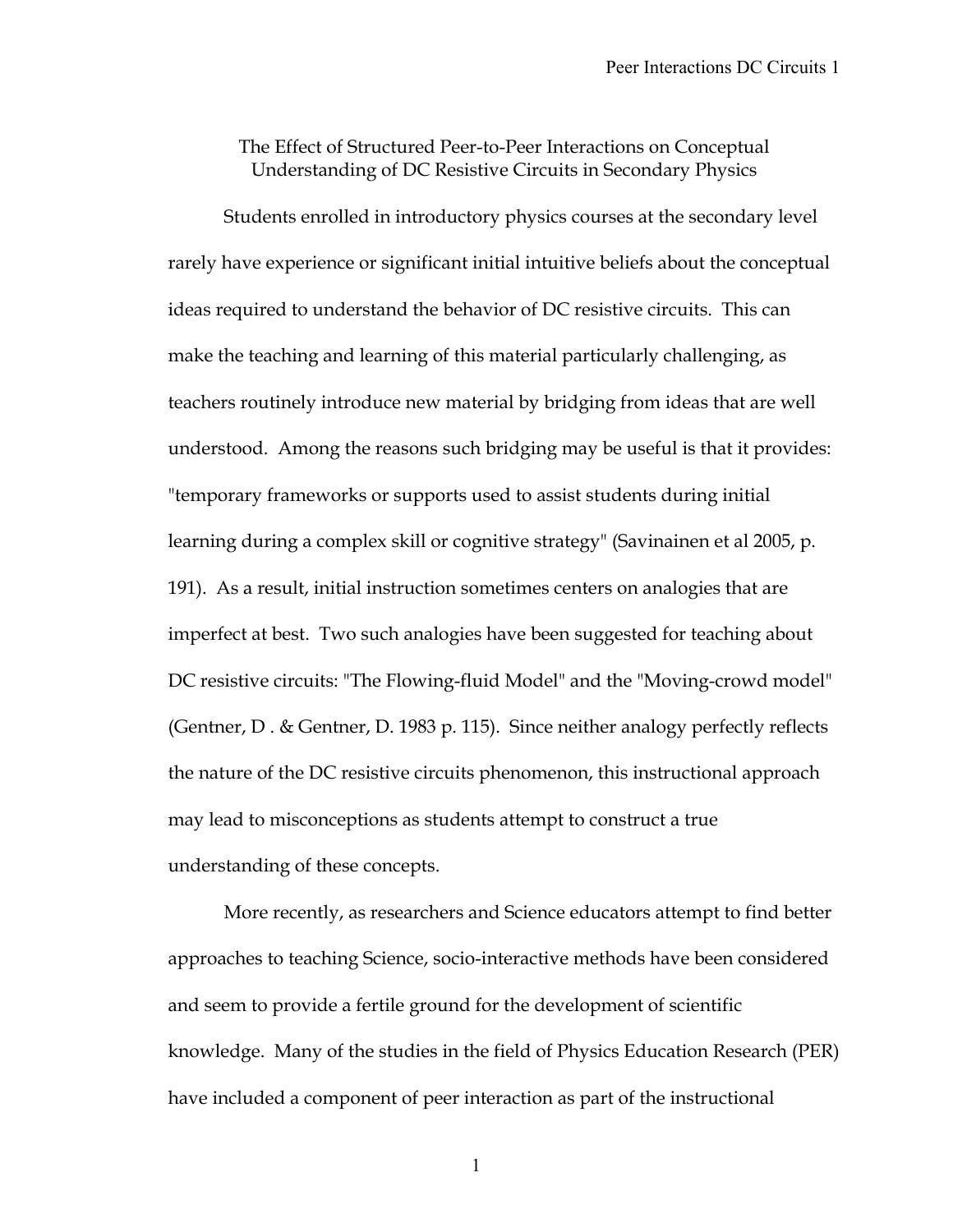protocol. (see, for example, Crouch & Mazur, 2001; Hatano & Inagaki, 2003; McDermott & Shaffer, 2000; Meltzer & Manivannan, 2002; Schwarz et al, 2000; Sokoloff & Thornton, 1997) However, most have involved college level students and few have addressed how these learning strategies directly affect students' understanding of DC resistive circuits. Moreover, the mechanisms through which peer interaction may contribute or not to better learning and understanding are still unclear.

 The general goals of the study are to identify common misconceptions held by students in a first physics course in a high school setting, and to examine the role of social interactions in promoting a more expert view. Specifically, the study will:

(a) analyze whether high school students in an introductory course would share naive beliefs that have been identified in the literature;

(b) investigate whether structured peer-to-peer interactions in a high school setting will result in significantly more correct responses to conceptual questions; (c) examine closely how structured peer discussions will expose differences among initial responses provided by students and how students examine their own understanding as they negotiate these differences; and

(d) attempt to determine how patterns of interaction relate to different results in learning and understanding.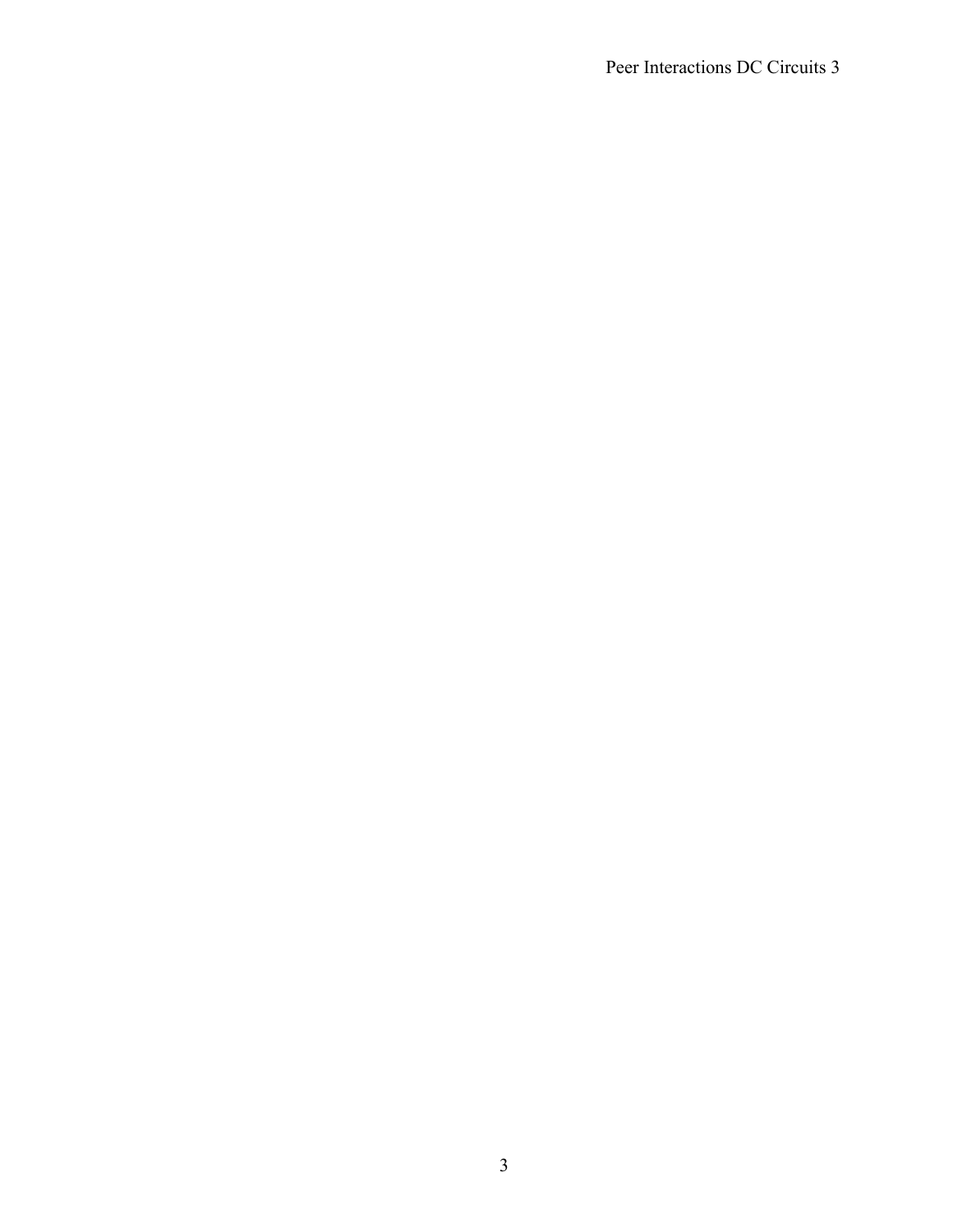#### Literature Review

## *Common Misconceptions*

Studies by McDermott & Shaffer (1992) and Engelhardt & Beichner (2004) provide an extensive list of common misconceptions students held about DC resistive circuits. The McDermott & Shaffer data originated from a series of interviews with college students, where a simple demonstration served as a basis for a discussion with the interviewee regarding his or her understanding of various concepts related to resistive DC circuits. Those interviews were followed by classroom and laboratory observation and reviews of homework and assessment responses. Subjects ranged from those who have never taken a formal physics course to some who had completed a minor or major in the subject. Most were enrolled in a calculus-based introductory course and some were pre-service physics teachers.

#### *Conceptual difficulties of a general nature*

 One of the more general conceptual problems noted was a "*Failure to distinguish among related concepts" (p. 996)* The authors found that, while many students could state the definitions for current, voltage, energy and power correctly, they could not employ those concepts, as they related to the behavior of circuit elements. In fact, they "often referred to "current, voltage, energy and power inappropriately and interchangeably." (p. 996) Students were also noted to have very minimal real experience with circuits and they failed to understand the notion of a complete circuit.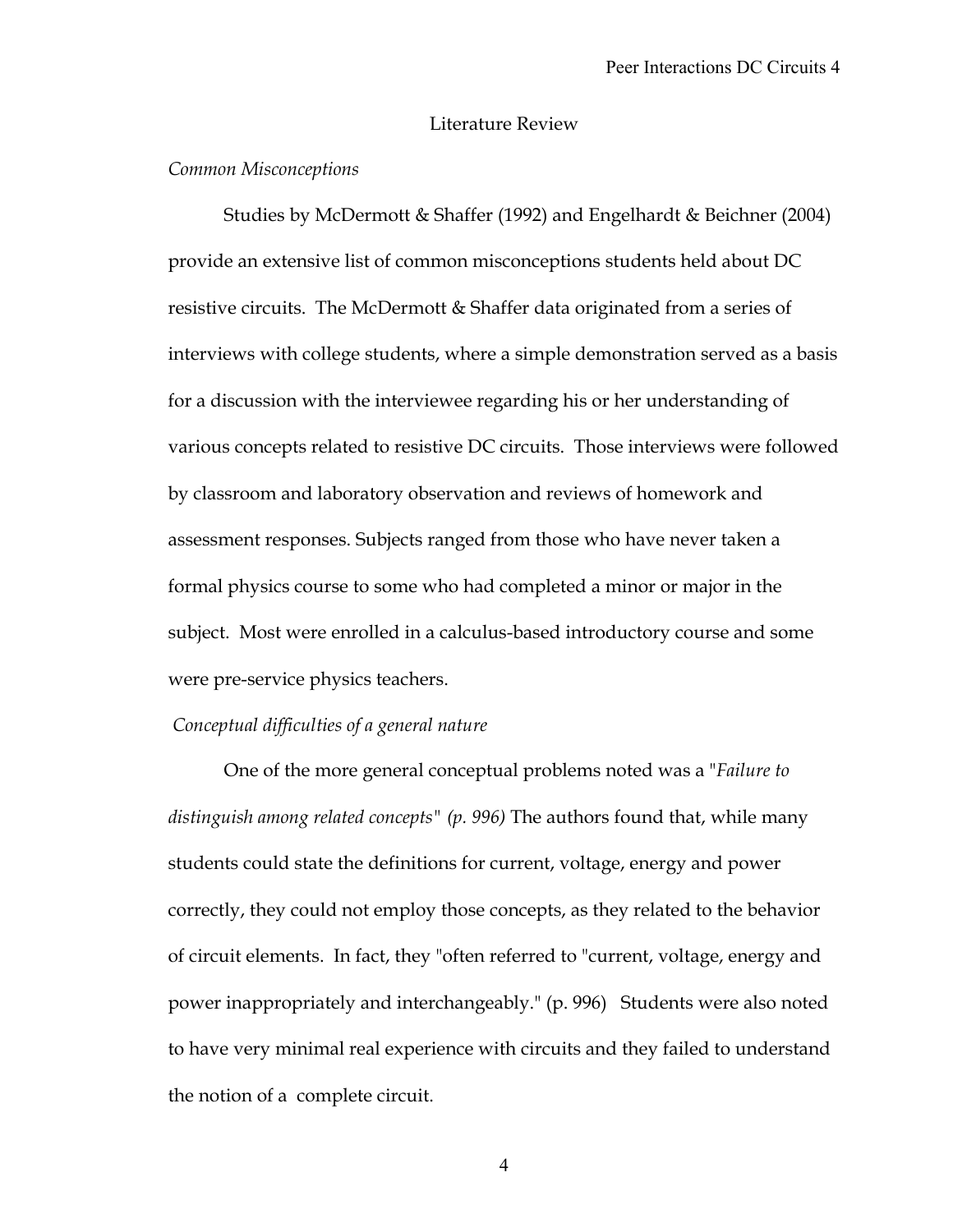### *Conceptual difficulties related to current*

 The concept of electric current was challenging for many students and analysis of responses about current revealed several common misconceptions. Many believed that *"the direction of current and order of elements matter"(p. 997)* and that "*current is' used up' in a circuit" (p. 997).* There was also a common belief that *"the battery is a constant current source" (p. 997).* In some cases students were found to overlook the effect of resistance in determining the current from a battery in a given circuit.

### *Conceptual difficulties related to potential difference*

 Many students do not distinguish between current and potential difference and are unclear about the role of the battery in a circuit. In particular, they generally failed to *"recognize that an ideal battery maintains a constant potential difference between its terminals(p. 998)".* Rather, as stated above, they consider the battery to be a source of constant current. Students also failed to *"distinguish between branches connected in parallel across a battery and connected in parallel elsewhere" (p. 998)* The failure to *"distinguish between potential and potential difference*" (p. 998) was evident as students were asked to support their responses to a question about bulb brightness in a compound circuit. Rather than using the potential difference across each bulb as a source of information, they used the potential at one end of each bulb to reason about brightness and ranked bulbs further from the positive battery terminal as being significantly less bright. *Conceptual difficulties related to resistance*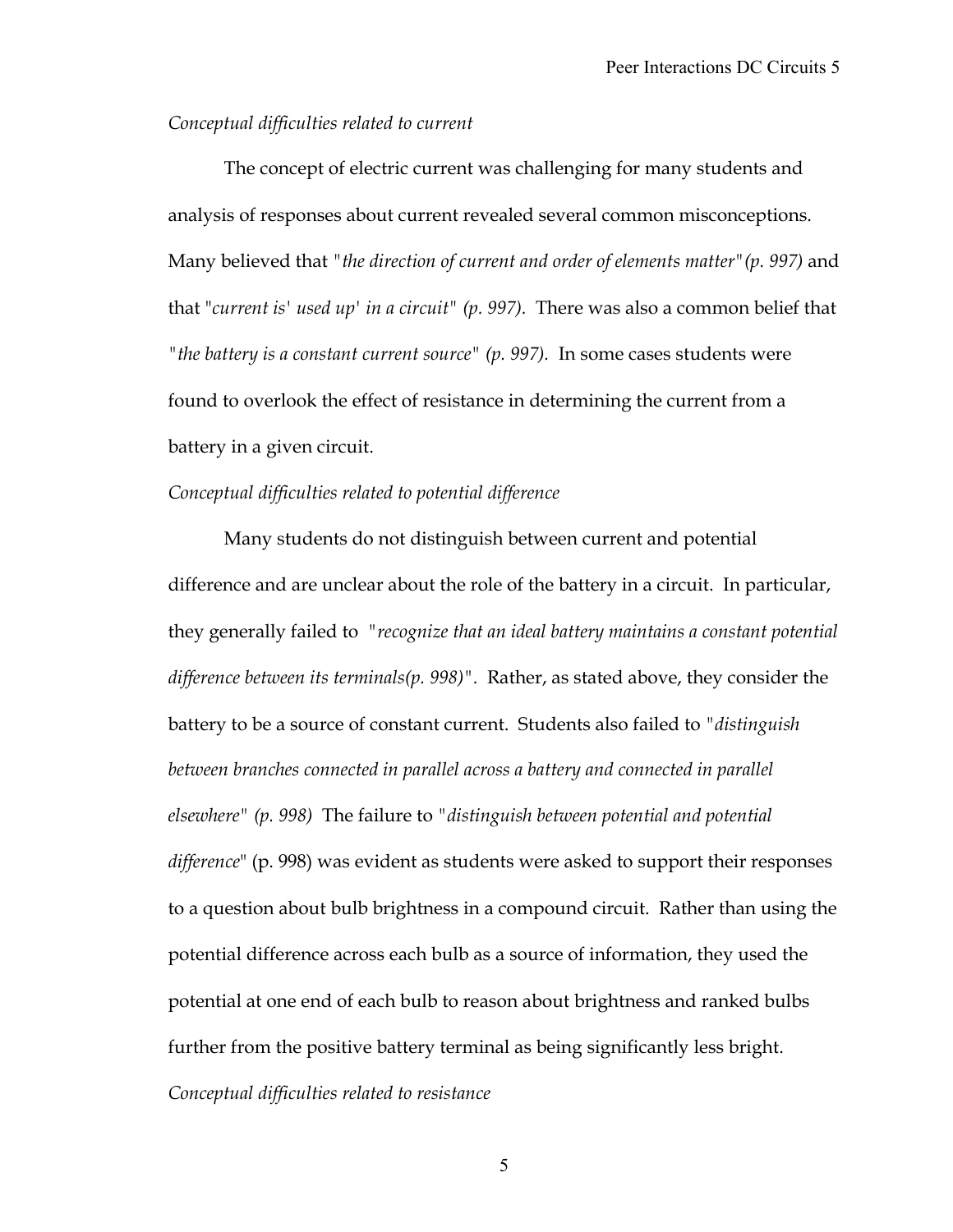Students also struggled with the concept of resistance, tending to *"focus on the number of elements or branches"* (p. 998) in a circuit, rather than their particular arrangement. They failed to "*distinguish between the equivalent resistance of a network and the resistance of an individual element" (p.998)* Interestingly, the authors noted that these same students had correctly solved more complex problems, quantitatively, using Ohm's and Kirchoff's Laws.

Students had trouble "*identifying series and parallel connections"* (p. 998). This was especially true when circuits were drawn in an unconventional way. In general, students failed to recognize that a schematic circuit diagram "*represents only electrical elements and connections, not physical or spatial relationships*". (p. 999) They also did not "*treat meters as circuit elements*" (p. 1000) and, as a result, ignored the implications of the way in which the meter was connected to the circuit.

In their overall analysis of circuits, students were often found to "*reason sequentially, not holistically"* (p. 1000) This type of reasoning underlies student responses that the direction of current or the arrangement of the bulbs will affect their brightness.

In general, the authors concluded that students most students had not developed a coherent, explanatory framework linking the individual concepts needed to understand the behavior of elements in DC resistive circuits.

 The Engelhardt & Beichner (2004) data originated from the process used to validate their assessment instrument (DIRECT: Determining and Interpreting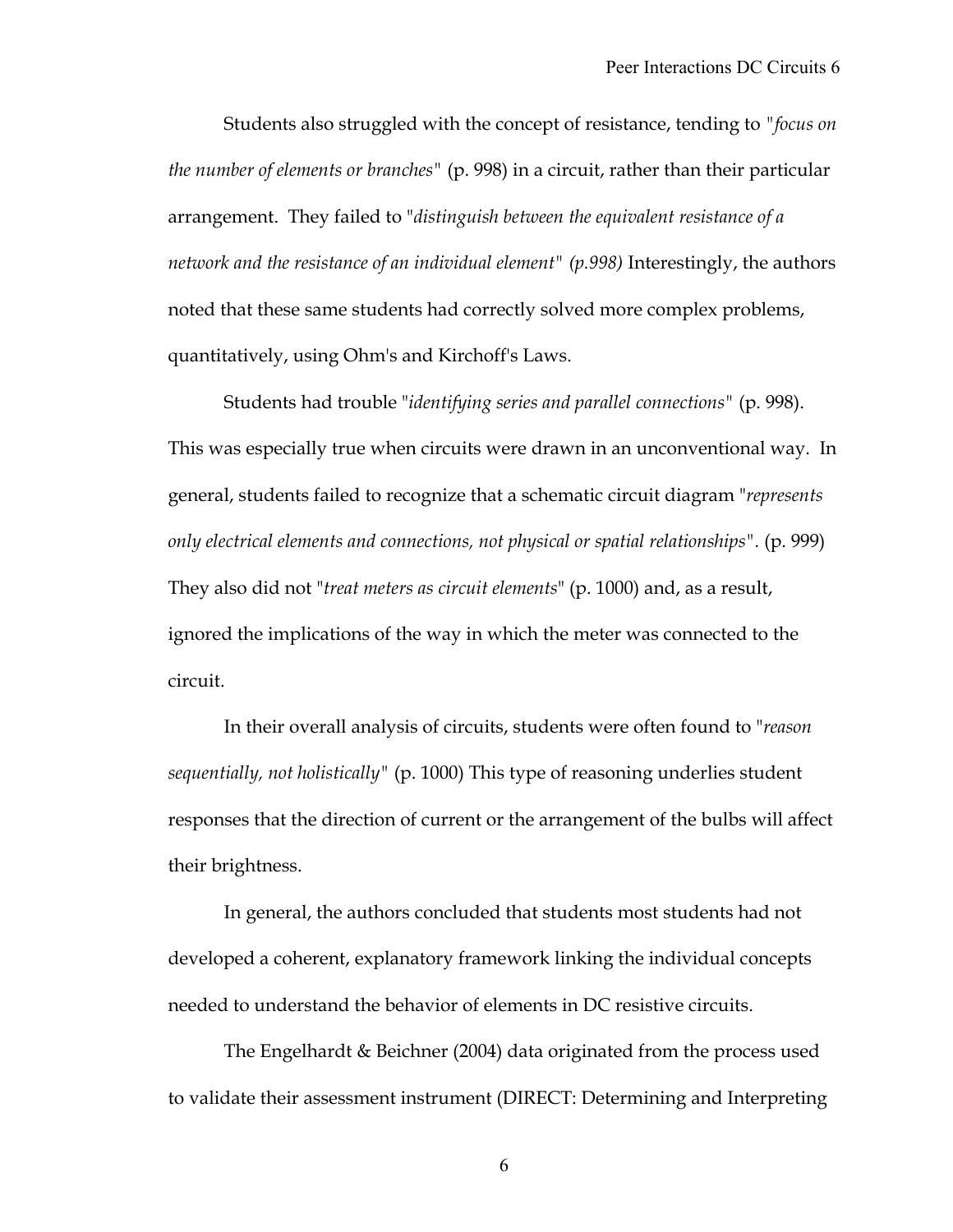Resistive Electric Circuits Concepts Test). Through this process, the authors identified a list of common misconceptions that had been expressed by high school and college students during those interviews.

 Assessment items were initially developed through extensive reviews of high school and college textbooks and laboratory manuals and informal conversations with instructors of those courses. Follow-up interviews, using a subset of ten questions, were employed to assess the construct validity of the test. The interviews were designed to determine if the questions were being understood in the ways in which they were intended. In analyzing the interview results, the authors noted dominant misconceptions among the interviewees. Many of these overlap with misconceptions found by McDermott & Shaffer. They noted that "For the global objective of current, the dominant misconceptions for these questions were battery as a constant current source, term confusion I with V, local reasoning and battery superposition." (p. 105) They also explored student comments about the physical aspects of a circuit, finding that typical misconceptions were related to "topology, contacts and term confusion I/R." (p. 105) The I/R term confusion was described as indicated that students did not understand that resistors, including light bulbs, have an inherent resistance depending upon their material make-up and shape.

 The common misconceptions found by the above studies provide the background for the present study in what concerns the analysis of participant students' naive beliefs about resistive DC circuits.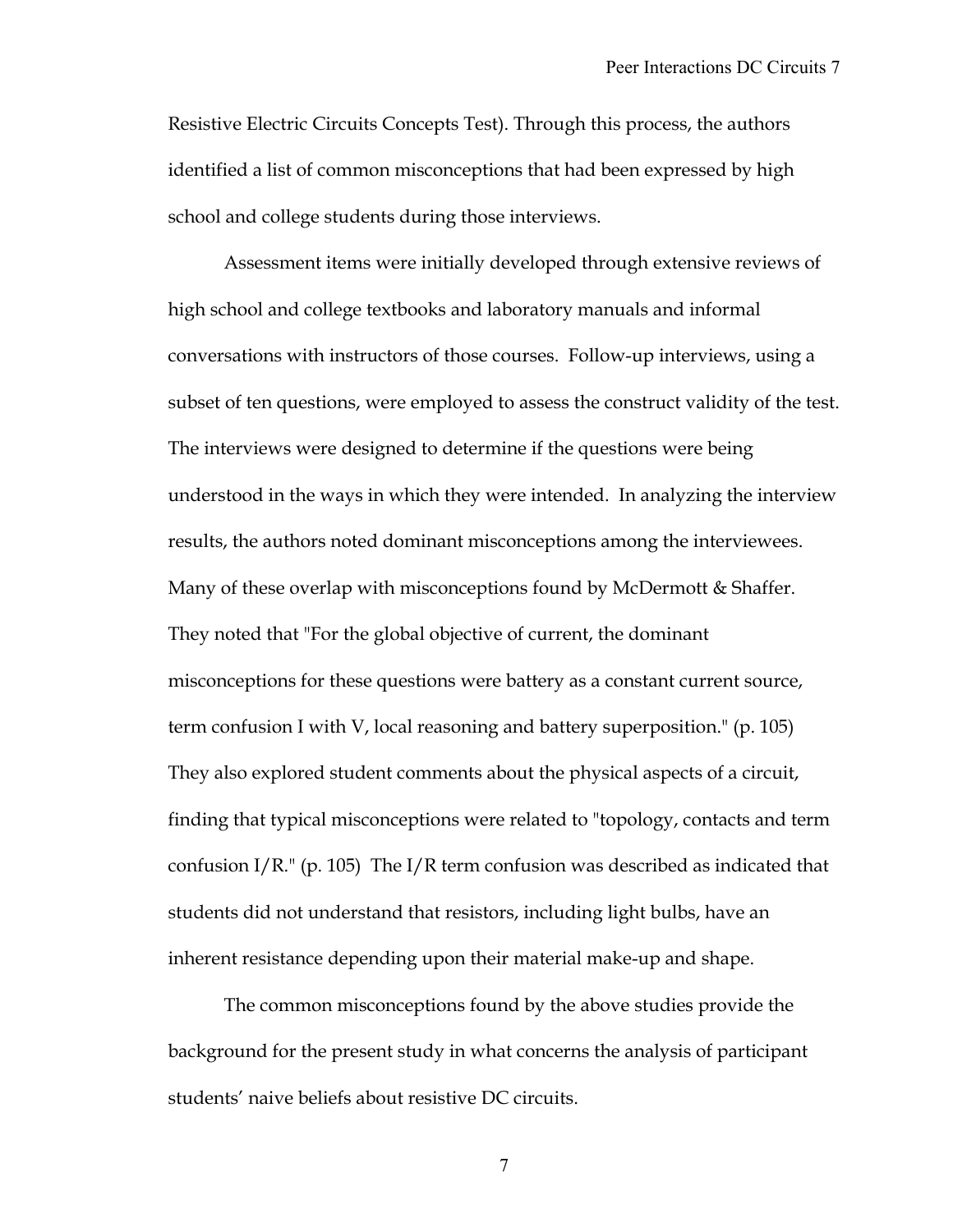### *Physics Education Research: Interactive Methods*

 The field of Physics Education Research (PER) emerged largely from the disappointment of university physics instructors upon finding that their "traditional" instructional methods were largely ineffective in helping students build a conceptual understanding in introductory courses (Halloun & Hestenes, 1985). Although specific instructional methods have varied widely, most interventions that have included some form of peer interaction have demonstrated significantly improved student achievement, as compared to traditional, teacher-centered instruction.

Thornton & Sokoloff (1998) reported impressive results through their use of Microcomputer Based Laboratories and Interactive Lecture Demonstrations. Each method utilizes real time data gathering and employs peer interactions as a mode of discourse and sense making. Students are asked to predict the behavior of physical systems, and to discuss those predictions with peers or laboratory partners. Culminating demonstrations are used to ensure a correct understanding. The authors noted that:" the total gain of over 75% from before instruction should be compared to the 7% to 10% gain we have seen resulting from traditional instruction." (p. 344)

Crouch & Mazur (2001) reported ten years' experience with the implementation of Peer Instruction methods in introductory physics courses at Harvard University. In those formerly traditional lecture settings, electronic polling systems were employed and structured peer discussions of conceptual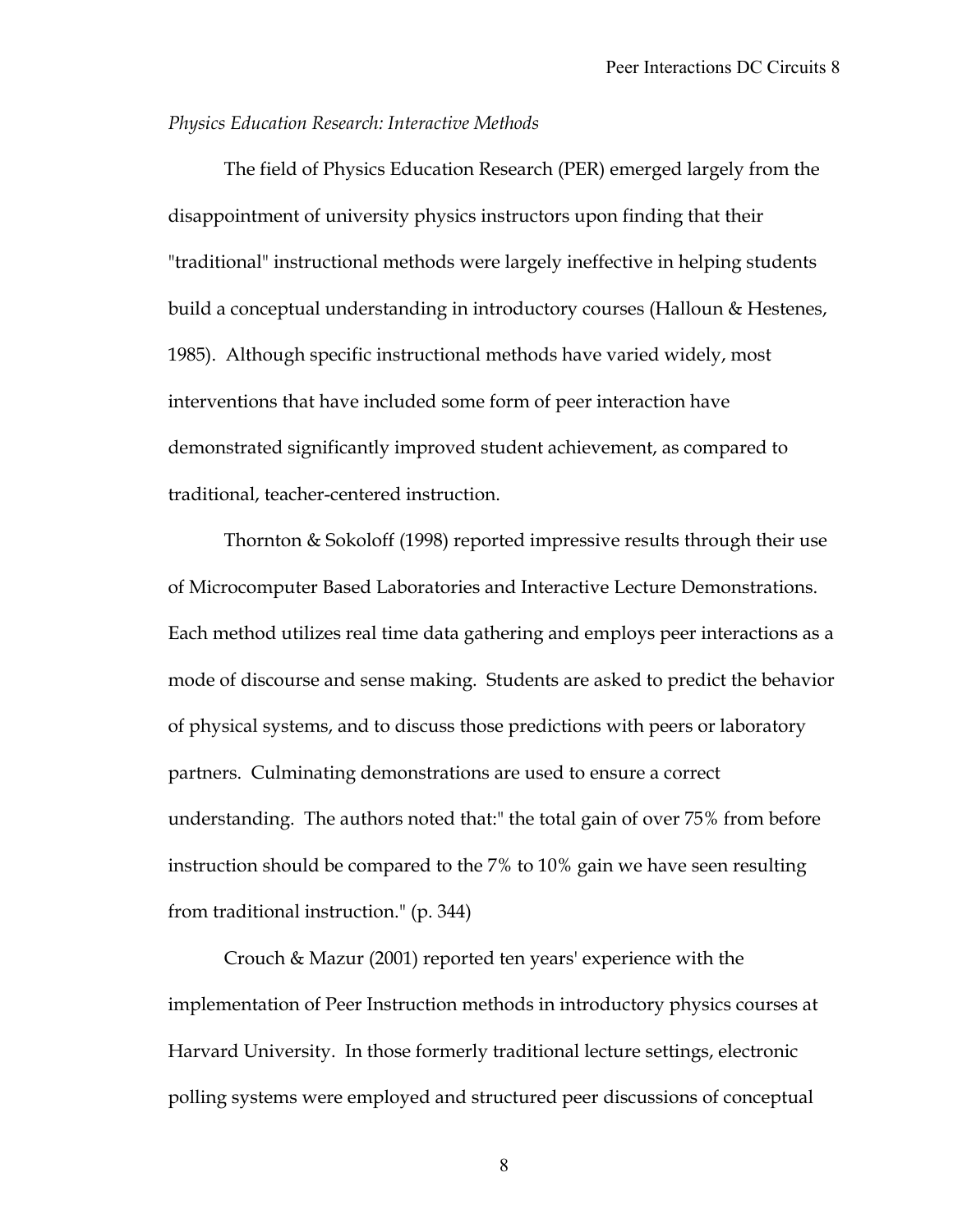questions were implemented. Immediately upon employing these techniques, in 1991, student conceptual understanding improved dramatically as demonstrated by the doubling of the average normalized gain achieved on the Force Concept Inventory (FCI). Unlike the work of Thornton and Sokoloff, this technique does not rely on gathering empirical data. It does, however, share the technique of requiring students to commit to either a prediction or answer to a question and to discuss those predictions with peers.

Meltzer and Manivannan (2002) achieved similar gains with a variation on this approach, replacing the electronic polling system with the use of flashcards. Because they found their new approach to be time-intensive, they also reduced the content of the course and implemented tutorial sessions. They reported dramatically improved assessment scores, although they admitted that they could not definitively attribute this success to one aspect of the several changes they had made to the course.

These studies, and many of the others in the PER literature have taken place in college or university settings involving students who may have had prior, formal physics instruction. The study of interactions in a secondary school setting would provide data not contaminated by the effects of initial instruction. This study aims to determine whether structured peer-to-peer interactions in a high school setting will result in significantly more correct responses to conceptual questions.

*How Peer Interactions May Promote Improved Conceptual Understanding*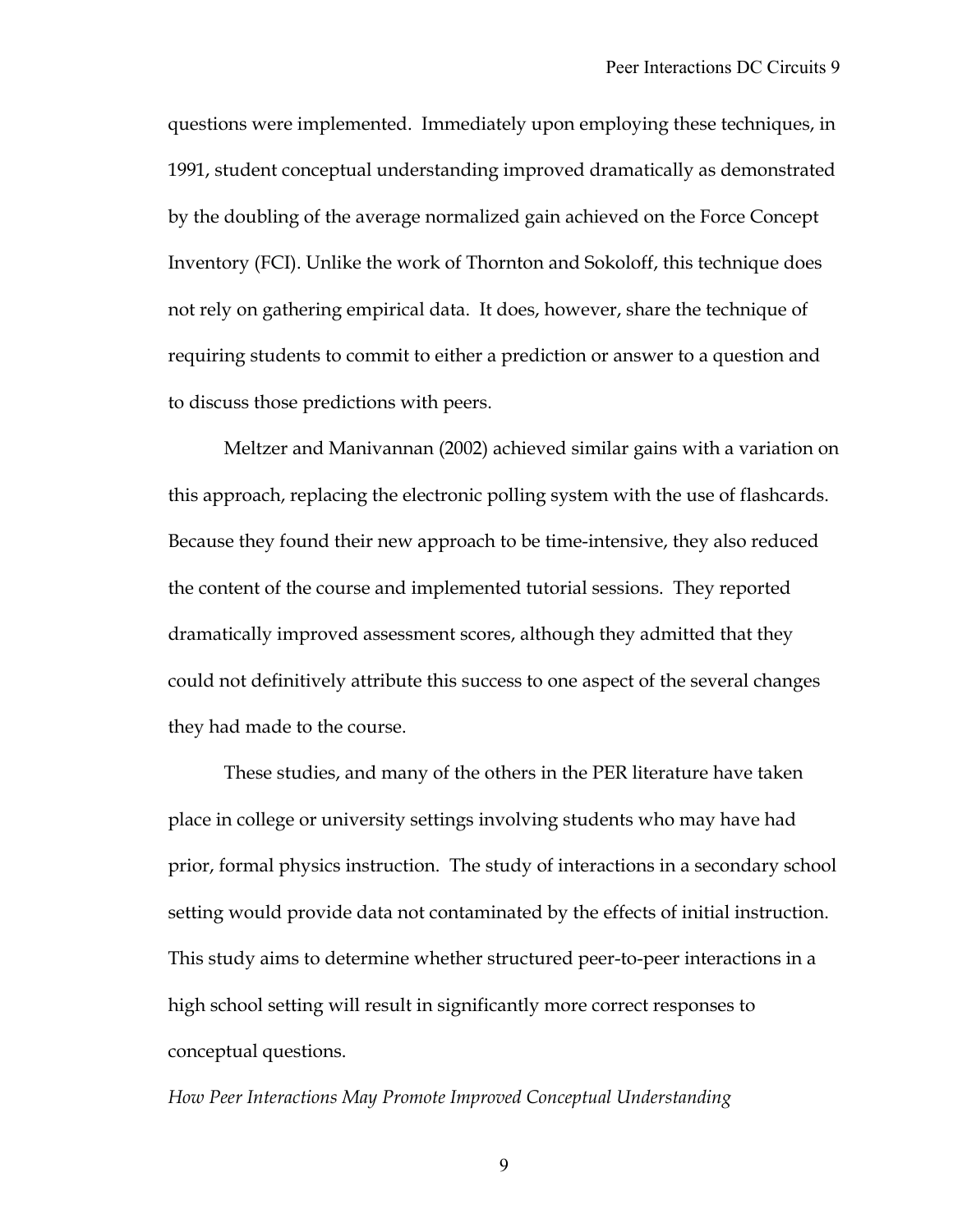The use of interactive approaches is supported by a social constructivist view of teaching and learning. Piaget proposed a distinction between 'spontaneous' and 'nonspontaneous' concepts. Spontaneous concepts represent the naive conceptions students construct through their interactions with their environment while nonspontaneous concepts represent the scientific or canonical view. To adopt a Newtonian view, students may need to restructure or replace their spontaneous concepts. Piaget suggested that the relationship between learning and development is complex and that, in some cases,

"the gifts of instruction are presented too soon or too late, or in a manner that precludes assimilation because it does not fit in with the child's spontaneous constructions." (Piaget, 1962, p. 11).

 Vygotsky countered that instruction should precede development by first providing the scientific concept.

"The development of a scientific concept, on the other hand, usually *begins* with its verbal definition and its use in non-spontaneous operations - while working on the concept itself" (Vygotsky, 1962, p. 192).

In this model, the scientific concept acts as a scaffold and the child builds a more systematic set of spontaneous concepts from the bottom up, eventually fitting them into the scientific concept acquired through instruction. This process, according to Vygotsky, is best accomplished through interaction with instructors and/or more capable peers.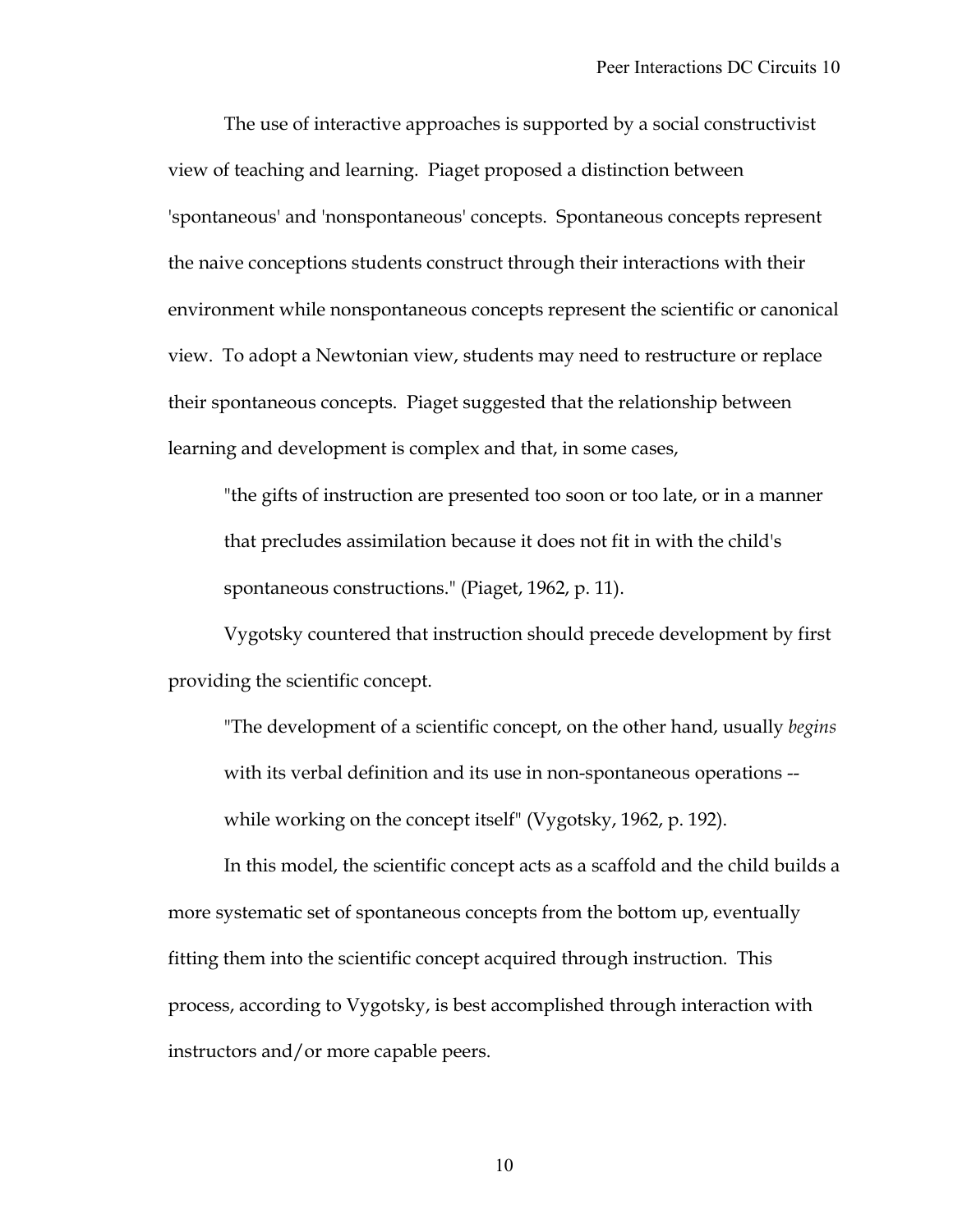In the current study it is assumed that students co-construct knowledge through interactions with peers, and that language plays a key role in this process. The process of explaining their initial response demands that students organize and commit to an idea, in order to express it. Peer interactions may force them to perceive a contradiction between their existing content knowledge or conceptual beliefs and those of a peer. This disequilibration can motivate a student to examine his or her current understanding more closely and, perhaps, consider new ideas:

"From this perspective, as learners participate in a broad range of joint activities and internalize the effects of working together, they acquire new strategies and knowledge." (Palincsar, 1998 p. 351-352).

Perret-Clermont (1993) questioned the distinction between learning as "always precisely defined as the learning of something" and development as "the emergence of something new" (p. 199), suggesting that this distinction may be a function of the purpose and point of view of the researcher. She attributed the differences found between data on learning and data on development to differences in data collection paradigms and concluded:

"This might open the way to new understandings of the teaching activity not as a one-way process but as a double-sided cognitive and social adventure concerned both with the transmission of previous experience and the emergence of new ideas -- two equally socially mediated processes" (p. 204)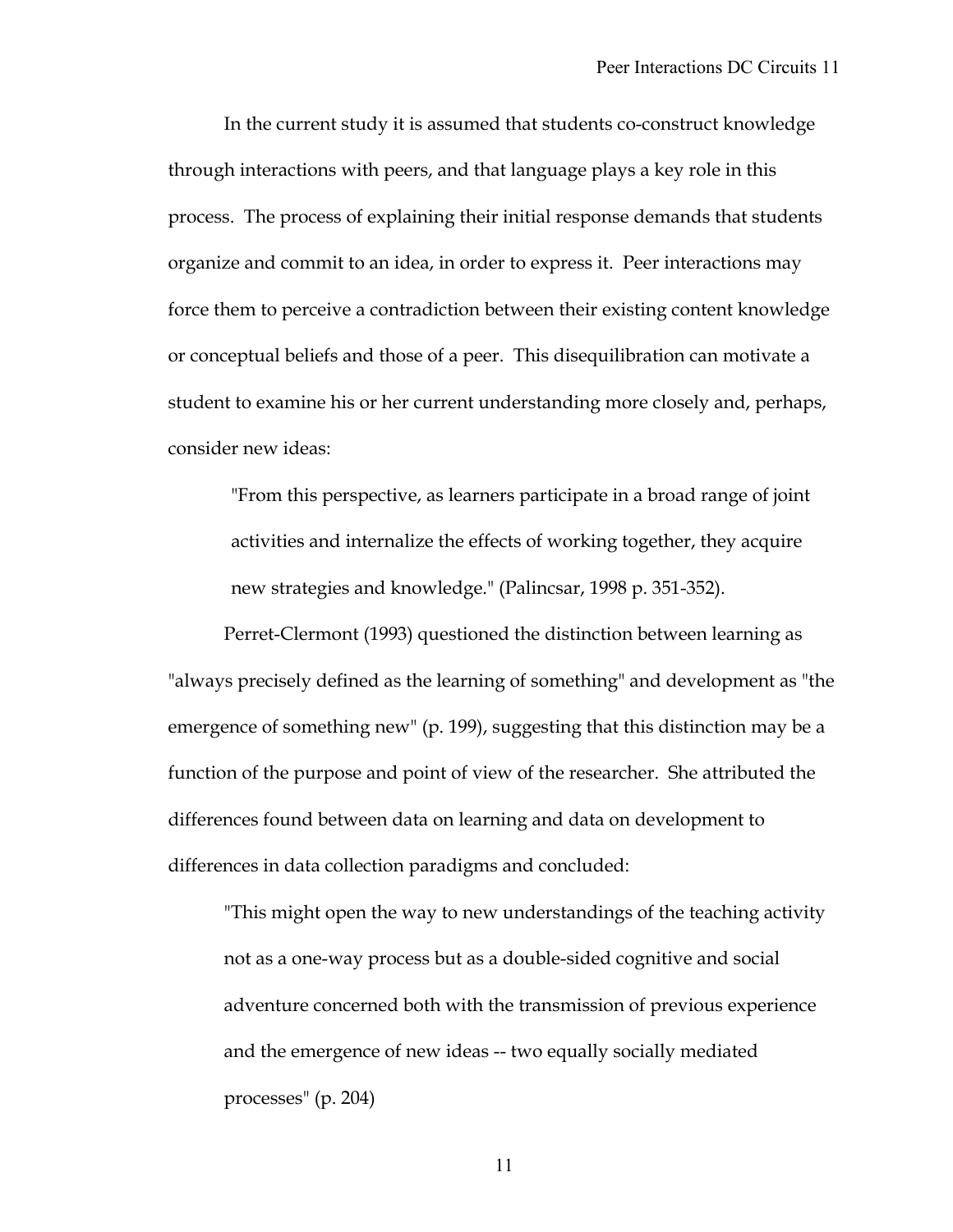Somewhat in contrast to the Vygostskian approach, Hatano & Inagaki (1991) proposed that *horizontal* (peer to peer) interactions are more effective than *vertical* (adult-child) interactions. In one study, fourth graders participated in a science lesson about the conservation of weight when sugar was dissolved in water. Students in the experimental group participated in Hypothesis-Experiment-Instruction (HEI) protocol that included time for students to explain and discuss their choices with one another. Results demonstrated that in "the experimental condition children could give adequate explanations about why the weight of dissolved sugar was conserved more often than could the control condition children." (Hatano & Inagaki, 1991, p. 341) It appears that the HEI method resulted in a stronger understanding and, perhaps, the ability to generalize specific findings to other, more general situations.

Forman, and Ansell (2002) suggested that: "peer interaction enhances the development of logical reasoning through a process of active cognitive reorganization induced by cognitive conflict. . . cognitive conflict is most likely to occur in situations where children with moderately discrepant perspectives . . . are asked to reach a consensus" (p. 330) In their study, they employed inscriptions in an attempt to create peer-to-peer argumentation in the classroom. In general, inscriptions may be any form of representation of an idea that permits public discussion of that concept. These may be diagrams, graphs, or any other source of information that lend themselves to the creation of an argument about that concept. Forman and Ansell utilized two sets of inscriptions: data about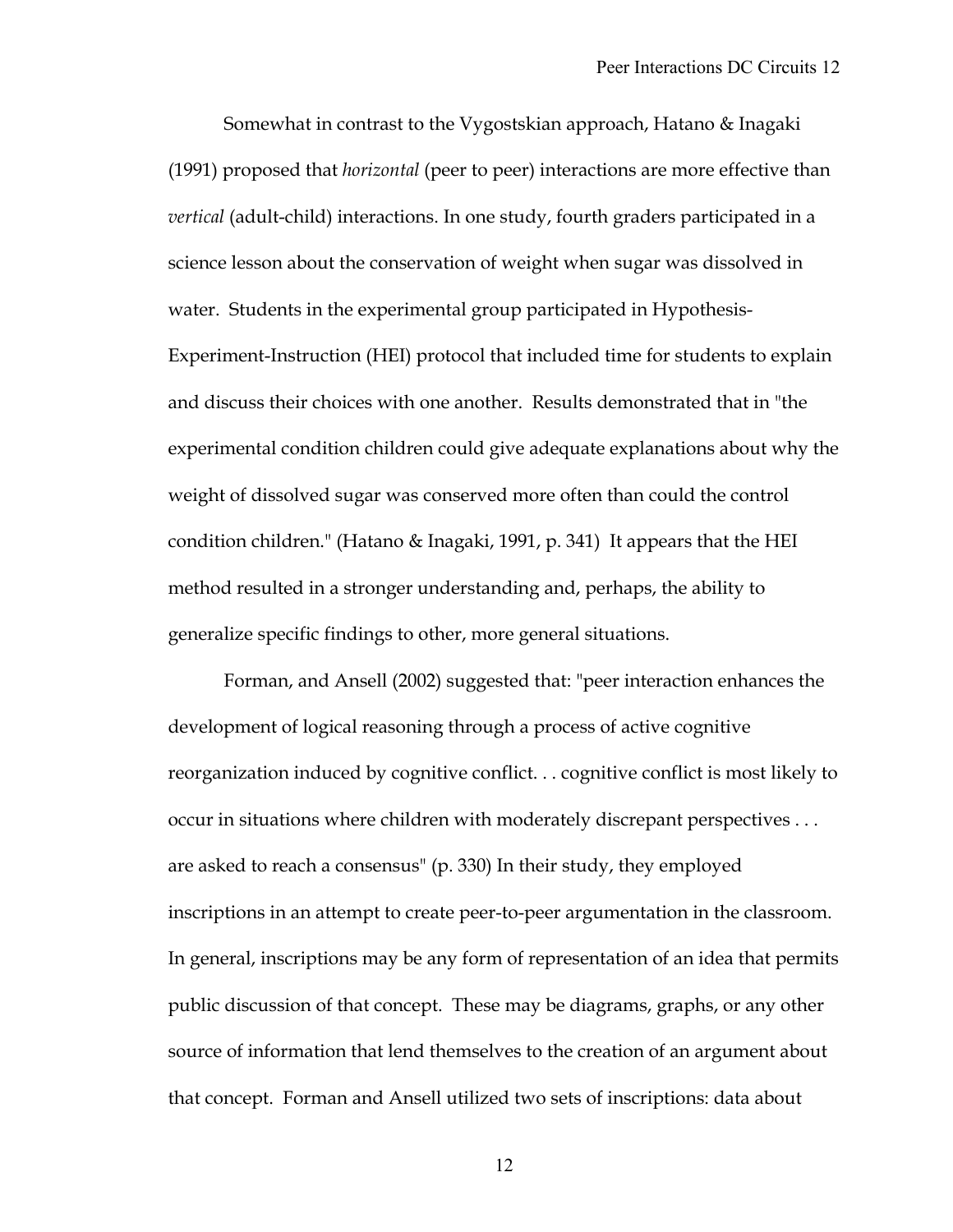battery performance and data about various methods of treating patients infected with AIDS to create argumentation among peers in the group. In the analysis of the peer-to-peer argumentation that resulted from analysis of the inscriptions they found that "the classroom discourse was truly multi-voiced despite the inherently unequal footing of teachers and students."(Forman & Ansell, 2002, p. 272)

 In another setting, Damon (1991as cited in Palincsar, 1998) employed peer discussions in studies of children's moral judgments. Children were given the task of dividing ten candy bars fairly, considering issues such as equality, gender, merit, effort and special need. They found that "56% of the children markedly increased their awareness of fairness issues . . . compared with 34% and 20% of children in control groups not exposed to *in vivo* peer discussions (the 34% group being one that was individually tutored by an adult on a similar but hypothetical set of issues" (Damon, 1991, p. 396)

 While the above studies point to the positive effect of peer interaction in learning and understanding, this may not be easily achieved. In fact, as Smith et al (2004) suggest, while argumentation can play an important role in the development of conceptual understanding in science, "The ability to construct such arguments is hard won. There is a long tradition of research (using a variety of different types of tasks) that indicates that students do not consistently differentiate theories and evidence, and that even by college age most students still do not understand the role of indirect data and argument in the construction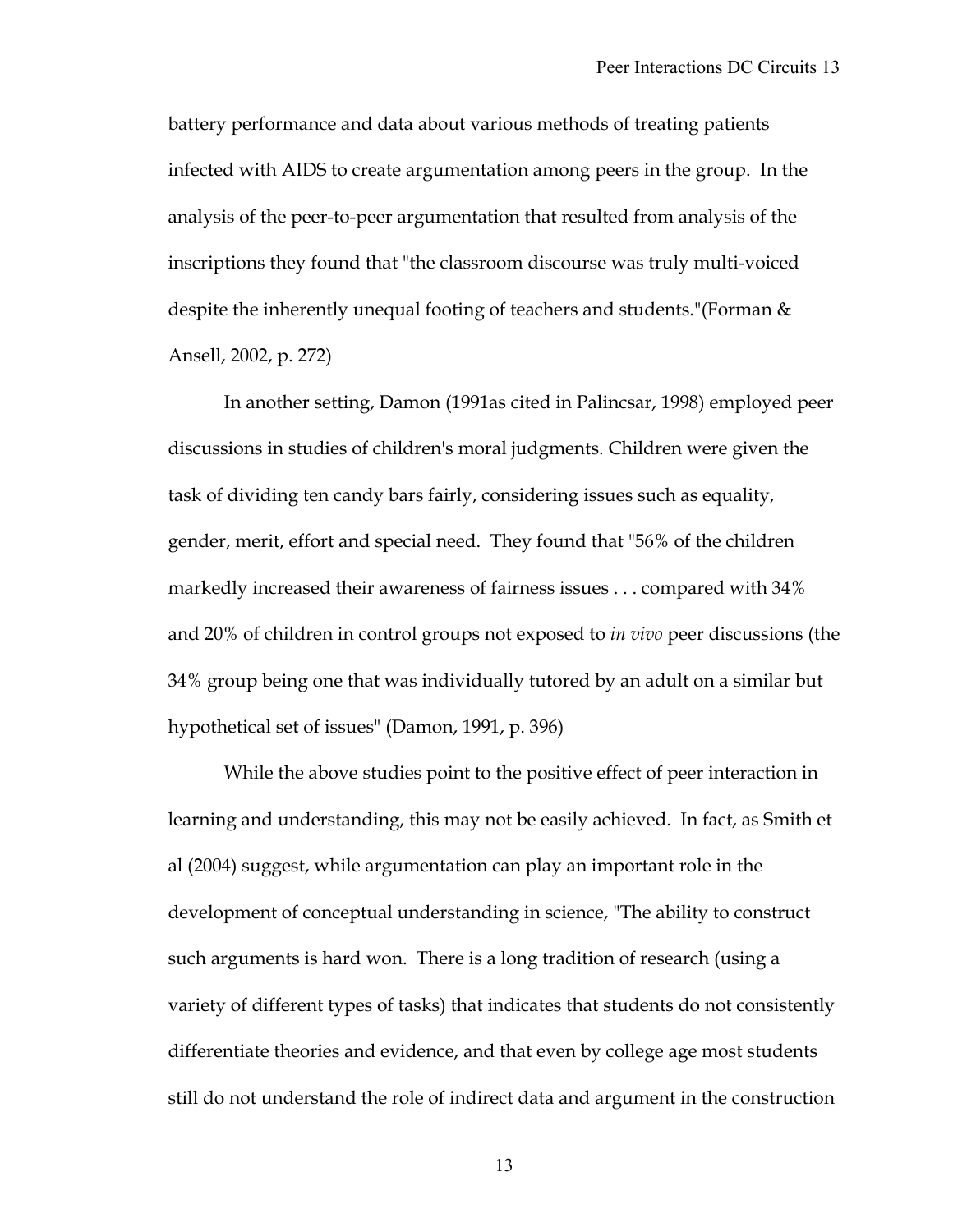of scientific theories. At the same time, there is increasing recognition that these results are more an indictment of current practices in science education than of students' learning capacities." (p. 16)

 There is no clear consensus on the mechanisms through which students change or restructure their naive beliefs. Piaget (1977) described three processes as crucial to conceptual change and development: assimilation, accommodation, and equilibration. Assimilation describes the process through which students adjust incoming information to fit with their existing knowledge structures. Accommodation refers to the way in which students may adapt their current ways of thinking due to the influence of new information. Assimilation and accommodation work simultaneously and neither can take place without the other. Equilibration describes the process through which conceptual development or change takes place. It happens in three phases: at first, students are satisfied with their current conceptions (and are in equilibrium); next they become aware of ideas that conflict with their current beliefs (disequilibrium); finally they adopt a more advanced, expert view.

 From a Piagetian standpoint peer interactions may perform two functions: they may provide the conflicting information, in the form of another opinion or interpretation. Otherwise, they may expose conceptual flaws in the current reasoning. In either case, it is unlikely that such close examination of current thinking would take place without some form of interaction.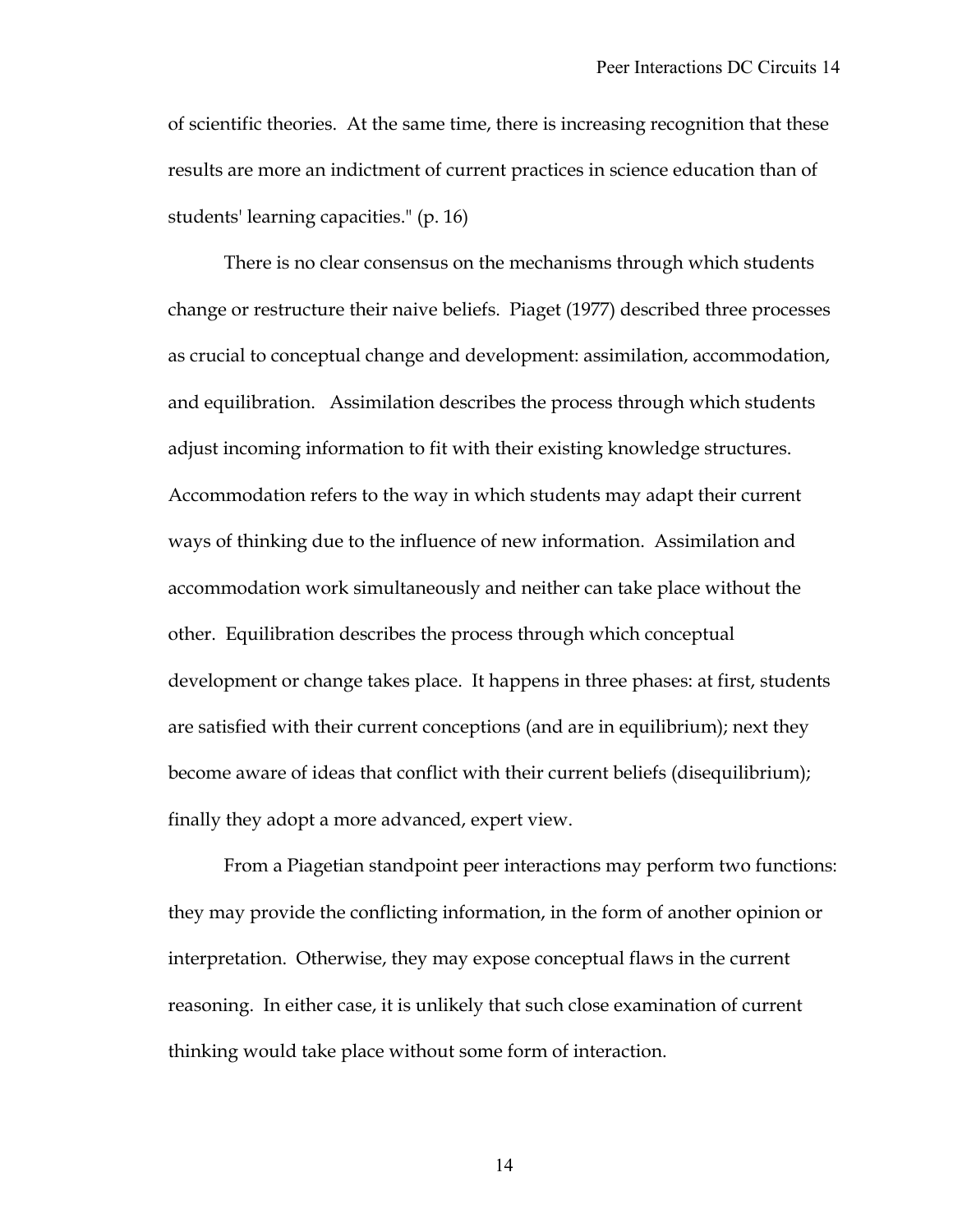There are those who doubt the role of conflict in this process. Chan et al (1977) studied how individuals and peers dealt with conflicting information. They found that, unless students were tasked with undertaking further explanations or problem solving, using the concept under study, conflict in and of itself did not support conceptual change. They concluded that: "conflict itself is not enough; it needs to be mediated by students' knowledge building activity." (p. 35)

 Posner et al (1982) argued that conceptual change may result from the interaction between existing ideas and new knowledge. The learner assesses the knowledge to determine if it is understandable, believable and useful. If so, the new knowledge gains a higher status and may be adopted.

 Wiser and Amin (2001) provide a good example of the many aspects to be dealt with in promoting scientific understanding, starting from students' own initial views. They suggest that conceptual change depends upon a student's ability to integrate both their everyday and emerging scientific understanding of that content. In a study with a small group of high school students they employed "metaconceptual teaching" in which the instructor explicitly referenced both the everyday and the scientific understanding of concepts related to heat and temperature during instruction. Results demonstrated that "metaconceptual lessons helped students capitalize on what they had learned from the models and direct instruction. Their pre-metaconceptual intuitive distinction between (heat) energy and heat $E$  was clarified and formalized but also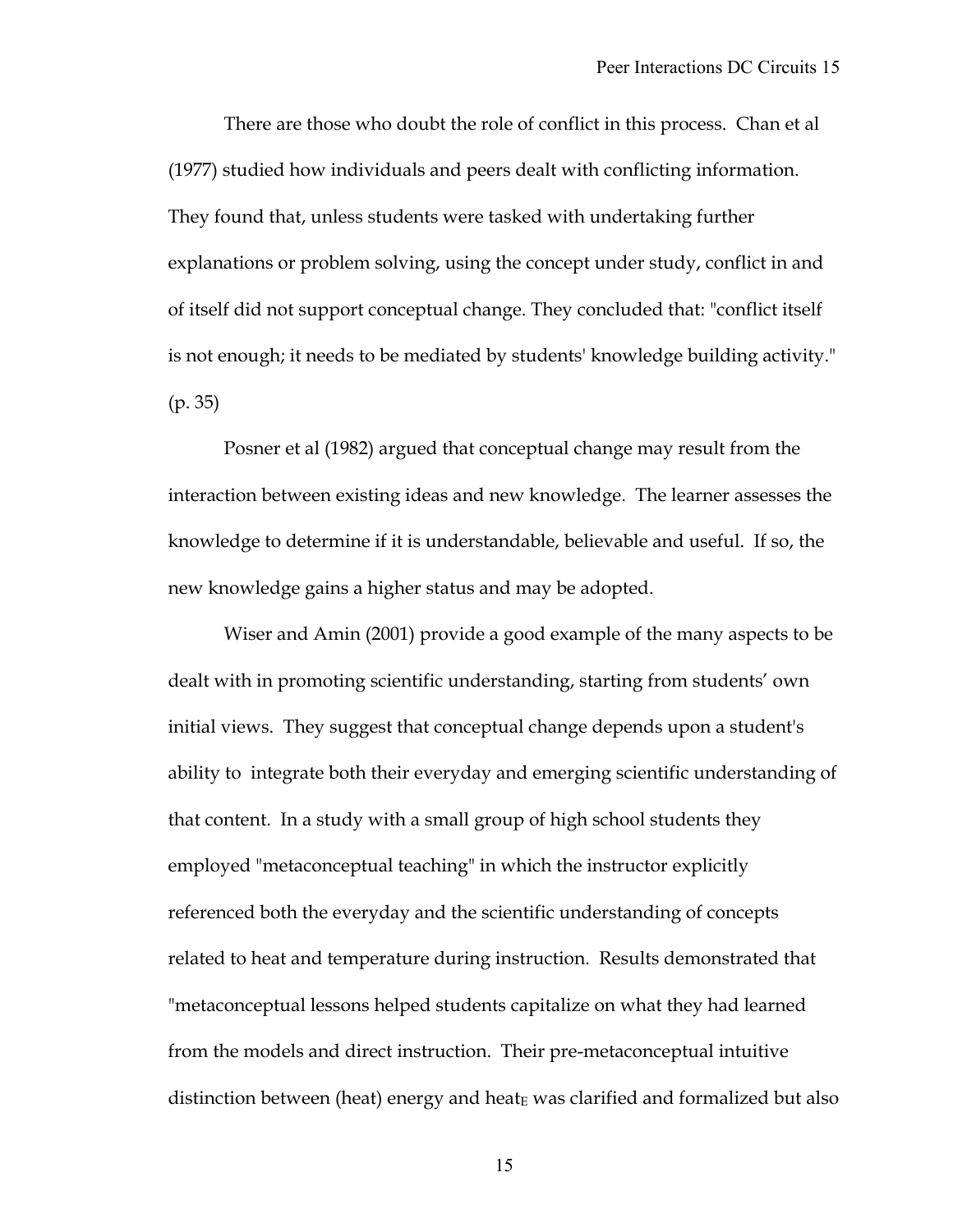radically restructured: heat $E$  became hotness, a perceptual entity, and (heat) energy became heats, the only physical entity in objects. The two new entities became causally linked instead of simply correlated . . . or coalesced."(p. 351) Although the work of Wiser and Amin is promising, students rarely have a coherent everyday view of the concepts related to electricity and DC circuits. Thus, fostering conceptual change through this process may not be feasible.

Structured peer discussions in this study may provide new information, or expose differences among initial responses provided by students that will allow for a close analysis of how students examine their own understanding as they negotiate these differences. As a result, they may achieve a more expert understanding of resistive DC circuits.

## *The Study's Questions and Hypotheses*

 Although the benefit of peer interactions has been demonstrated in many studies, few have closely examined student interactions in an attempt to identify what types of interactions are common as students discuss their understanding of conceptual questions. This paper will report the findings of an exploratory study using structured peer-to-peer response methods in a secondary physics classroom in a suburban public high school. Pre- and post-discussion responses were used to assess the presence and persistence of some common misconceptions and how they may be affected by peer discussions. Transcripts of students' discussions were examined to explore what types of interactions are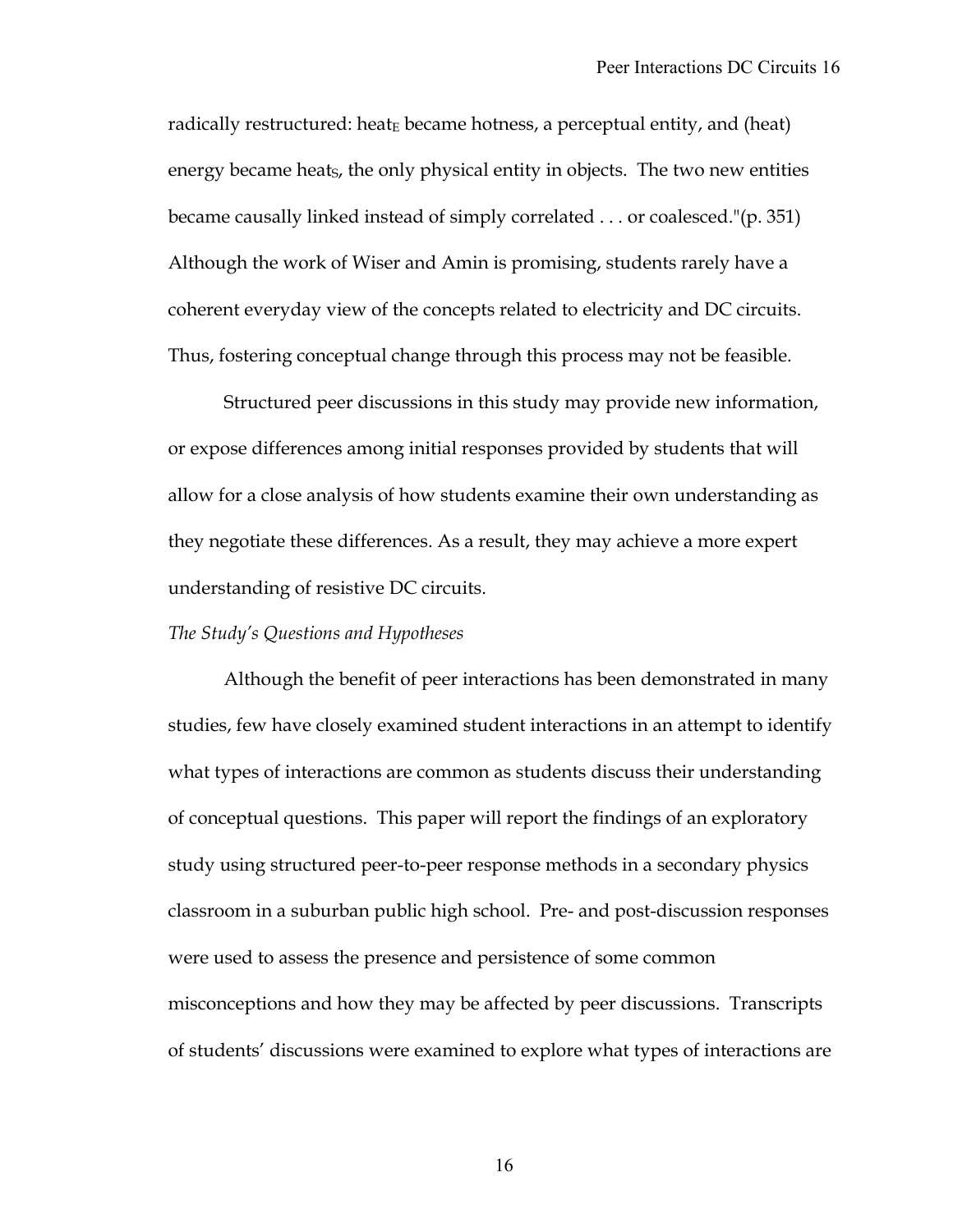typical and whether and how they may help students develop a more expert understanding. The following are the study's specific research questions:

1. Do high school students enrolled in a first course in physics share common misconceptions identified in the literature, including:

- A tendency to think sequentially, rather than holistically, about circuits;
- A belief that current is consumed in a circuit;
- A tendency to consider only the number of elements or branches in a circuit, rather than their particular arrangement.
- A failure to distinguish among the related concepts of voltage, current and resistance;

2. Will the number of correct responses to conceptual questions significantly increase following peer discussions?

3. What is the nature of student comments, in peer discussions, and how does it support a more expert understanding?

It is expected that:

1. Students in the introductory high school course will share many of the

common misconceptions about resistive DC circuits identified in the literature.

2. The number of correct responses to conceptual questions after discussion with peers will be significantly larger than before discussion.

3. There may be identifiable patterns in student comments that seem to support improved conceptual understanding.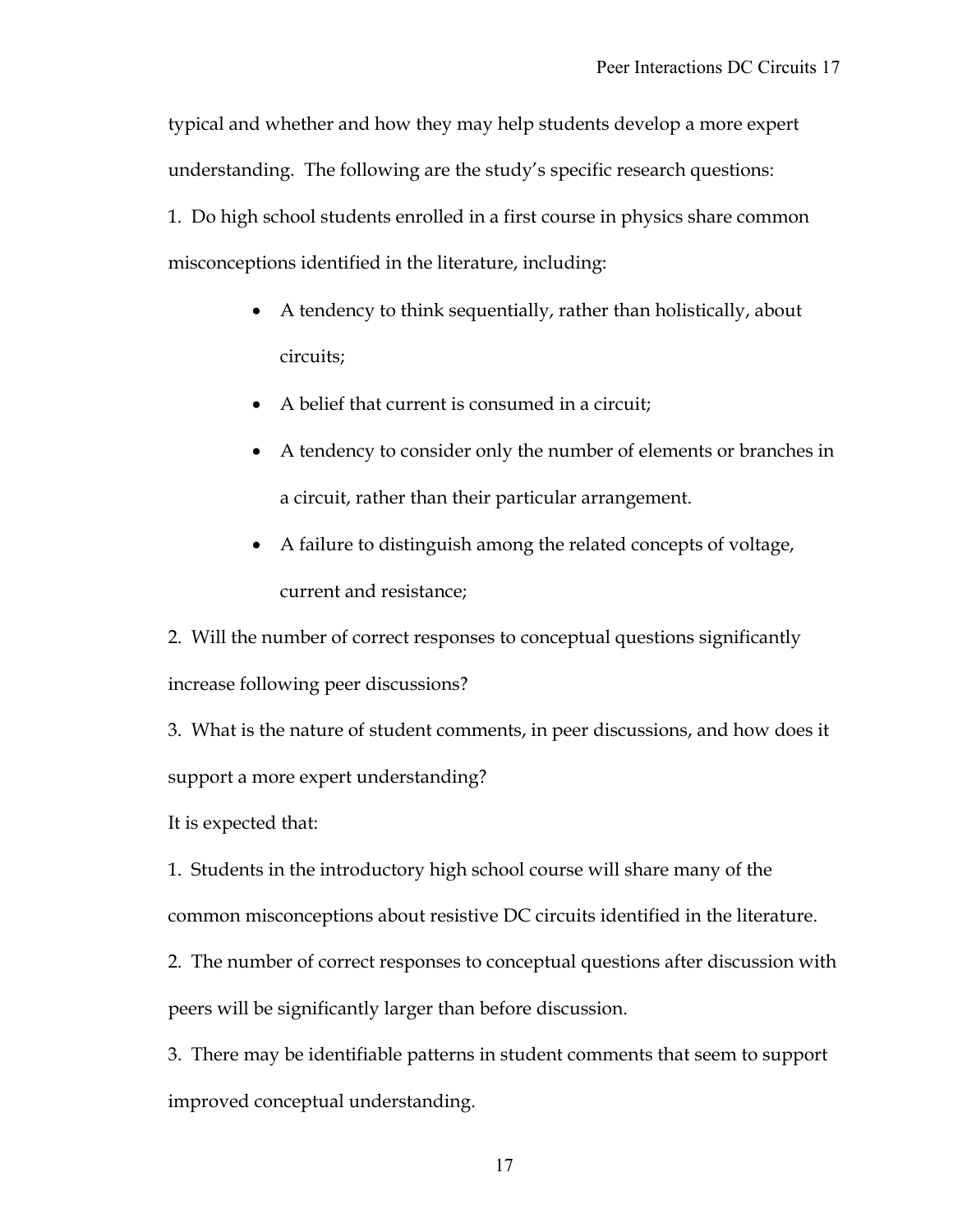# Methods

*School and participants:* 

The study took place in a local, suburban high school. The school has a four-year science requirement, and nearly every senior (N=451) studies physics. Five physics courses are, as shown in Table 1 below: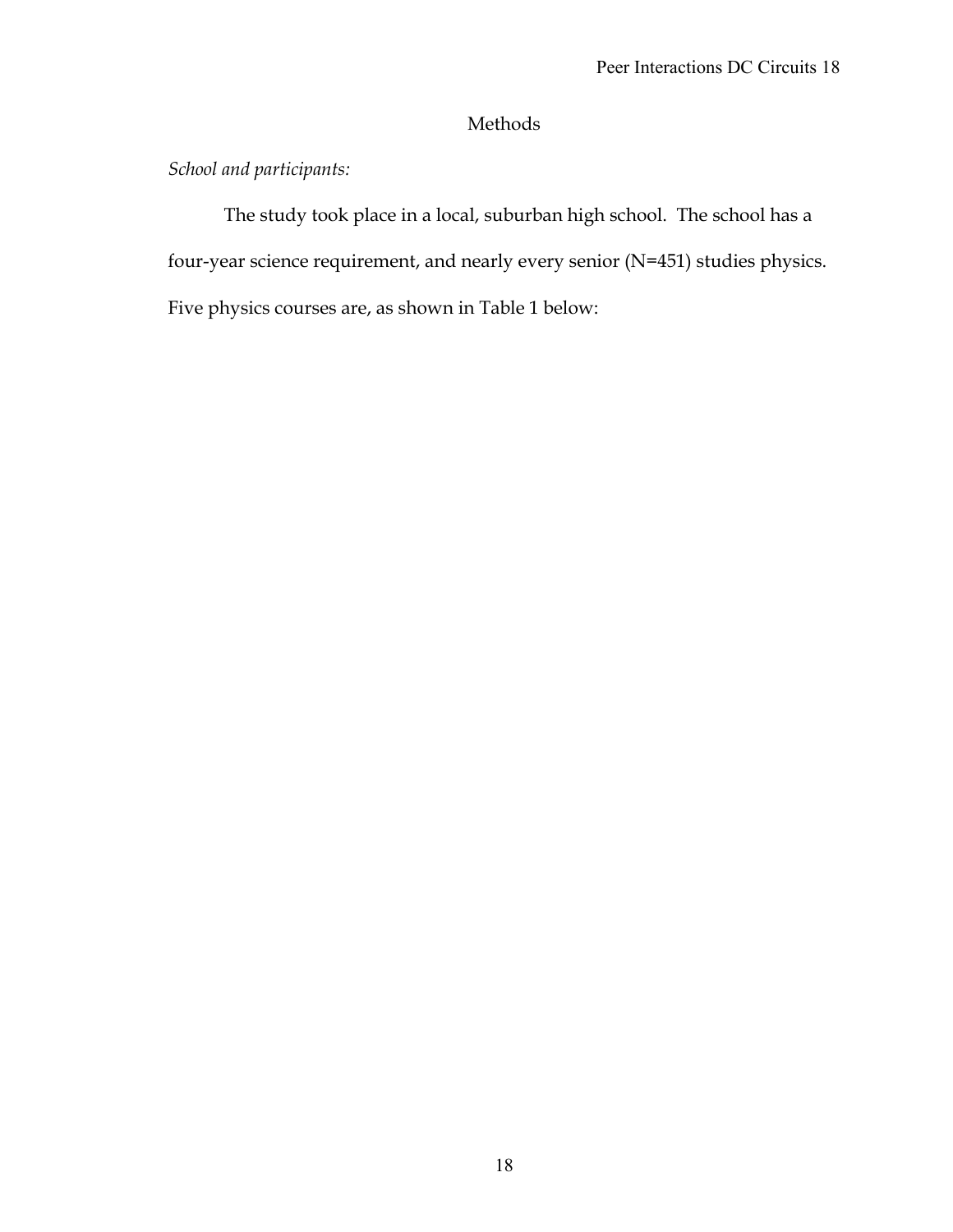| <b>Course Name</b>                | # students<br>enrolled | % students<br>enrolled | Brief description                                                                                                                                                                               |
|-----------------------------------|------------------------|------------------------|-------------------------------------------------------------------------------------------------------------------------------------------------------------------------------------------------|
| <b>AP</b> Analytical<br>Physics   | 45                     | 10%                    | One-year, introductory calculus-<br>based advanced placement<br>course. Prepares for AP C exams<br>in physics (mechanics and<br>electricity & magnetism).                                       |
| Honors<br>Physics                 | 125                    | 28%                    | Algebra-based, one-year<br>introductory course. Taught at<br>the level of rigor of the AP-B<br>Physics. Students may elect to<br>take the AP-B examination.                                     |
| Level One<br>Physics              | 195                    | 43%                    | Algebra-based, college<br>preparatory introductory physics<br>course. (Students may elect to<br>take the SAT Subject test in<br>physics).                                                       |
| Integrated<br>Math and<br>Physics | 50                     | 11%                    | Co-taught with a mathematics<br>teacher. This course teaches<br>algebra in the context of physics<br>and was designed to strengthen<br>algebra skills in the context of<br>physics instruction. |
| Conceptual<br>Physics             | 36                     | 8%                     | Takes a conceptual approach<br>with little algebra required.                                                                                                                                    |

Table 1: Typical Enrollment in Physics Offerings at the Subject High School

Participants in this study were enrolled in one section of "Level One" physics (N  $= 27$ ) at the 12th grade level. In general, students enrolled in Level One Physics represent the largest portion (43%) of the senior class population and the mid-range of abilities (as assessed by course placement). Level One classes tend to be the most heterogeneously grouped of all of the physics offerings. The 27 participants in the study were randomly assigned to their Level One Physics section by the school's administration during the computer-generated scheduling process. In this class there are two students with diagnosed disabilities addressed through 504 curriculum accommodation plans and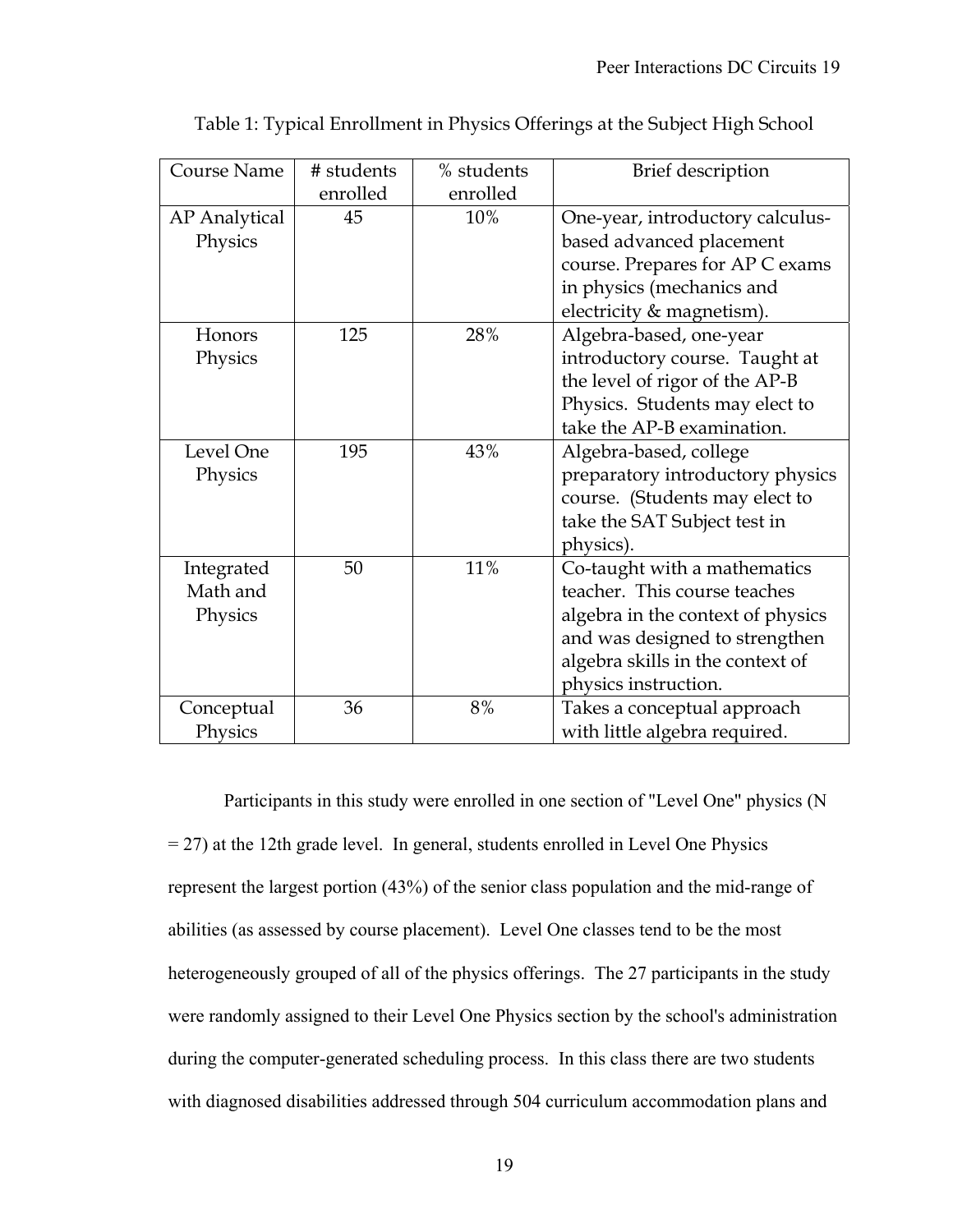two students with Individual Education Plans managed by the Special Education department. Students who complete this course might choose to take the SAT Subject Test in Physics, though few actually do because of their senior status.

The study was conducted in early spring. Students had completed the study of Newtonian mechanics and an instructional unit entitled "Electrostatics and Introduction to DC Circuits". They had been introduced to the concepts of potential difference, current and resistance and had received instruction on Ohm's Law and Kirchoff's loop and junction rules. During the week of the intervention analyzed in this study, the class met for 50 to 55 minutes on four days and for 90 minutes on the fifth day. The structured peer interactions took place during the four 50 to 55 minute class periods.

#### *Procedure*

During those four class periods a series of multiple-choice conceptual questions were posed to students during the course of regular instruction (see Appendix A). Each student was asked to respond individually to each question. Those initial responses were recorded using an electronic polling system and a histogram of the class consensus was displayed. Students were directed to discuss or defend their thinking with peers in groups of two or three. Nine groups were formed. Each group's discussion was audio recorded. Finally students were asked to respond to the same questions and again those answers were recorded, via the electronic polling device. The collective final class response in each meeting informed the instructor for the next class meeting.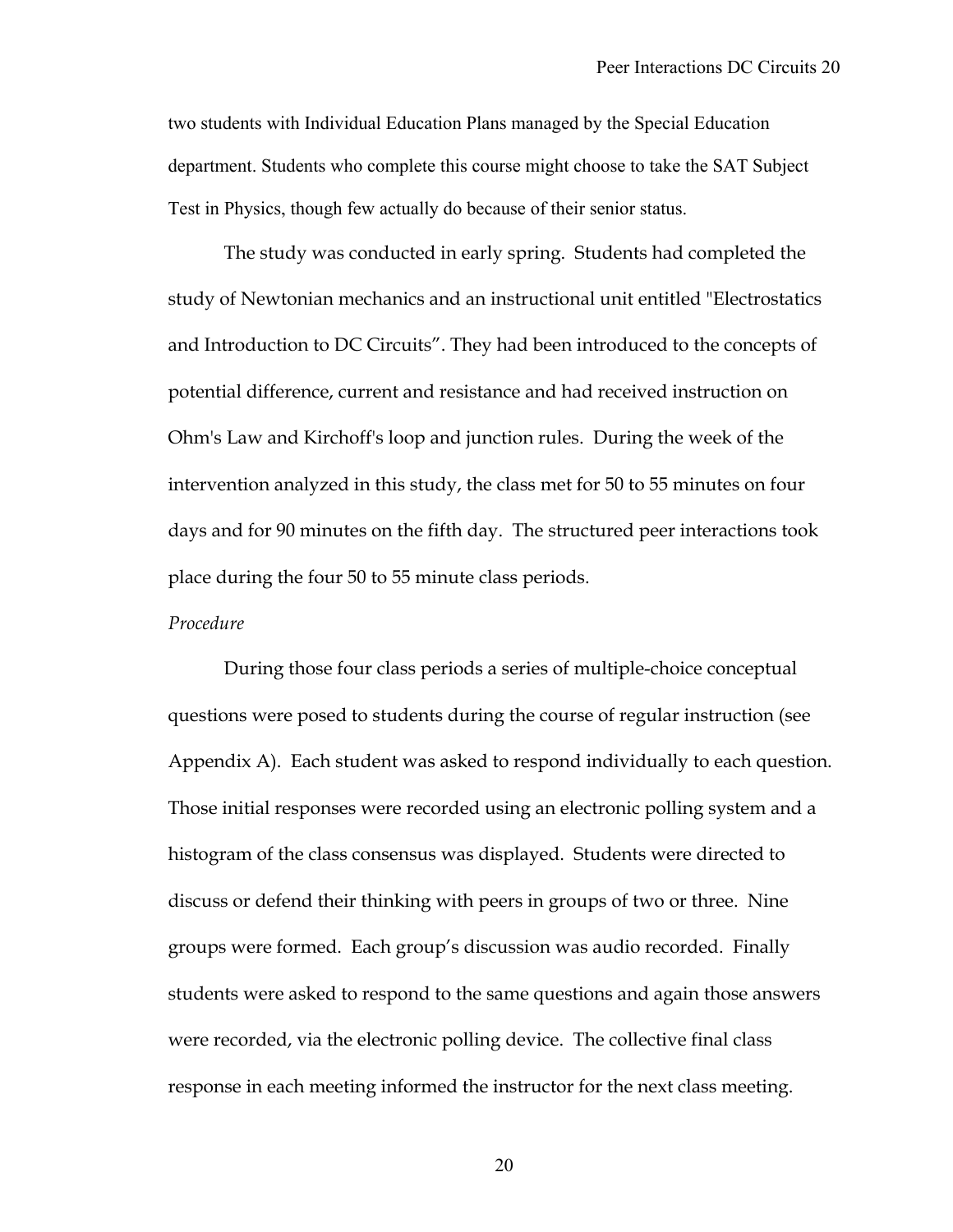Several of the questions posed were designed to determine the prevalence and persistence or change on four common misconceptions:

- A tendency to think sequentially, rather than holistically, about circuits;
- A belief that current is consumed in a circuit;
- A tendency to consider only the number of elements or branches in a circuit, rather than their particular arrangement.
- A failure to distinguish among the related concepts of voltage, current and resistance;

### *Data Sources and Analysis:*

Pre- and post-discussion responses, recorded via the electronic polling device, were associated with each student's identification number. Student conversations were transcribed and identified in the same manner, so that conversations could be correlated with response patterns, as recorded by the peer response system.

 The total numbers of correct responses to each question, before and after discussion, were tallied to determine whether peer interactions resulted in a significant increase in correct responses. Students' responses to specific questions were analyzed in detail to determine if they reflected common misconceptions identified in the literature. In instances where a student did not provide a response either before or after discussion, an incorrect response was assumed.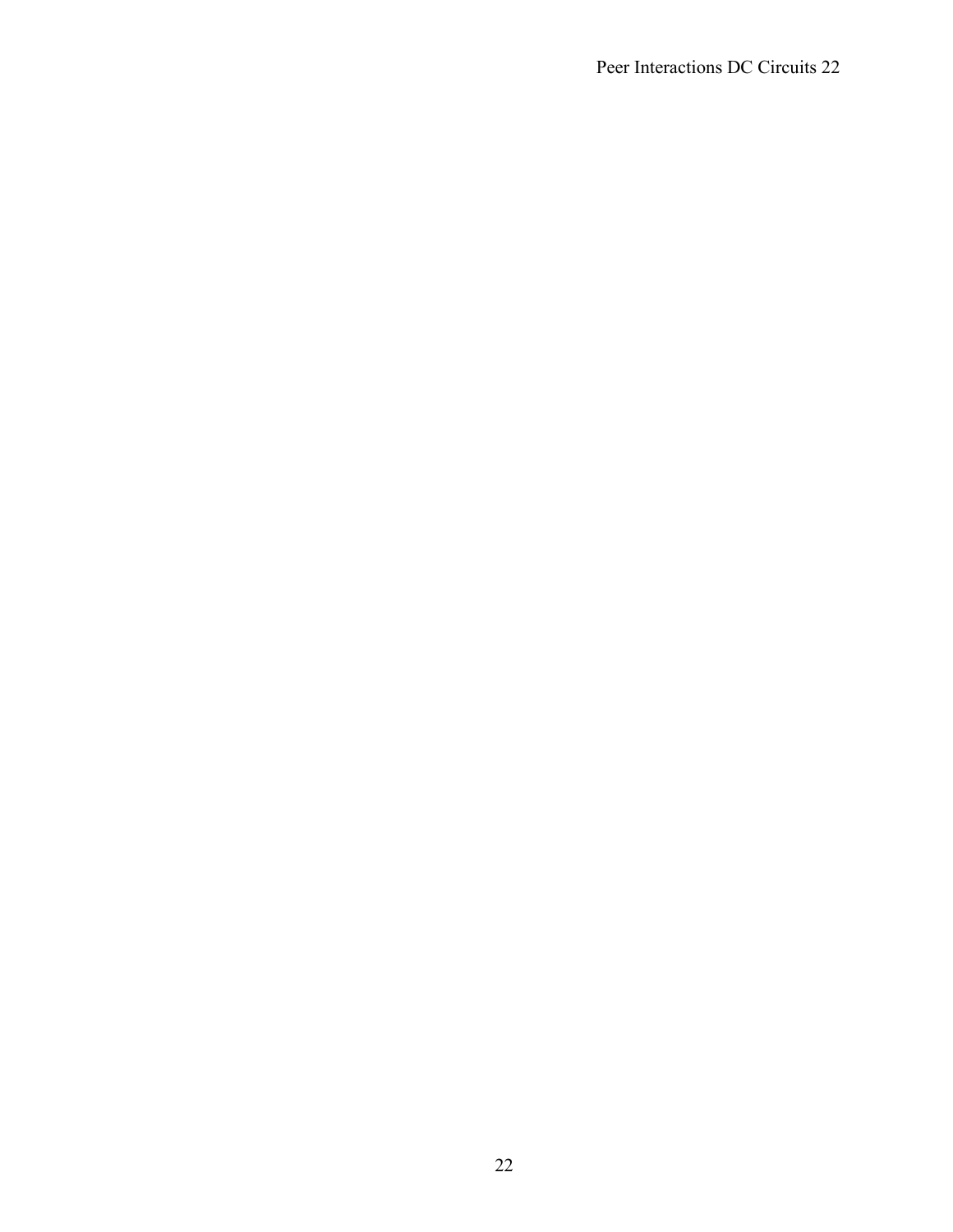Peer dialogues were transcribed and utterances were coded using the following

coding scheme:

**Ask**: Asks a question **Authority**: Defers to teacher's authority to justify an answer **Clarify**: Clarifies a previous statement **Equation**: Uses an equation or numerical calculation to justify an answer **Lab**: Refers to a lab finding to justify an answer **Law**: Refers to a physical law to justify an answer **Reasoning**: Explains reasoning (without explicit reference to a physical law) to justify an answer **State**: Simply states an answer

Coded transcripts were reviewed to determine which types of utterances

were most common. The same coding system was utilized to search for a

correlation between the type of utterance employed and the incidence of

conceptual change, as indicated by a significant change in the number of correct

answers to conceptual questions, post-discussion.

## *RESULTS*

*Research Question One: Do high school students enrolled in a first course in physics share common misconceptions identified in the literature?* 

 The first goal of this study was to determine if high school students enrolled in a first course in physics share some of the common misconceptions identified in the PER literature. The results presented here are organized by the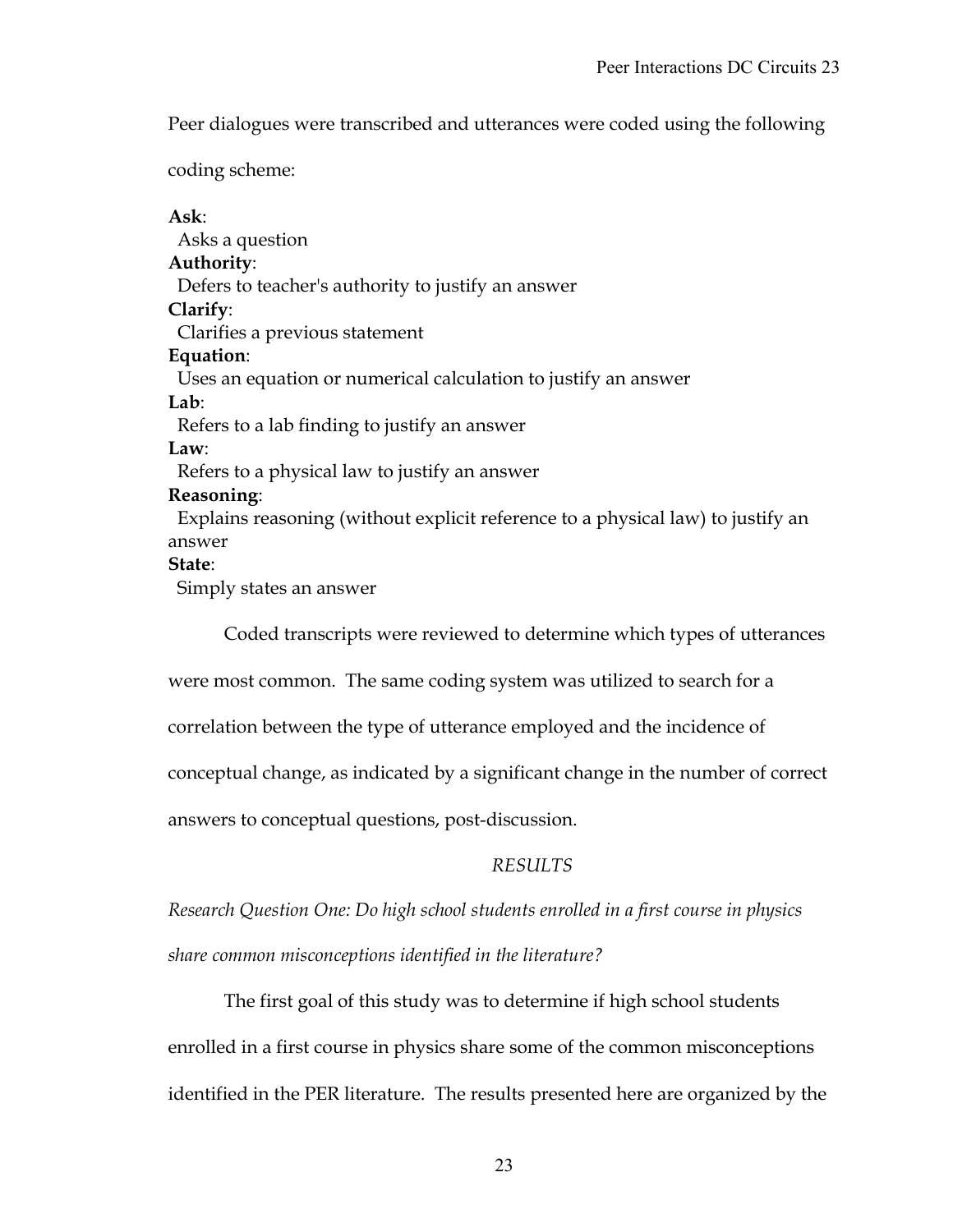misconceptions of interest. Some of the questions posed were designed to directly address these misconceptions. Analyses of student responses to those questions, via the electronic polling system, were used to assess the level to which students held the misconceptions in question, prior to discussion, and whether those misconceptions appeared to persist, despite interactions with peers.

*Misconception 1: A tendency to think sequentially, rather than holistically, about circuits;* 

Question 2 was designed to address this misconception.

Figure 1: Question 2:



Assume bulbs A and B are identical. What happens to the brightness of bulbs A & B if resistor C is increased?



 An increase in the center resistor would create an increase in the equivalent resistance of the entire circuit and result in a decrease in current through all circuit elements. This would cause a dimming of both bulbs (correct response #4).

Table 2: Student Reponses to Question 2

|          | <b>Before</b> | /0 | Atter      | /0 |
|----------|---------------|----|------------|----|
| Response | Discussion    |    | Discussion |    |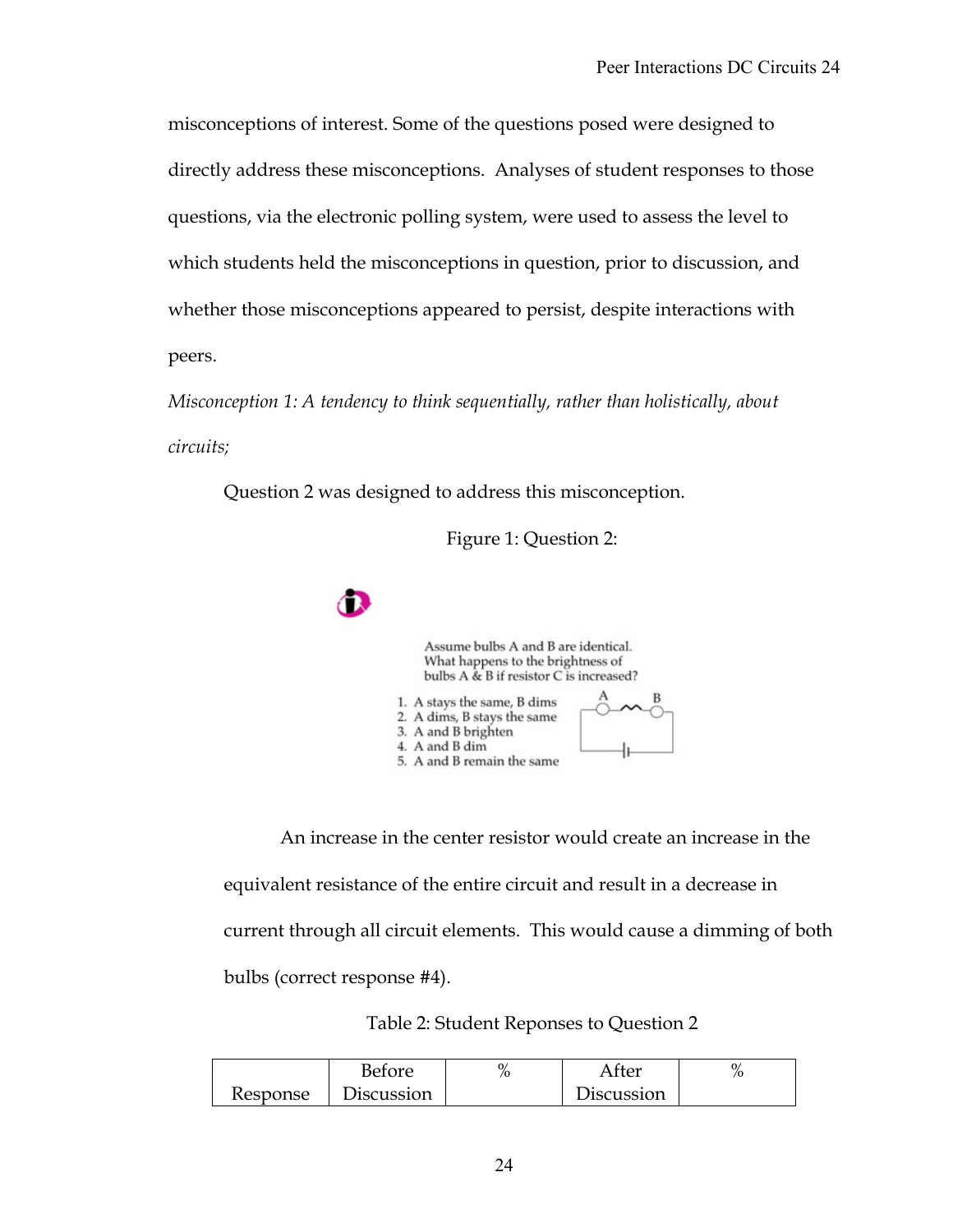|           | 12 | 48%   | 11 | 44%    |
|-----------|----|-------|----|--------|
|           |    | 12%   |    | $0\%$  |
|           |    | $0\%$ |    | $0\%$  |
|           |    | 20%   | 11 | $44\%$ |
| ∽         |    | $0\%$ |    | $0\%$  |
| <b>NR</b> |    | 20%   |    | 12%    |
|           |    |       |    |        |
| Total     | 25 |       | 25 |        |

 Table 2 above shows that in their pre-discussion responses, many students (48%) choose response one, and some (12%) chose response #2. Either of these answers could be chosen as a consequence sequential thinking. Those who hold a sequential view of the behavior of elements in a circuit might assume that, when the middle resistor increases, it would only affect the circuit elements that precede or follow it. (Note: NR indicates no response, either before or after discussion).

 After discussion, 44% of students responding continued to rely on a sequential model, as indicated by their choice of response #1. This would indicate that the tendency to think sequentially is both prevalent and persistent among this group of students. Although the percentage of students responding with the correct answer more than doubled (from 20% to 44%), this result is not statistically significantly and equally as many students chose answer #1 in the final polling.

 A review of student comments in peer conversations about this question reveal some explicit references to sequential thinking. Student comments are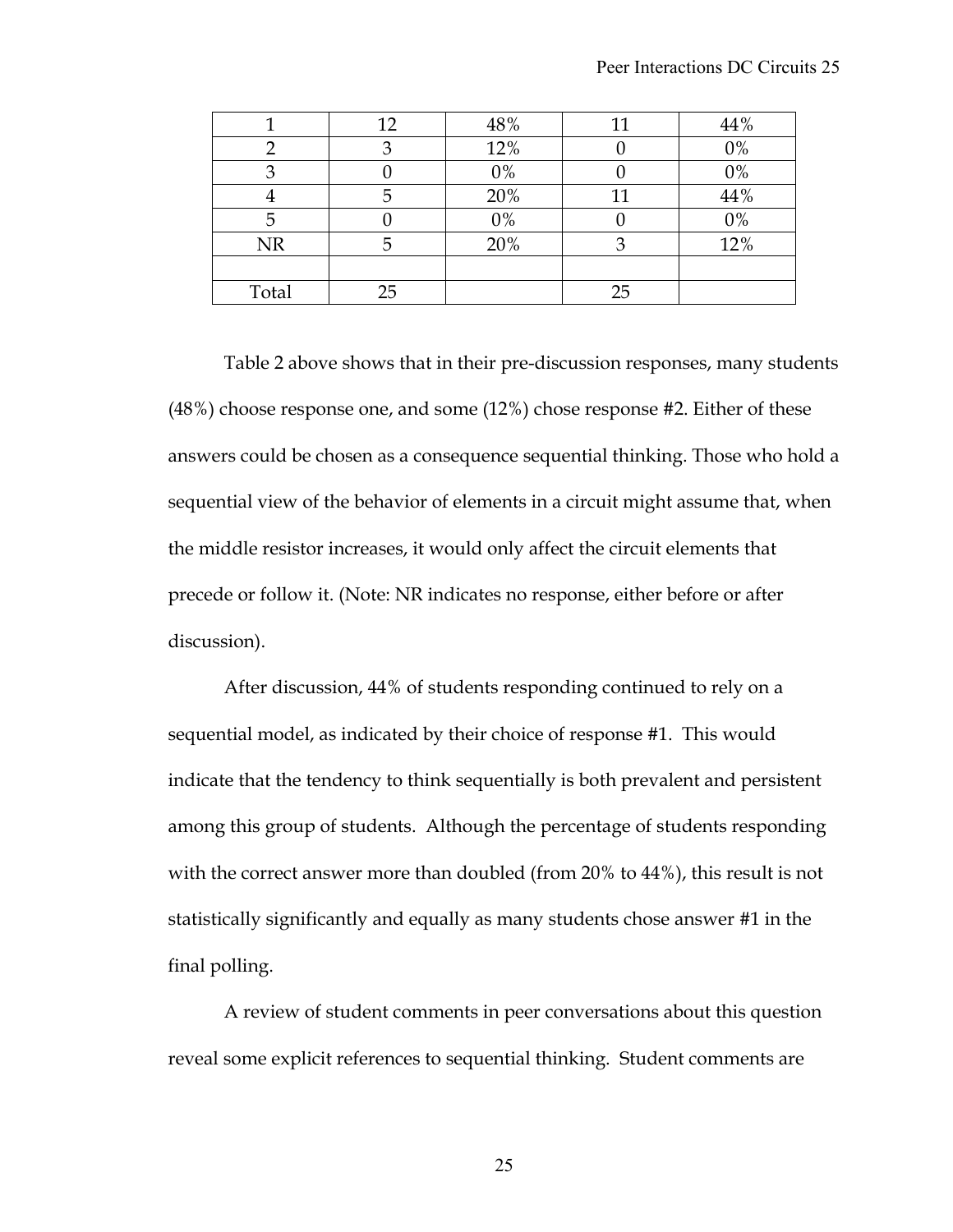identified by Q# (for question number), G# (for group number) and L#(for

transcript line number) For example:

 *Q2G2 L3:" I picked one because of where the resistor was I thought that if either of them would dim, I thought it would be b,"*

*Misconception Two: Current is consumed.* 

The second misconception anticipated is a belief that current is consumed

by elements (i.e. bulbs) in a circuit. This misconception was addressed by

question 3, shown in Figure 2 below: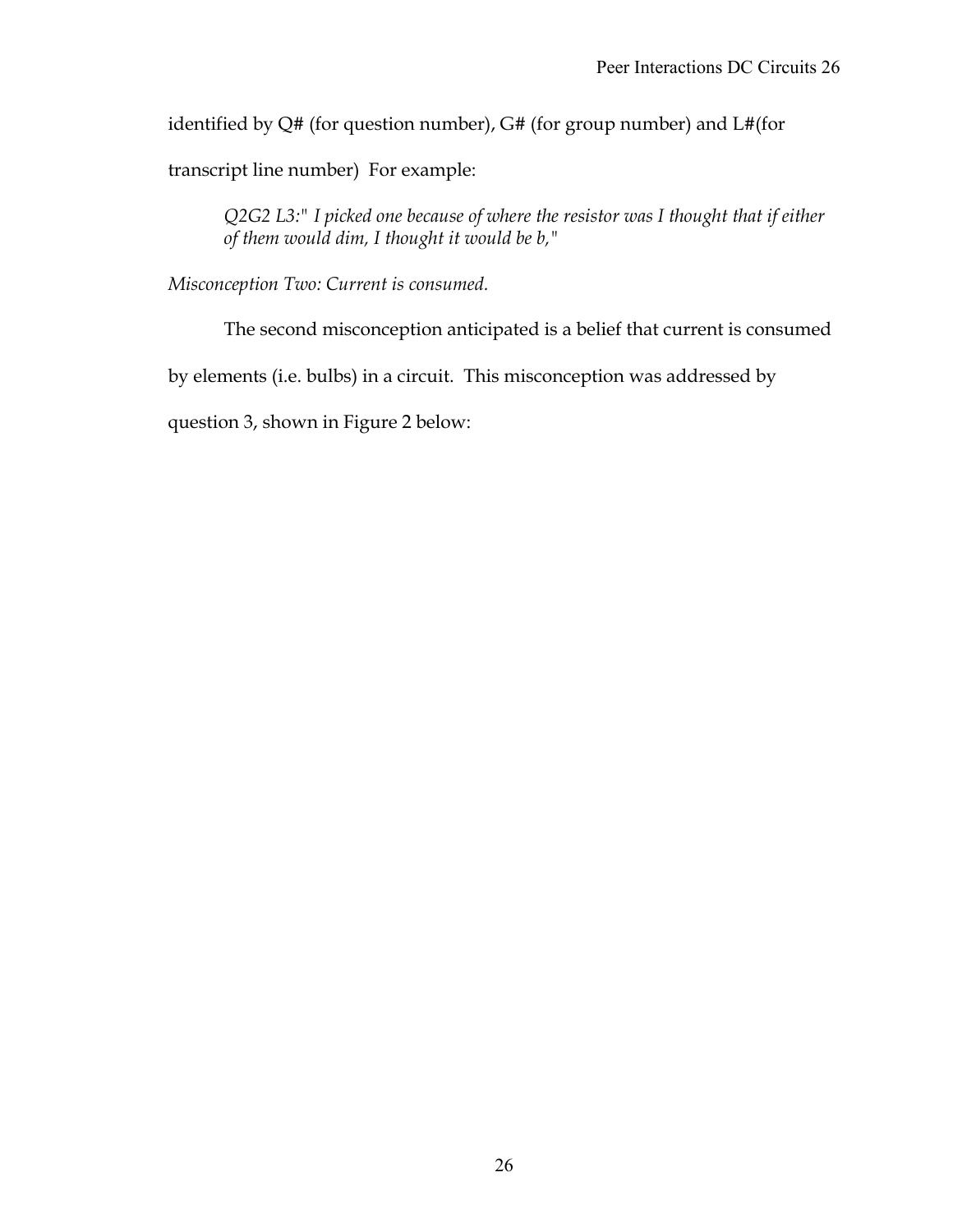Figure 2: Question 3





 Response #3 is the correct response. Because charge is conserved, the flow of charge (current) through any point in the circuit should be the same. For students who believe that current is consumed by circuit elements, answer #1 would be a logical choice. The current at point A would be the greatest and, as current flowed through the bulb, some of it would be used up, leaving less current at point B. Response #2 may also indicate a belief that current being

used up, with a different directional orientation.

|          | Before     | $\%$ | After      | %     |
|----------|------------|------|------------|-------|
| Response | Discussion |      | Discussion |       |
|          |            | 17%  |            | $0\%$ |
|          |            | 4%   |            | 0%    |
|          | 18         | 75%  | 20         | 83%   |
| NR       |            | 4%   |            | 17%   |
|          |            |      |            |       |
| Total    |            |      | 24         |       |

Table 3: Student Responses to Question 3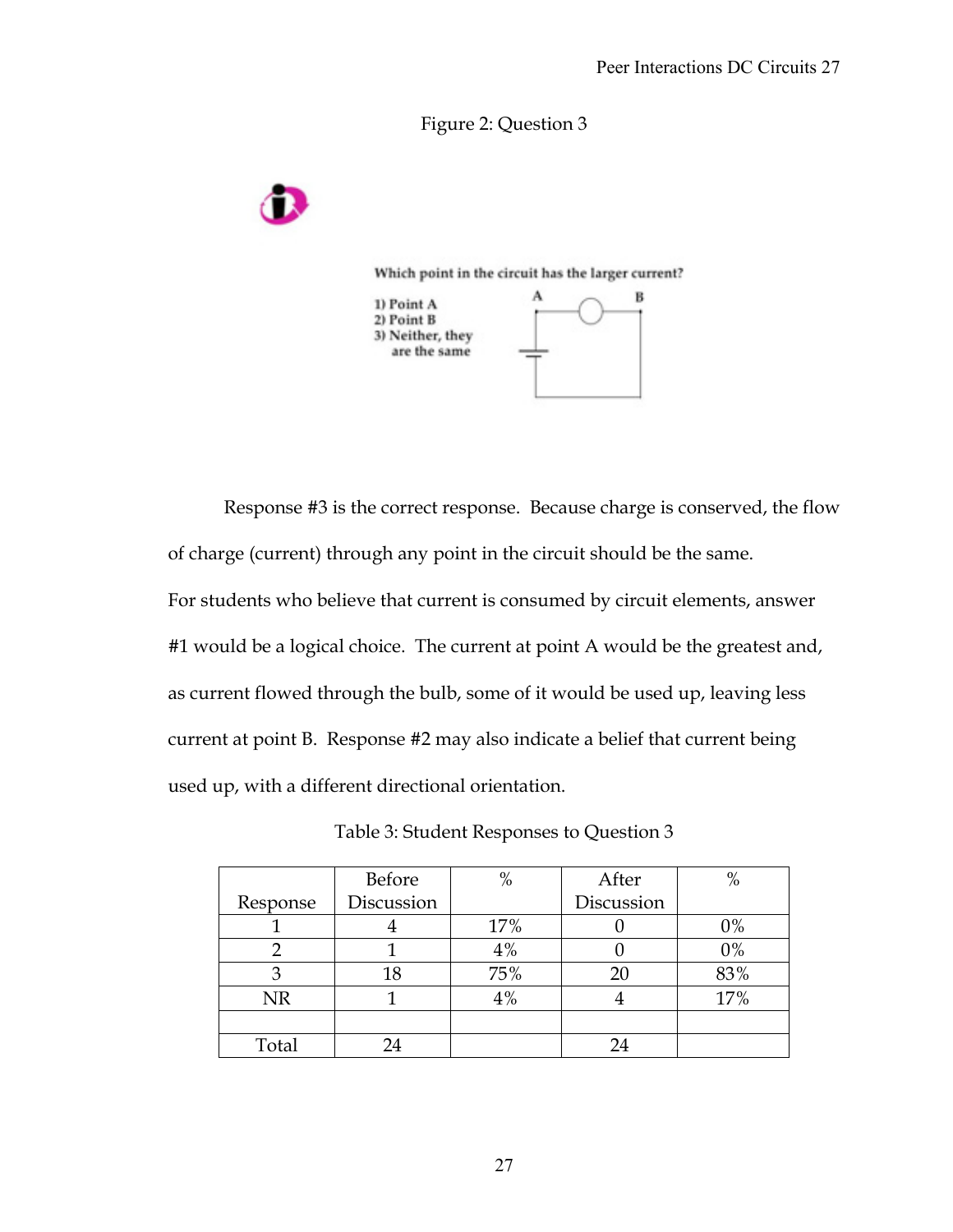This misconception was not as prevalent as some of the others under study. Results showed that 17% of students initially chose response #1 with an additional 4% choosing response 2. Thus, up to 21% of responding students may believe that the bulb consumes current. Peer discussions did seem to support students in developing a more expert understanding, at least in the short term. After discussion all responding students chose the correct answer (3).

 Due to time constraints, no conversational data was recorded for this question. However, student discussion of some of the other questions polled did reveal explicit references to the notion that current is consumed by circuit elements. For example:

*Q2G9L2: "I think because the resistor will use up some of the charge so b's brightness will go down."* 

*Q6G6L3: "No, there's more like stuff, because the resistor is like stuff taking out current. It's like stuff that uses up current I guess."* 

In summary, the misconception that current is consumed was somewhat prevalent, though not persistent in student responses to question 3. It was also noted in student dialogues about other conceptual questions.

Misconception Three: Tendency to consider the number of elements or branches, rather than their arrangement

Question 5 examined the prevalence of this misconception.

Figure 3: Question 5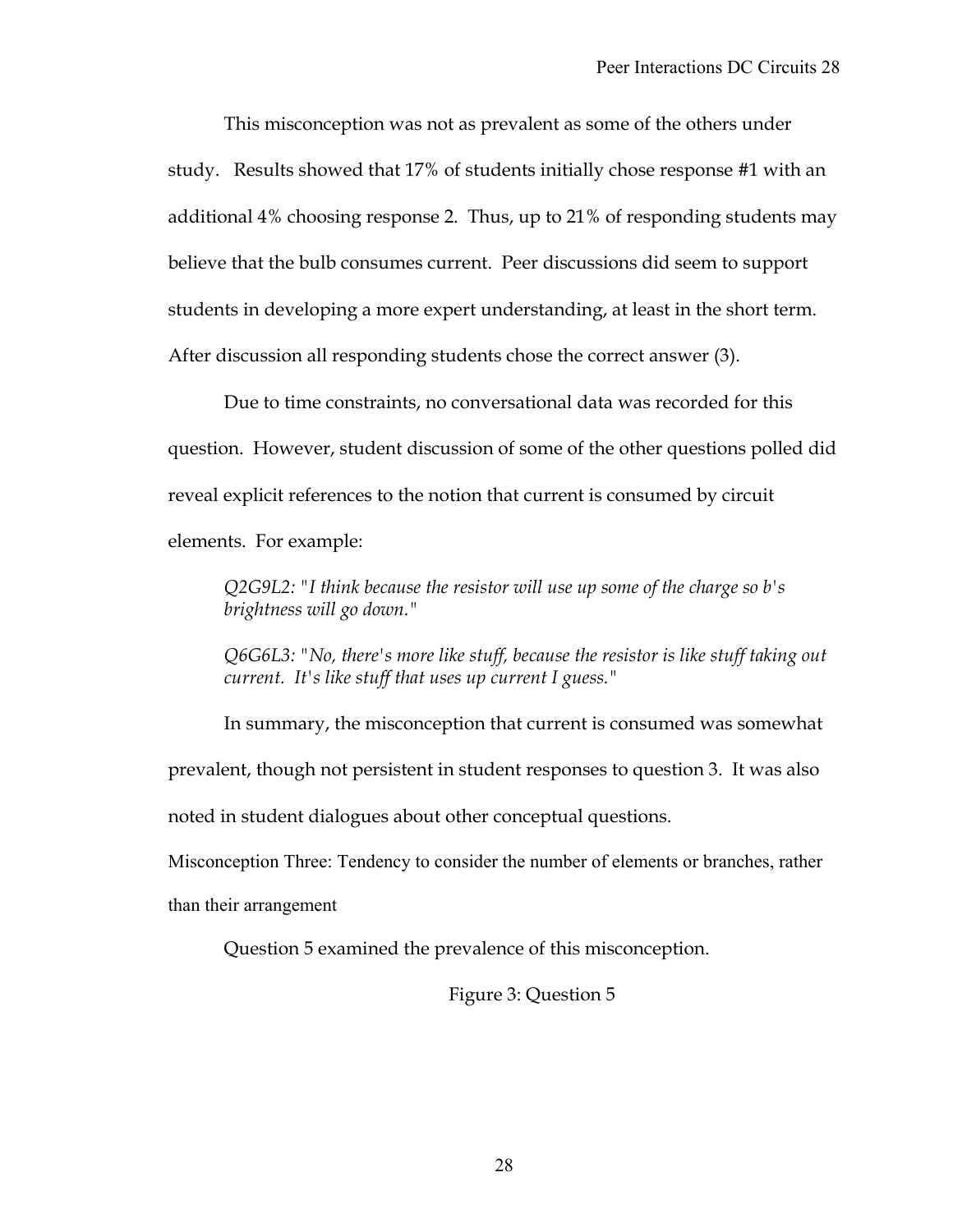As bulbs are added in parallel to this circuit, bulb # 1 will: 1. Dim 2. Brighten

3. Remain the same

 The initial circuit has two bulbs in series. The equivalent resistance of this circuit can be found simply by summing the resistances of each of those bulbs, as putting resistors one behind the other in series has the effect of lengthening the resistor and resistance is directly proportional to the length of the resistor. However, as bulbs are added parallel to bulb 2 the equivalent resistance of that portion of the circuit decreases because the parallel resistors have the effect of increasing the cross-sectional area of the resistor and resistance is inversely proportional to the cross-sectional area of a resistor. This would cause the resistance of the entire circuit to decease, resulting in an increase in the flow of current through the battery, causing bulb #1 to brighten. Answer 2 is the correct response.

|           | Before     | $\%$  | After      | %     |
|-----------|------------|-------|------------|-------|
| Response  | Discussion |       | Discussion |       |
|           |            | 22%   |            | $0\%$ |
|           |            | $0\%$ |            | 0%    |
|           |            | 45%   | 19         | 95%   |
| <b>NR</b> |            | 35%   |            | 5%    |
|           |            |       |            |       |
| Total     |            |       |            |       |

Table 4: Student Responses to Question 5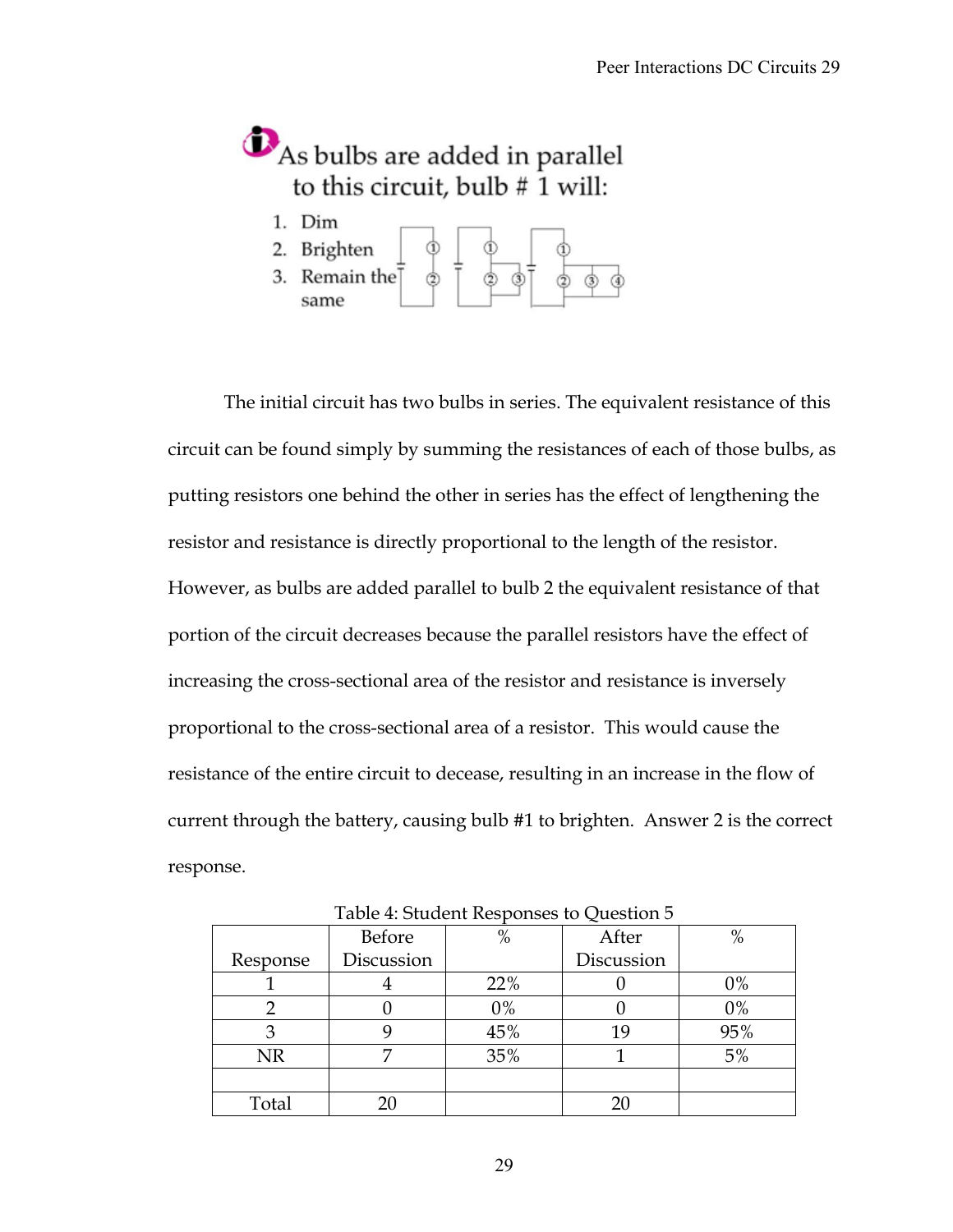Responses summarized in Table 4 above show that no responding student answered this question correctly, either before or after discussion. Initially 22% of responding students chose response 1. This could reflect the misconception that the number of circuit elements (in this case bulbs) determines the behavior of circuit elements (i.e. bulb brightness), rather than the particular arrangement of those elements. Students may believe that the additional bulbs will increase the resistance of the circuit and, thus, decrease the current flow and bulb brightness.

 Note that 45% of students responded initially by choosing answer #3. This response is not clearly indicative of the same misconception and may be more reflective of the belief that *"the battery is a constant current source" (McDermott & Shaffer, 1992 p. 997).* If the battery is a constant source of current, adding circuit elements beyond bulb #1 should not change the brightness of that bulb. After discussion, all responding students chose answer #3. Peer conversations do seem to have affected student thinking, though not resulting in an expert understanding of this question.

 One student comment explicitly revealed the "battery as a constant source of current" misconception:

*Q5G9L1: "They will be the same for the adding bulbs because it won't affect the first bulb. The first bulb will still be getting the same amount of charge, energy, current, etc. But as the bulbs are being added in parallel, part of the circuit will be getting less and less."*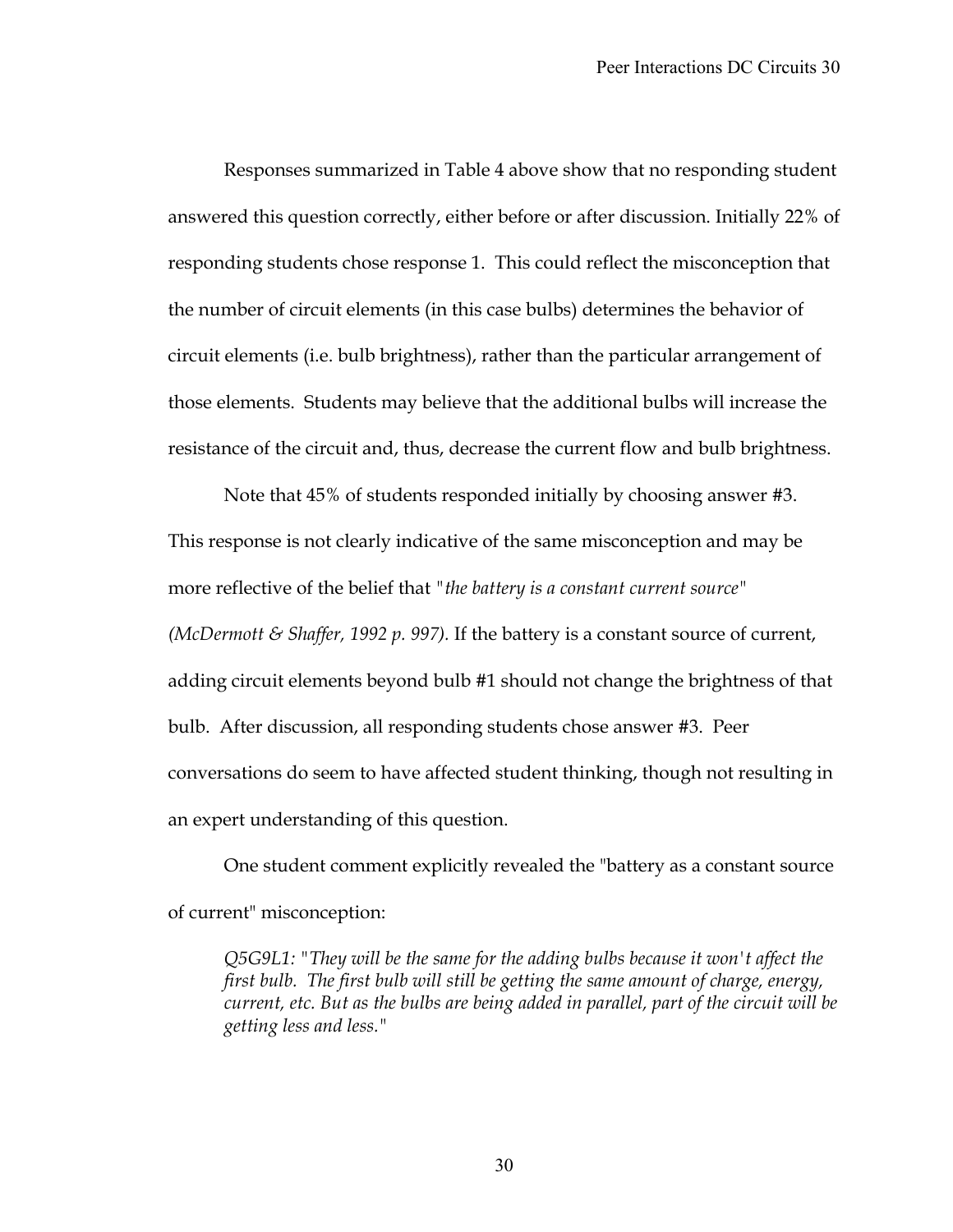Question 10 shown in Figure 4 below, addressed this same misconception

regarding the focus on the number of circuit elements, rather than their

particular arrangement.

Figure 4: Question 10

In which circuit is the current from the battery the greatest?



 Although circuit 3 has more resistors than circuit 1, their parallel arrangement results in a smaller equivalent resistance and a larger current flow as compared to the other two circuits. The correct response is 3. Student responses are shown in Table 6 below:

|          | Before     | $\%$ | After      | $\%$  |
|----------|------------|------|------------|-------|
| Response | Discussion |      | Discussion |       |
|          |            | 14%  |            | $0\%$ |
|          |            | 19%  |            | 5%    |
|          | 10         | 48%  | 17         | 81%   |
| NR       |            | 19%  |            | 14%   |
|          |            |      |            |       |
| Total    |            |      |            |       |

Table 5: Student Responses to Question 10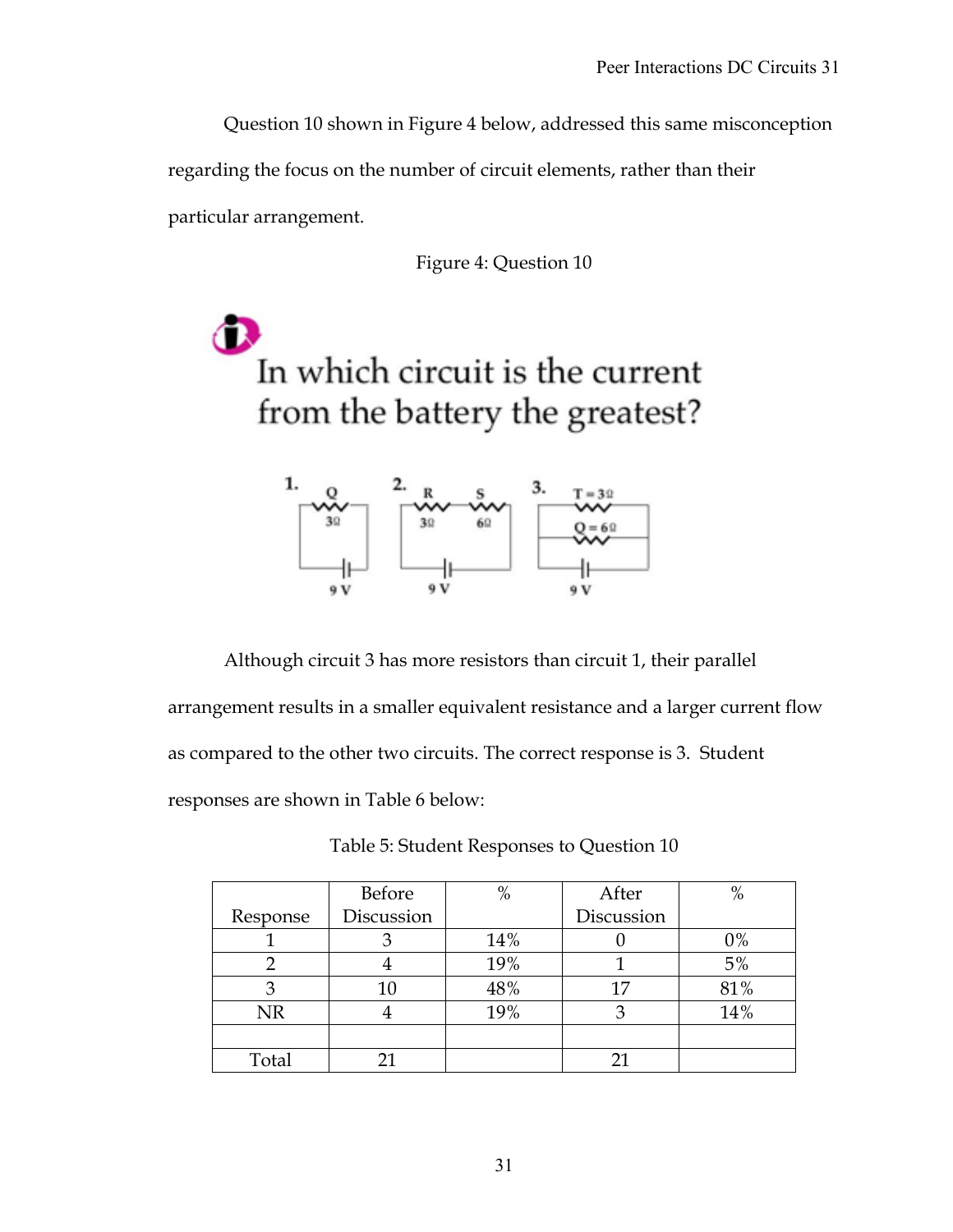The 14% of students who initially chose response #1 can be assumed to hold this misconception. Their answer suggests that they believe that both circuits 2 and 3 must have a greater resistance (and thus a smaller current) because each has a larger number of resistors (regardless of their arrangement). The fact that 19% of students responding initially chose answer #2 is more difficult to understand as it is clear that circuit two has more resistors than circuit one. This finding may reflect a misreading of the question.

 Peer discussions appear to have had a generally positive effect on this misconception, as no students chose answer #1 in the final polling (and the percentage of students choosing the correct response (#3) rose from 48% to 81%). Still, 5% of students have chosen response #2, demonstrating that they do not clearly understand how the arrangement of resistors affects the equivalent resistance of the circuit.

*Misconception Four: A failure to distinguish among the related concepts of voltage, current and resistance;* 

 If students do not have a clear understanding of the concepts of voltage, current and resistance and fail to distinguish among those concepts, they will be unable to develop a coherent explanatory framework to understand any arrangement of circuit elements. Although this misconception is likely to underlie many of the student conceptual difficulties seen in this study, it is not explicitly evident except through analysis of dialogic interactions. To search for the presence of this misconception, all transcripts were examined in an attempt to identify student comments that might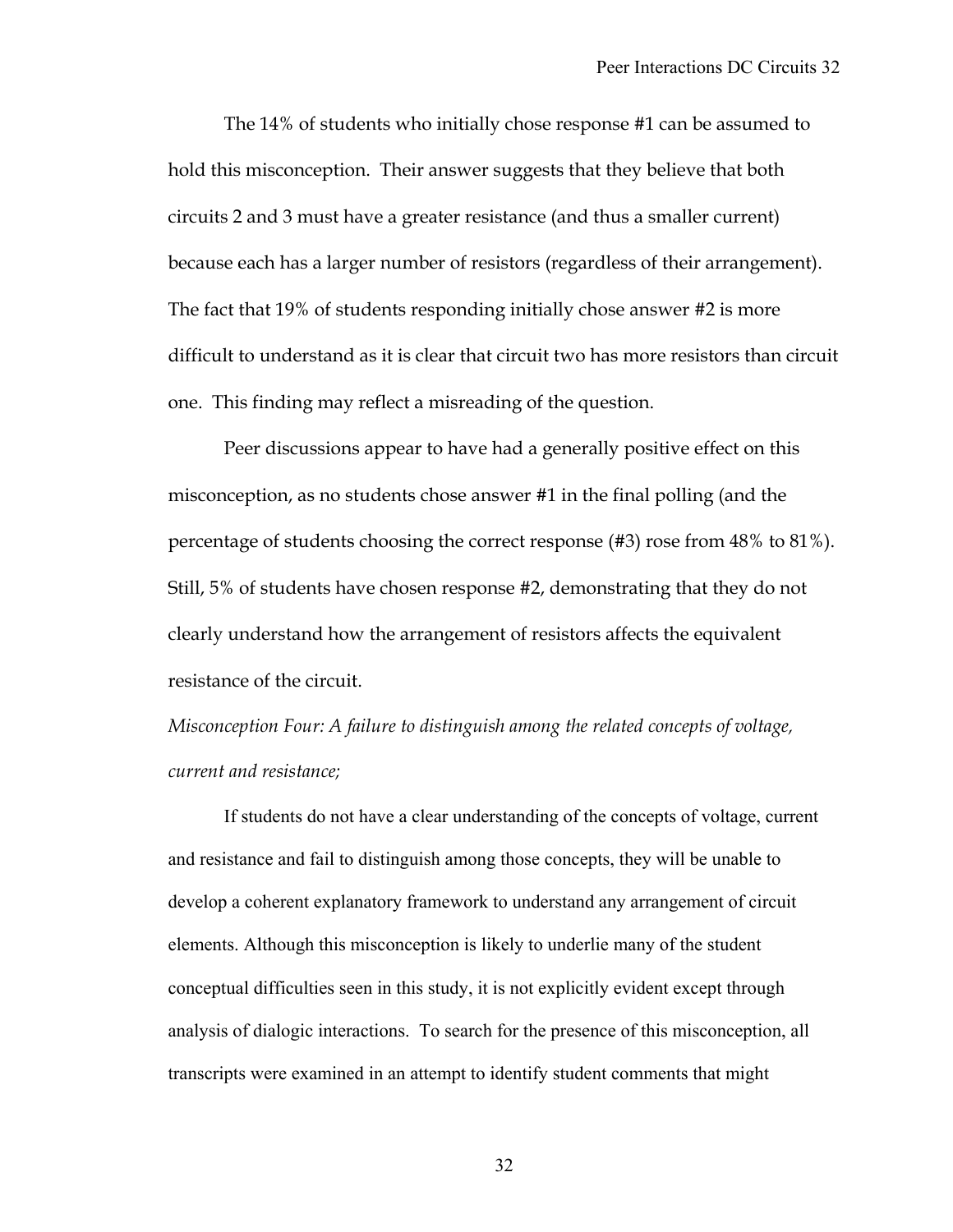explicitly reveal such a lack of understanding of these concepts. Some examples of these

are as follows

 *Q6G2L1:" I don't understand how current is measured --"* 

 *Q6G2L3:" No, but like, do you lose current as you go or do you maintain the same current, or what do you do?"*

This demonstrates clear confusion between the concept of current and that

of potential difference.

 *Q7G6L6:" I think, OK, well, current isn't like part of its dropped here and part of its dropped there, but volts is, right? Current is, like the whole thing you add the current, and then for volts its dropped as it goes along. We're talking about the potential energy between the two. R1 just by itself is going from 12V to 0 and in the second one R2 goes from 12 to something and then something to zero. Right?"*

This student appears to be struggling to clarify his or her understanding

of current and voltage.

 *Q7G7L1:" I wasn't really sure about this one. I kinda forget what the potential difference is. Maybe you guys can help me out."* 

 This evidence is clearly anecdotal. Yet, it is common enough in these transcripts to support the hypothesis that this is a serious issue, for at least some students in this study. If students do not have a firm grasp of the concepts of potential difference, current and resistance, any responses they provide to conceptual questions are suspect, as they may be based on a lack of understanding of the language of the question or of the language they use in their own response.

Summary -- Prevalence and Persistence of Misconceptions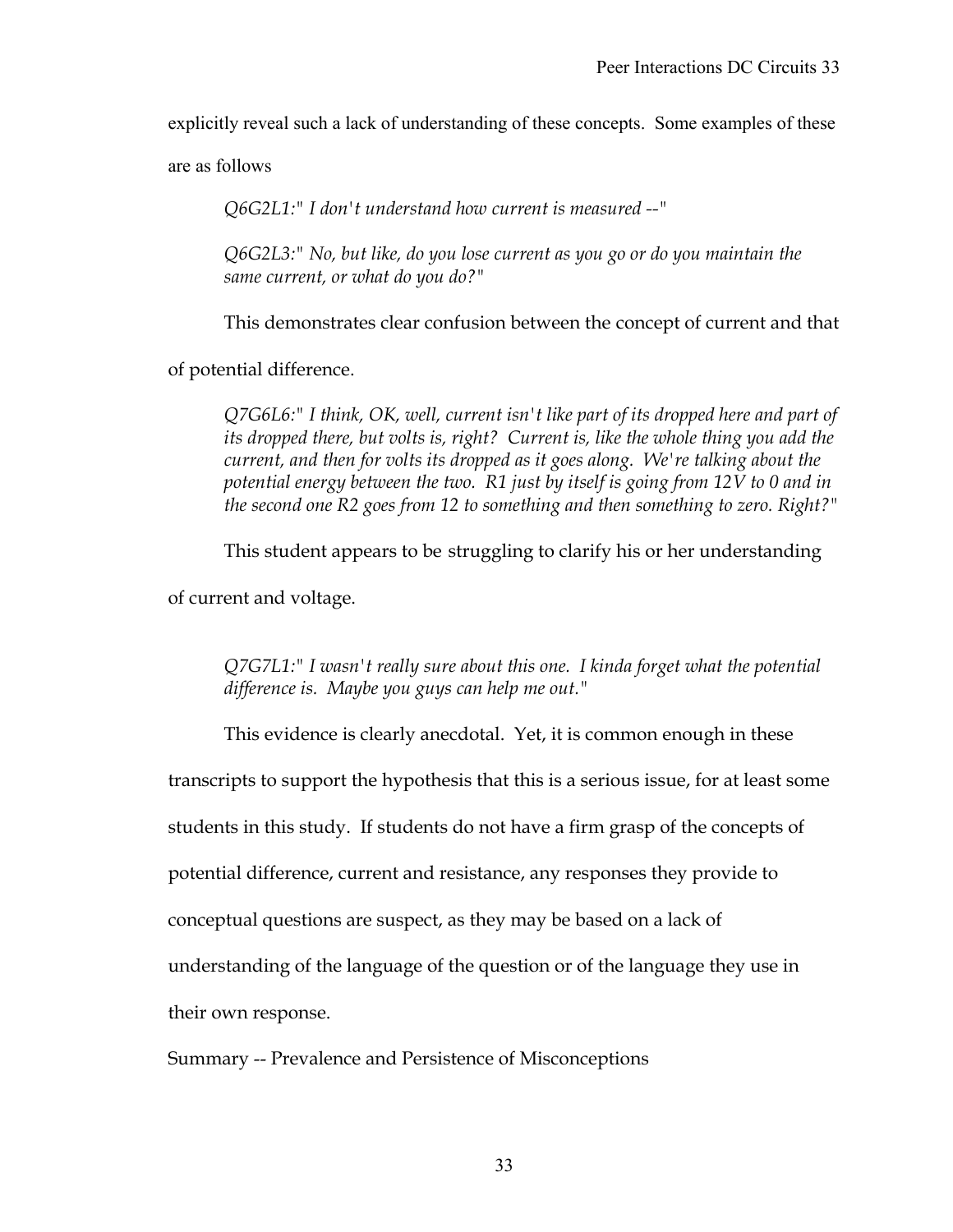Each of the misconceptions considered was identified, to some extent, in

students' responses to targeted conceptual questions. Figure 6 below

summarizes those findings:

Figure 5: Percentage Expressing Misconceptions



**Percentage of Responding Students Expressing Misconception**

 In each case, the misconception was present to some extent prior to peer discussion. In most cases, the percentage of responding students expressing the misconception declined (though rarely significantly) after discussion. In one case, no responding students answered correctly pre-discussion and the misconception actually appears to have been strengthened through discussion.

 Although quantitative findings are not available for the fourth misconception (*A failure to distinguish among the related concepts of voltage, current*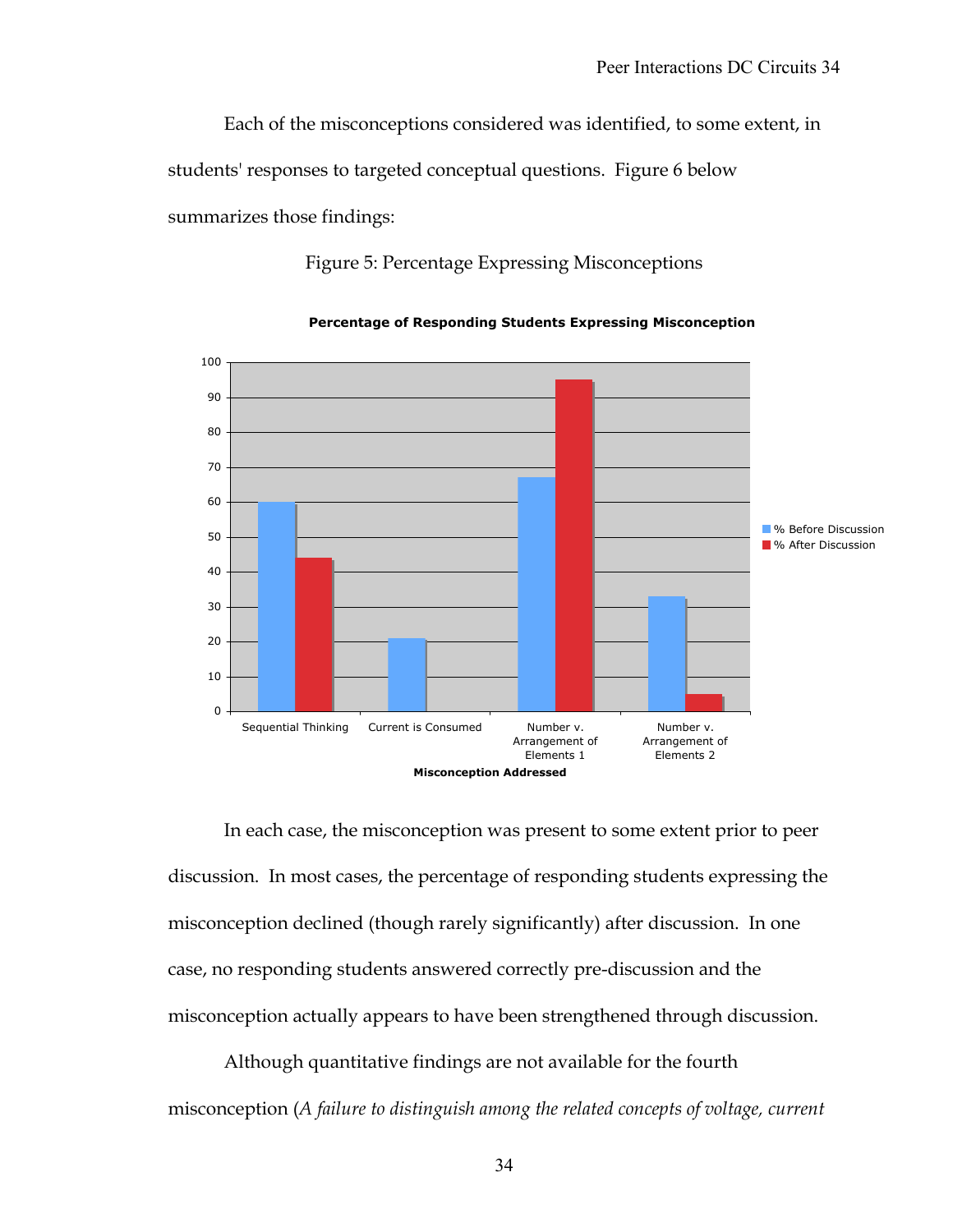*and resistance)* there is anecdotal evidence to suggest that this problem is both prevalent and persistent among students in this group and that a lack of understanding of these concepts would preclude students from building a coherent framework to make sense of any of the circuits under consideration here.

 In summary, students in introductory courses at the secondary level have been found to share, to some extent, all of the misconceptions noted in the literature about DC resistive circuits. In this study, although peer interactions demonstrated some impact on these misconceptions, most persisted despite these discussions. Student confusion about the concepts of potential difference, current and resistance were noted in many interaction sequences. The impact of the inability to understand these concepts and to distinguish between them is severe enough to preclude the development of any coherent understanding of DC resistive circuits and may be a root cause in the conceptual difficulties seen. Research Question Two asked: *Will the number of correct responses to conceptual questions significantly increase following peer discussions?* 

In this study, on some occasions, discussions with peers led to an increase in the number of correct responses to the conceptual questions. Figure 6 depicts the number of correct responses to each question polled, before and after discussion with peers. In this analysis, non-responses are counted as incorrect, even in cases where student answered correctly before discussion.

Figure 6: Total Number of Correct Responses Pre- and Post- Discussion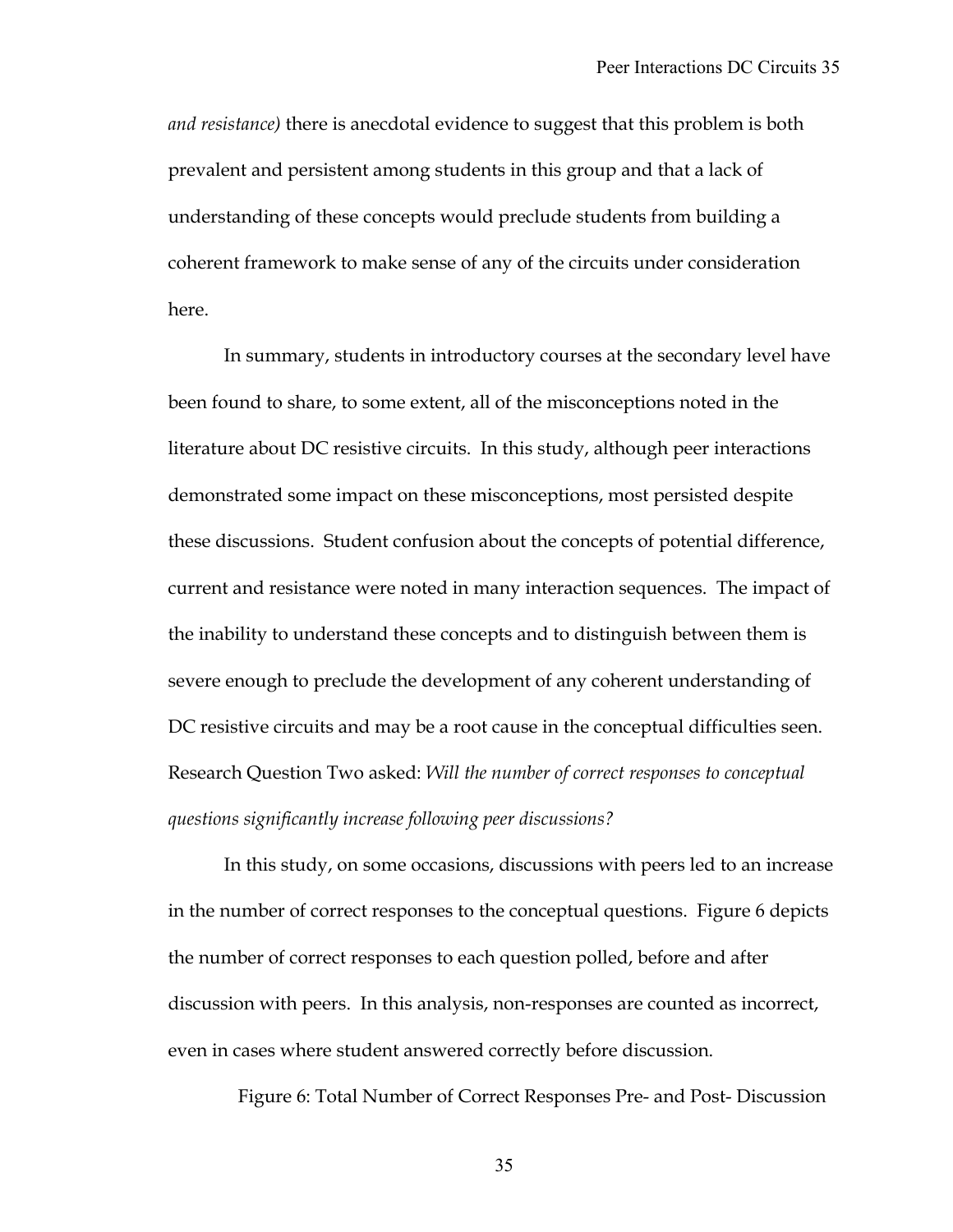

**Number of Correct Responses Before and After Discussion**

For nearly every question posed to students, the total of number of correct responses is greater after peer discussions as compared to before. Table 6 looks in detail at these findings, in a question-by-question analysis of significance. A Fisher exact probability test was used to determine whether the number of correct responses was significantly changed in the post-discussion polling of each question.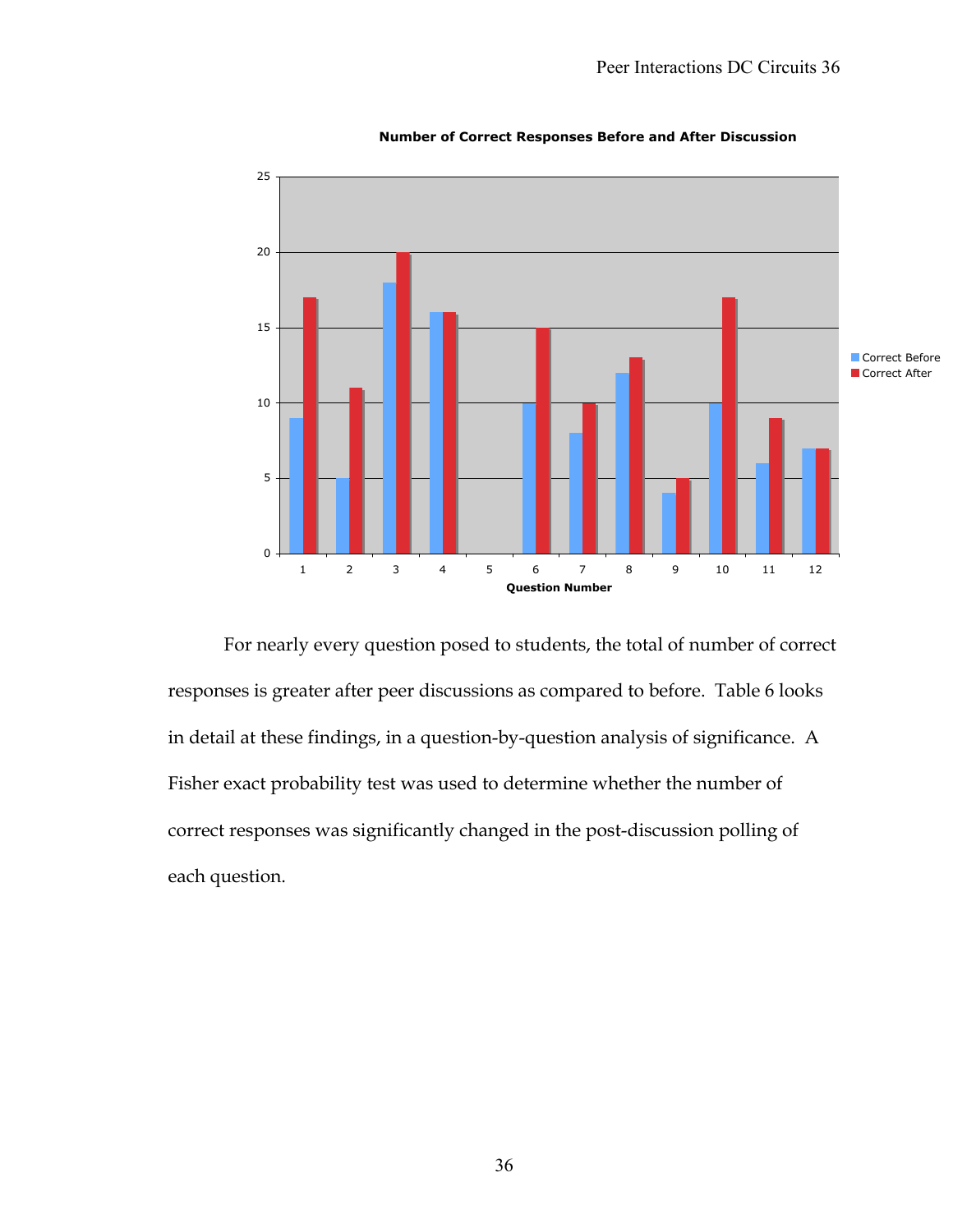| Question       | Before         | After          | Significance       |
|----------------|----------------|----------------|--------------------|
| $\overline{1}$ | 9              | 17             | Sig, $p < 0.05$    |
| $\overline{2}$ | 5              | 11             | NS, p > 0.05       |
| 3              | 18             | 20             | NS, p > 0.05       |
| $\overline{4}$ | 16             | 16             | NS, p > 0.05       |
| 5              | $\overline{0}$ | $\overline{0}$ | NS, p > 0.05       |
| 6              | $10\,$         | 15             | NS, p > 0.05       |
| 7              | $8\,$          | 10             | NS, p > 0.05       |
| 8              | 12             | 13             | $NS.$ , $p > 0.05$ |
| 9              | $\overline{4}$ | 5              | NS, p > 0.05       |
| 10             | 10             | 17             | Sig., $p < 0.05$   |
| $11\,$         | 6              | 9              | $NS.$ , $p > 0.05$ |
| 12             | $\overline{7}$ | $\overline{7}$ | $NS.$ , $p > 0.05$ |

Table 6: Number of Correct Responses, Before and After Discussion

 Although, in most cases, there was an increase in the number of correct responses to conceptual questions as a result of peer discussions, those results were rarely significant when questions were taken in isolation. However, when we consider the full set of 12 questions, the Wilcoxon signed-rank test shows a significant increase in the overall number of correct questions (W=45, p<.005, 1 tail). These findings would suggest that, while it is possible to promote student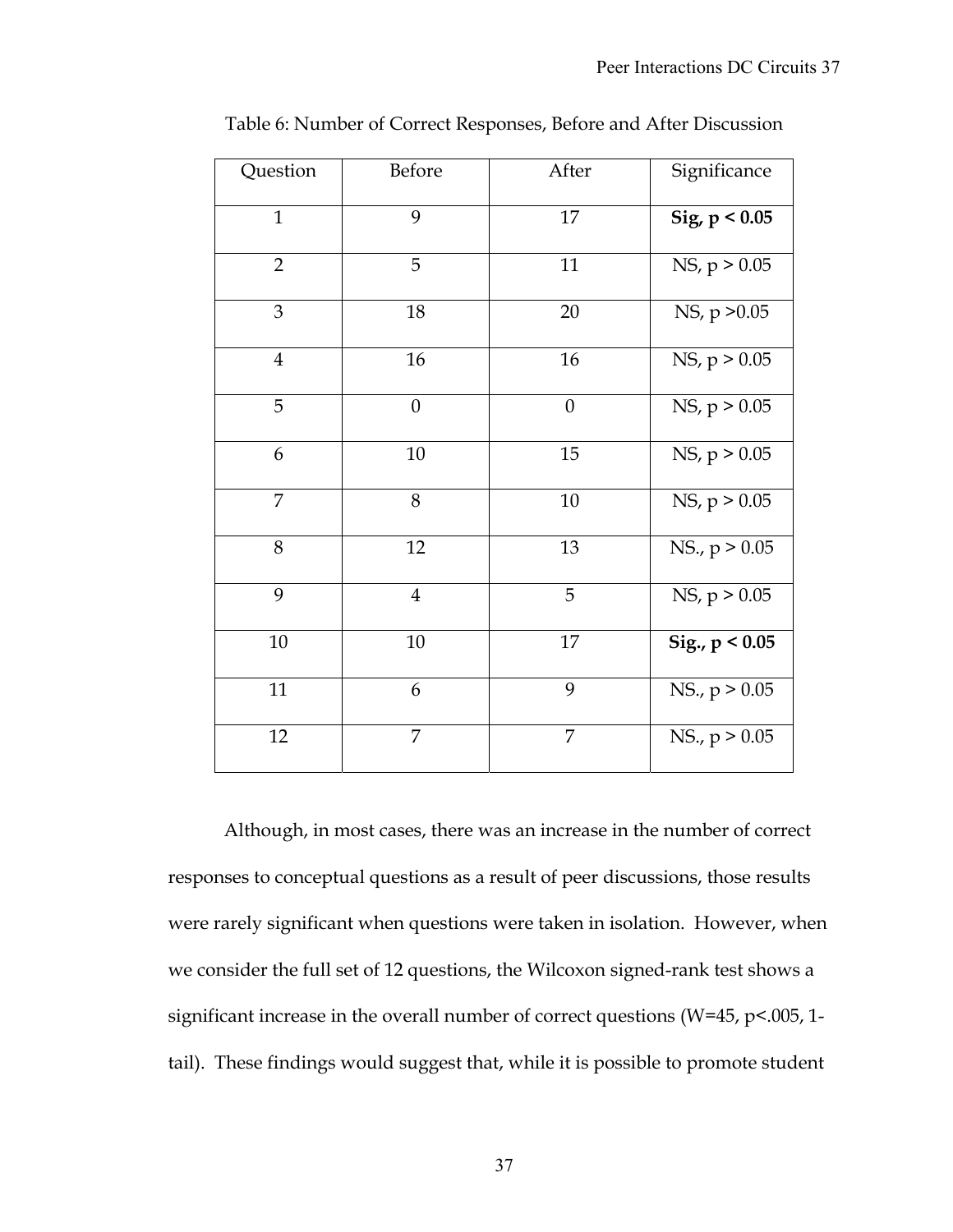understanding through interaction, the methods used here (and the knowledge that students brought to those interactions) may have been insufficient to make a substantial difference in the conceptual understanding related to each specific question.

Research Question 3: "*What is the nature of student comments, in peer discussions, and how does it support a more expert understanding?"*

 To address the first part of this question, all peer dialogues were coded to reflect the type of statement made by students in their discussions of conceptual questions. Codes were chosen to display not only what students were saying but also how the were using those statements to support their initial answers. The codes utilized were:

**Ask**: Asks a question **Authority**: Defers to teacher's authority to justify an answer **Clarify**: Clarifies a previous statement **Equation**: Uses an equation or numerical calculation to justify an answer **Lab**: Refers to a lab finding to justify an answer **Law**: Refers to a physical law to justify an answer **Reasoning**: Explains reasoning (without explicit reference to a physical law) to justify an answer **State**: Simply states an answer

A summary of these findings is included below: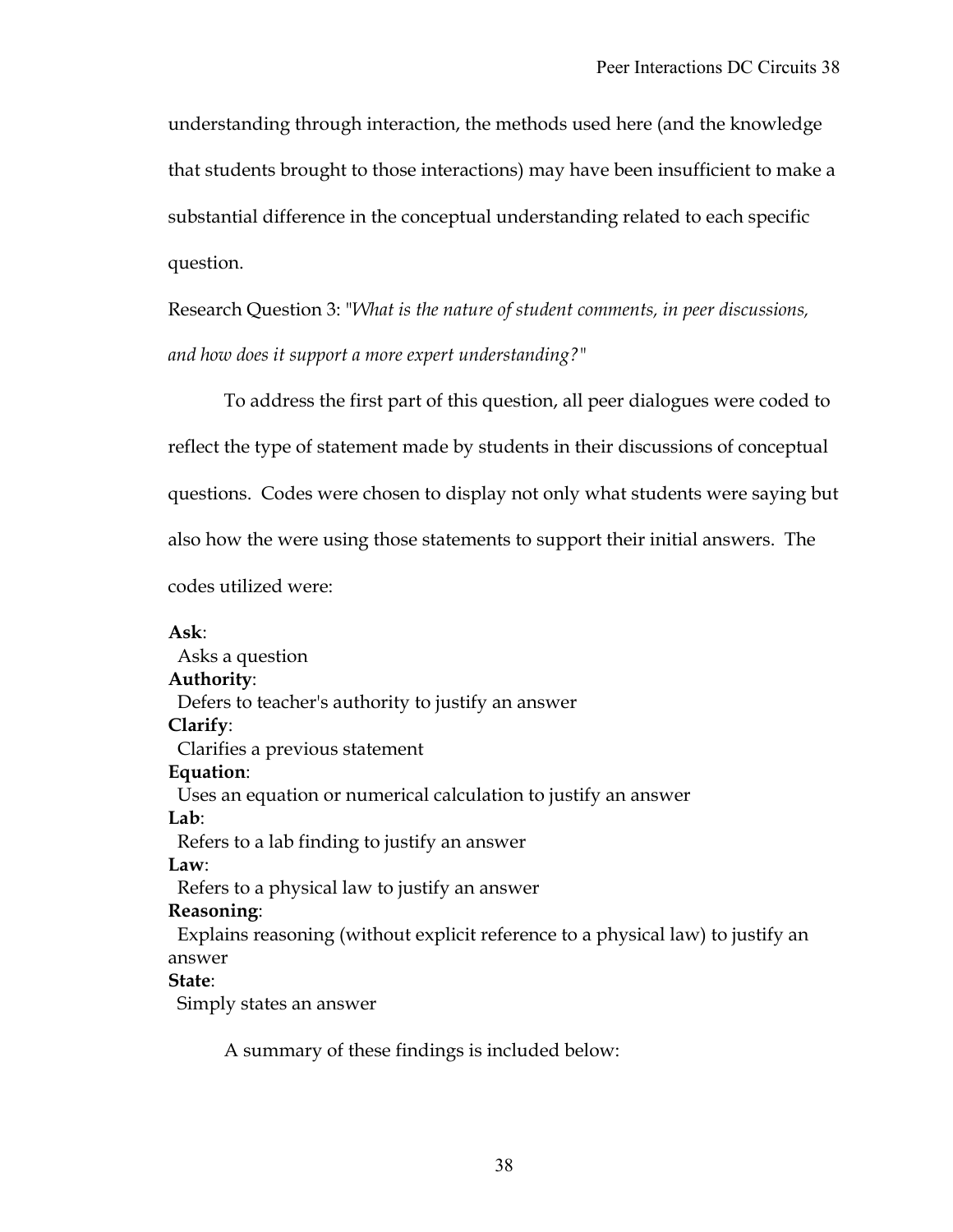|              | Sum   | Percentage |
|--------------|-------|------------|
| Ask          | 26.00 | 12%        |
| Authority    | 1.00  | $1\%$      |
| Clarify      | 9.00  | 4%         |
| Equation     | 17.00 | 8%         |
| Lab          | 1.00  | $1\%$      |
| Law          | 7.00  | 3%         |
| Reasoning    | 75.00 | 33%        |
| <b>State</b> | 88.00 | 39%        |

Table 7: Frequency of Types of Student Comments

 As seen in Table 7 above, the most common form of utterances found in peer interactions were of students simply stating their initial answers to the conceptual questions posed. Although simply stating your response may not necessarily affect your understanding of a concept, making your current beliefs explicit to others does require that you consider the question and commit to an initial belief.

 The second most common type of comment was in the form of providing reasoning for an initial answer. From a cognitive perspective, having to provide reasoning for your response may contribute to conceptual understanding through two effects. First, it may force a student to organize his or her own conceptions so they can be coherently shared with others. Doing so may expose any flaw or lack of coherence that exists in the current conceptual model. Second, when a student expresses his or her reasoning aloud, peers then have an opportunity to disagree with their reasoning and, through that conflict, students may be forced to consider alternative beliefs or ideas.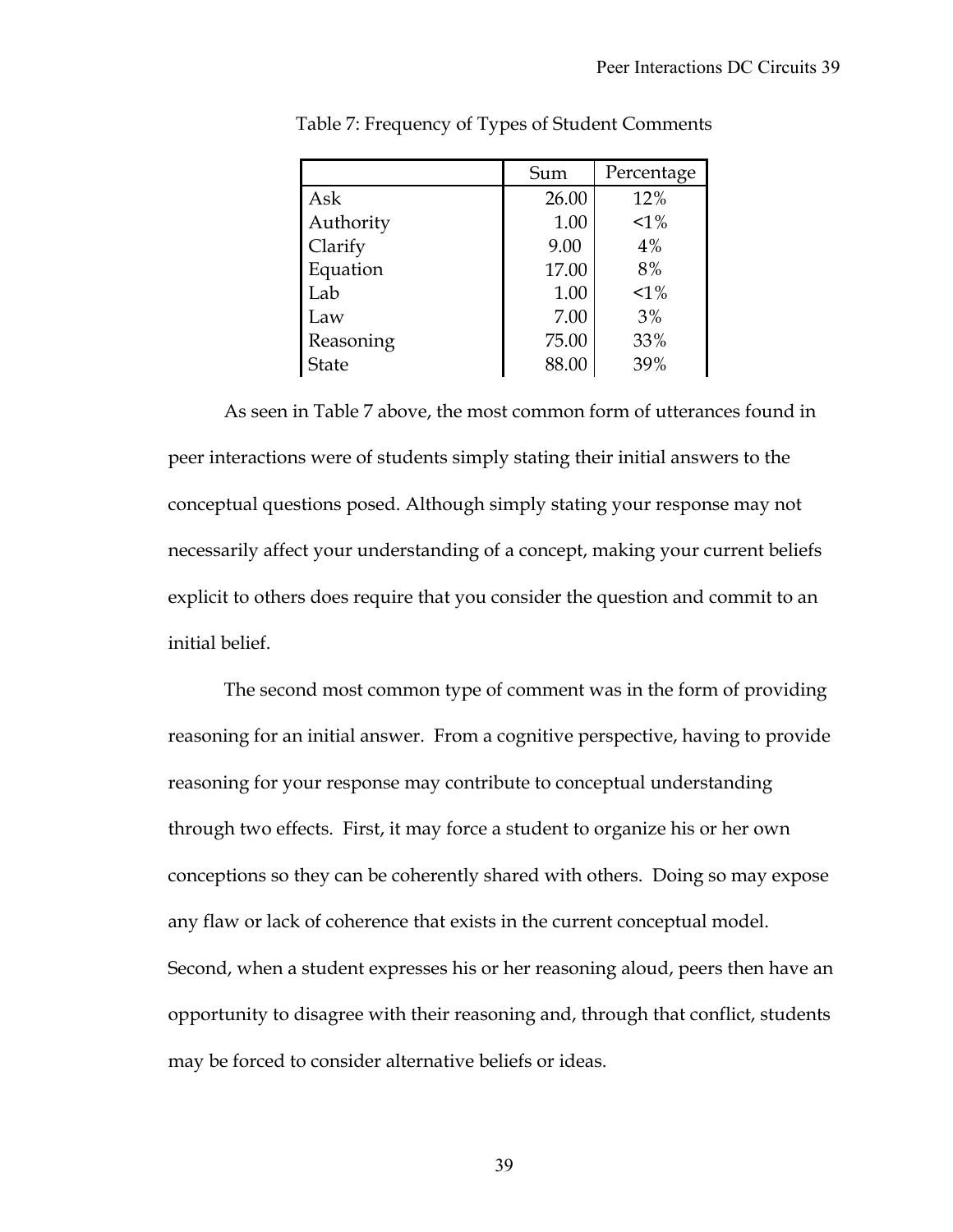Asking questions was the third most common form of utterance, followed by referring to an equation or calculation to justify an answer. The remaining forms of utterance each occurred less than ten times.

 To answer the second part of research question three (*"how do student interactions support improved conceptual understanding?")* the analysis will focus on one of the questions for which there was a significant change in the number of correct responses, post-discussion and for which transcripts of student conversations are available. (Question 10).

 Question 10 assess student understanding of equivalent resistance and Ohm's law. The discussion of question 10, shown below, also resulted in a significant change in correct responses, with ten students answering correctly in the initial polling and seventeen correct in the post-discussion poll.

Figure 7: Question 10:

In which circuit is the current from the battery the greatest? **9 V Q 3** 5 Ω **3** Г  $3\Omega$ ┢ Ω **R S 9 V**  $T = 3 \Omega$ È  $U = 6 \Omega$  $\Box$ **9 V 1. a 2. B s 3.** 

 Although circuit number one has the fewest resistors, circuit number three has the smallest equivalent resistance and, thus, the largest current from the battery. Students' comments while discussing this question were coded as follows: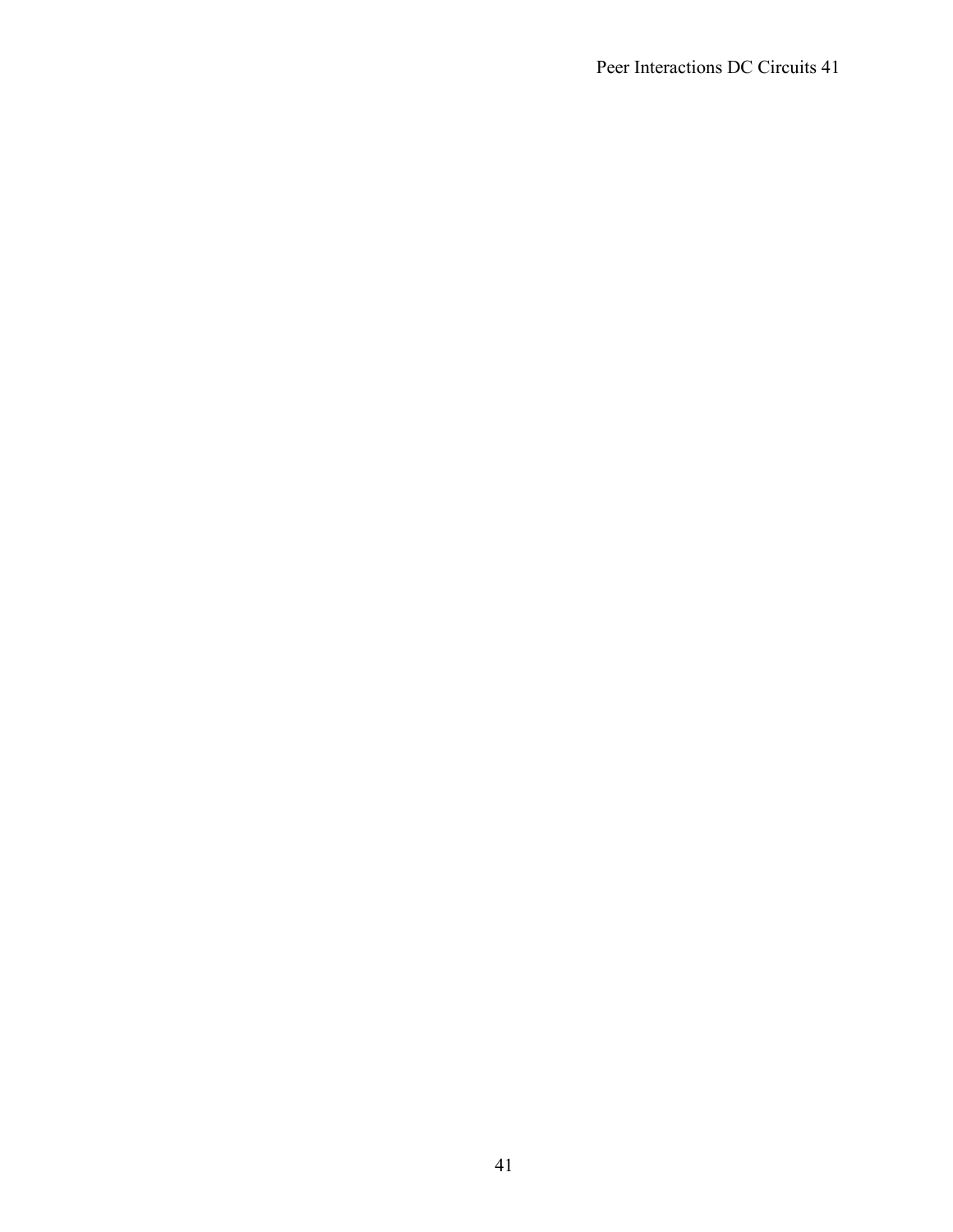|                  | Percentage   | Percentage   |
|------------------|--------------|--------------|
|                  | Distribution | Distribution |
| Type of          | in All       | in Q10       |
| <b>Utterance</b> | Questions    |              |
| Ask              | 12%          | 12%          |
| Authority        |              | $0\%$        |
| Clarify          | 4%           | 2%           |
| Equation         | 8%           | 21%          |
| Lab              |              | $0\%$        |
| Law              | 3%           | $0\%$        |
| Reasoning        | 33%          | 23%          |
| <b>State</b>     | 39%          | 42%          |

Table 8: Student comment codes form Question 10

In this case, students appear to have relied more heavily on equations or

calculations to explain or justify their responses, as we see in Figure 8 below:

Figure 8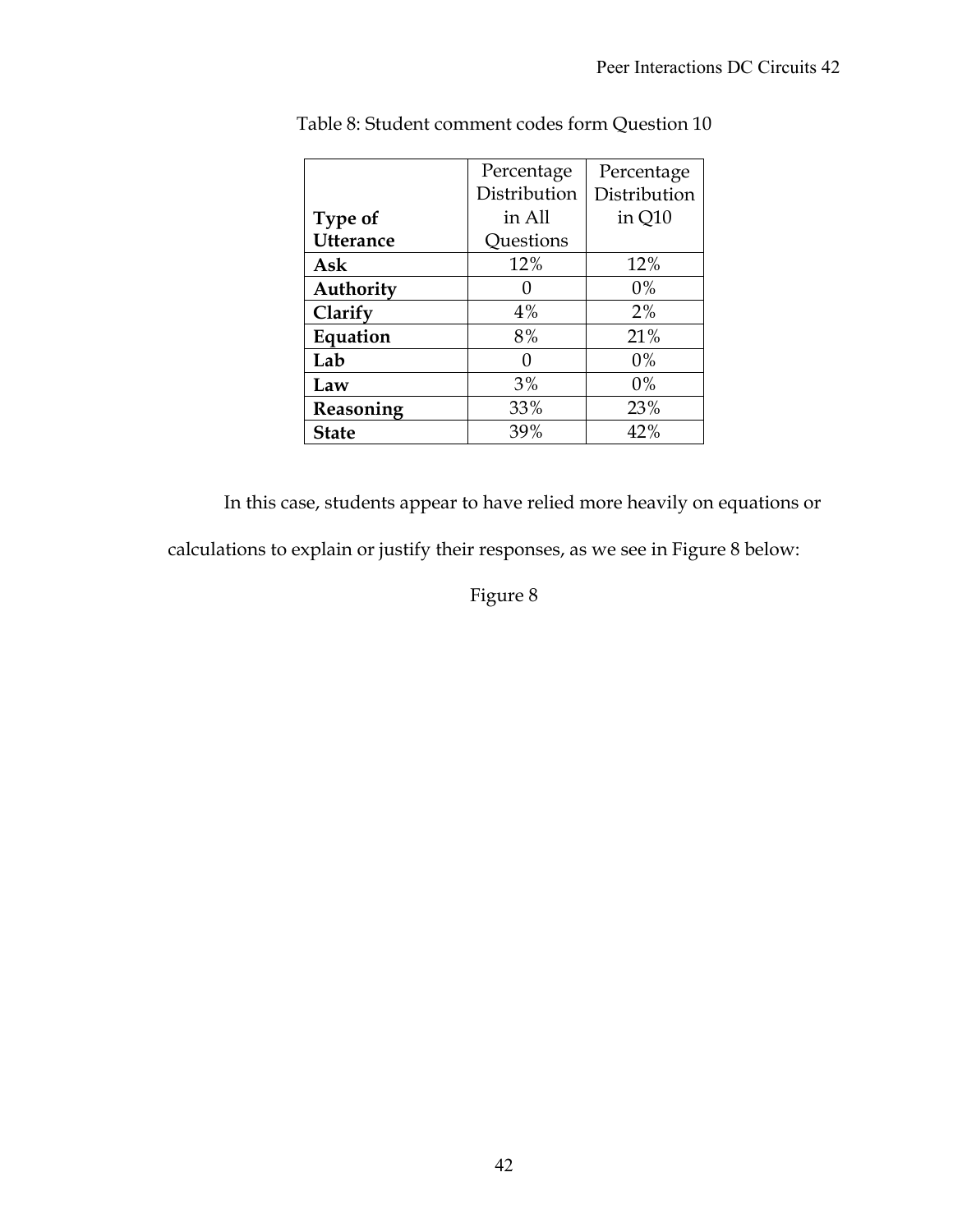

**Types of Student Responses in Discussion of Question 10 v. Overall**

 This reliance on the use of equations or quantitative calculations is understandable given the nature of question 10. Students' ability to utilize that very concrete information may have made their reasoning seem more plausible to peers, as we see in the conversation from group 1:

| Table 9: Group One's Discussion of Question 10 |  |  |  |
|------------------------------------------------|--|--|--|
|------------------------------------------------|--|--|--|

| <b>Student Comment</b>                                                                      | Code         | <b>Notes</b>                                   |
|---------------------------------------------------------------------------------------------|--------------|------------------------------------------------|
| L1: They have the same voltages and the $#3$<br>has the smallest resistance, so the current | Reasoning    | Using Ohm's Law and an<br>understanding of the |
| must be the greatest.                                                                       |              | relative resistances                           |
| L2: Wait - which number?                                                                    | Ask          |                                                |
| L3: #3                                                                                      | <b>State</b> |                                                |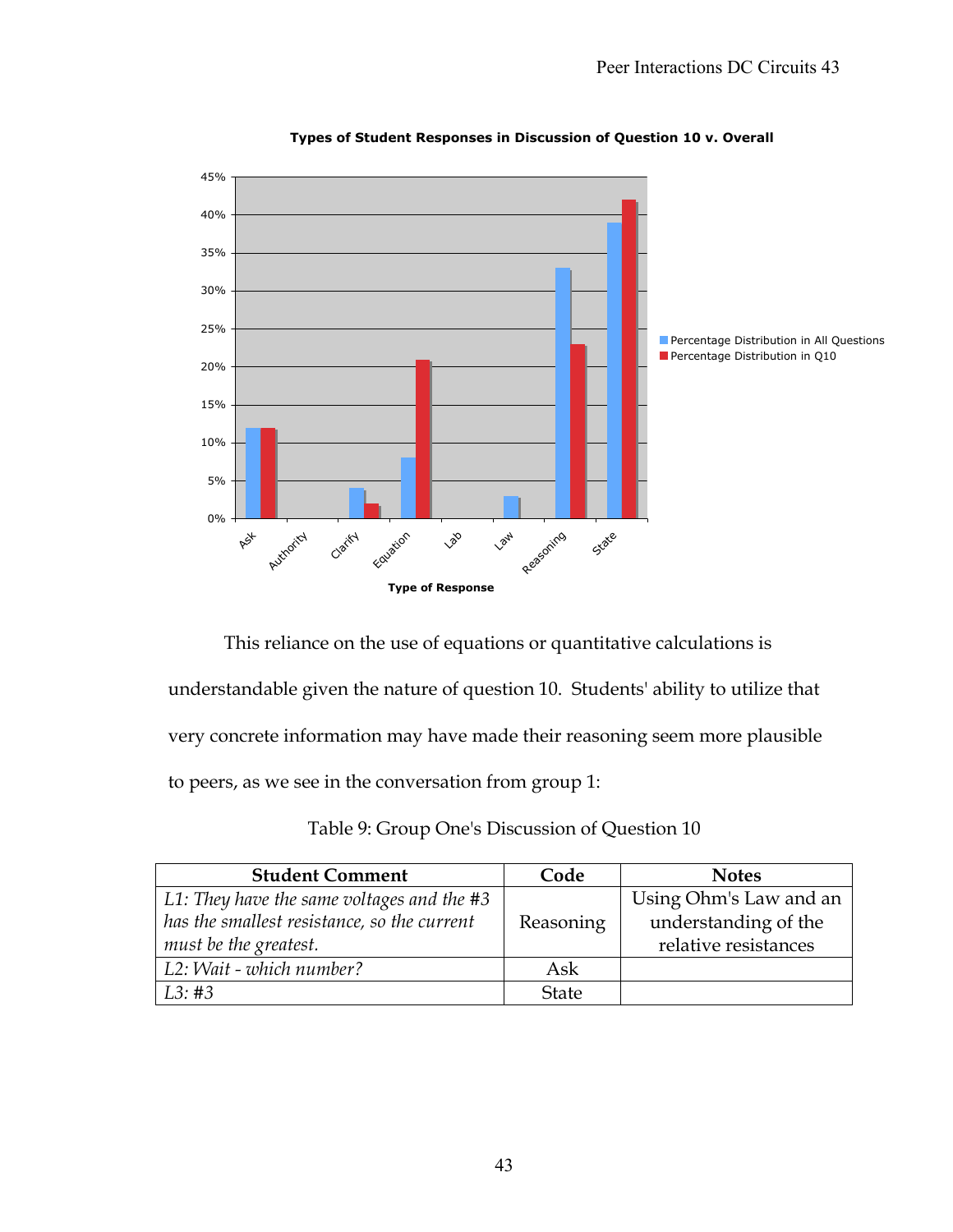| L4: I thought it was $#1$ because the area is<br>the least, so if you have the smallest the<br>area, it's going to be dividing a larger<br>number by a smaller number. | <b>State</b><br>Reasoning | Reference to the formula<br>for resistance, which is<br>inversely proportional to<br>the cross-sectional area of<br>the resistor. Perhaps<br>confusing resistance with<br>current. |
|------------------------------------------------------------------------------------------------------------------------------------------------------------------------|---------------------------|------------------------------------------------------------------------------------------------------------------------------------------------------------------------------------|
| L5: But I don't know -- why did you think<br>#3?                                                                                                                       | Ask                       |                                                                                                                                                                                    |
| L6: Because the resistance in #3 is the<br>smallest -- and the voltage is the same,<br>equals 9 volts.                                                                 | Reasoning                 | Restating comment from<br>L1                                                                                                                                                       |
| L7: You're saying the resistance in #3 is the<br>smallest?                                                                                                             | Ask                       |                                                                                                                                                                                    |
| L8: The resistance in #3 is 2.                                                                                                                                         | Equation                  | Student has calculated<br>the equivalent resistance                                                                                                                                |
| L9: #3 equals 2, and voltage equals 9, so $I$<br>equals $4.5$ A,                                                                                                       | Equation                  | Using Ohm's Law to<br>calculate the flow of<br>current                                                                                                                             |
| L10: But then, isn't it                                                                                                                                                |                           |                                                                                                                                                                                    |
| L11: and $#1$ the resistance is 3.                                                                                                                                     |                           |                                                                                                                                                                                    |
| $L12$ : Oh yeah --                                                                                                                                                     |                           |                                                                                                                                                                                    |

 For group one, initially, one student responded correctly and one student responded incorrectly. After this discussion, both students chose the correct response, and actual calculations of equivalent resistance seem to have supported that change.

For the same question, group 8's conversation reveals a reliance on *both*

qualitative and quantitative reasoning:

Table 10: Group Eight's Discussion of Question 10

| Student<br>_omments_ |  |  |
|----------------------|--|--|
|----------------------|--|--|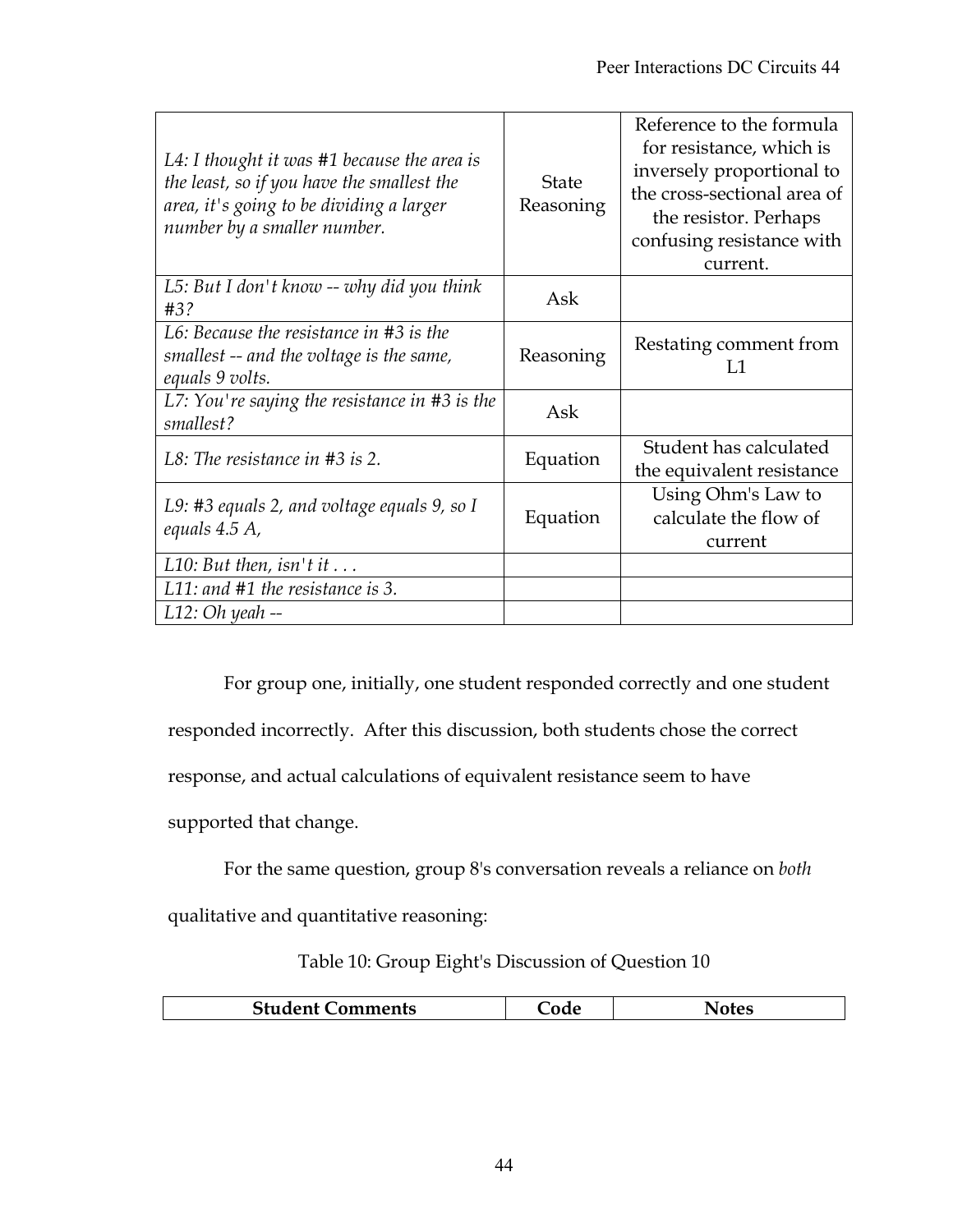| L1: I said it was 3 because that circuit has<br>more area, so the resistance is smaller -<br>more branches, and I also calculated it. | State<br>Reasoning<br>Equation | Student reasons that the<br>effective cross-sectional<br>area of the parallel circuit<br>is larger, lowering its<br>equivalent resistance of<br>that circuit, resulting in a<br>larger current. He/she<br>was able to verify this<br>reasoning<br>mathematically, using the<br>resistance equation and<br>Ohm's law. |
|---------------------------------------------------------------------------------------------------------------------------------------|--------------------------------|----------------------------------------------------------------------------------------------------------------------------------------------------------------------------------------------------------------------------------------------------------------------------------------------------------------------|
| L2: I calculated it.                                                                                                                  | Equation                       |                                                                                                                                                                                                                                                                                                                      |

 The student speaking referred not only to the quantitative calculation (equation) but also to the inversely proportional relationship between cross sectional area and resistance. In the initially poll, two students from group 8 answered correctly and one answered incorrectly. All were correct in the final polling.

Summary: "*What is the nature of student comments, in peer discussions, and how does it support a more expert understanding?"*

 To answer this question, we first examined the types of comments that were typical in peer discussions. Students often began by simply stating their answer (and this comprised the largest number of types of comments made). Next most common were comments in which students provided explicit reasoning for those choices. In doing these two things, students might be required to consider and commit to an answer choice and to organize their thinking in a way that can make it explicit to others. Students sometimes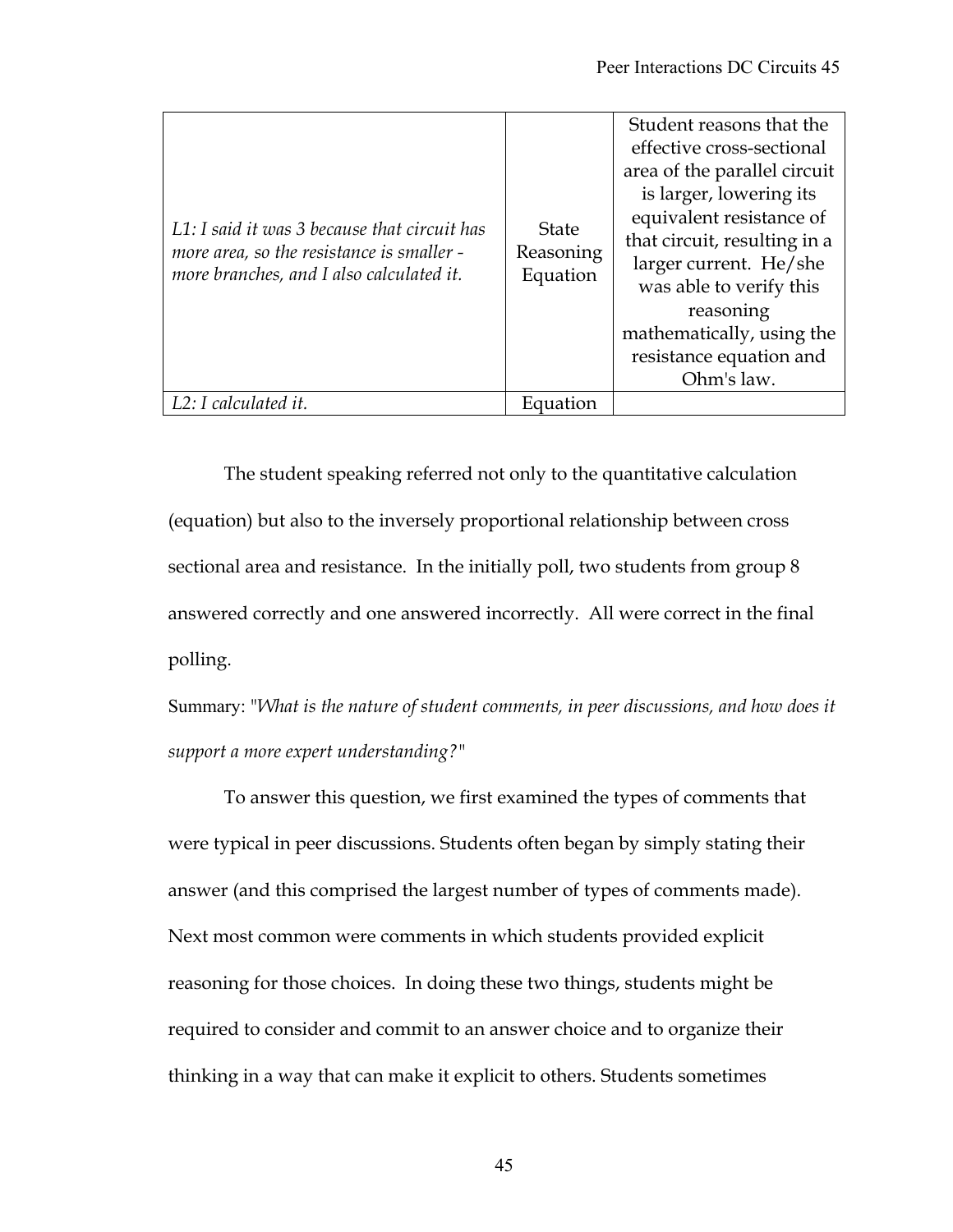attempted to rely on symbolic formulae they had been exposed to through formal instruction to justify their responses. However, in some of those cases, the formulae were incorrectly recalled (See, for example, question 2, group 2, student C's comment: "I was thinking about the equation -- if like resistance is V over the current, but I think I had the equation flipped.")

 Despite these weaknesses, the reliance on symbolic equations or calculations seems to have resulted in at least one of the few cases in which there was a significant increase to the number of correct answers, post-discussion. This is demonstrated in group one's discussion of question 10 where the equivalent resistances were calculated and used, in conjunction with Ohm's law, to justify responses. It was also evident in group 8's discussion of the same question, where a student said:

 "Q10G8 *L1: I said it was 3 because that circuit has more area, so the resistance is smaller - more branches, and I also calculated it."* 

 In this succinct comment, this student reveals an understanding of the inverse relationship between the effective cross-sectional area of a resistor and its resistance, as well as how Ohm's law helps to use that information and reason about current.

Findings from this study would indicate that, although in most cases the number of correct responses to conceptual questions increased after discussion, the increase was rarely significant.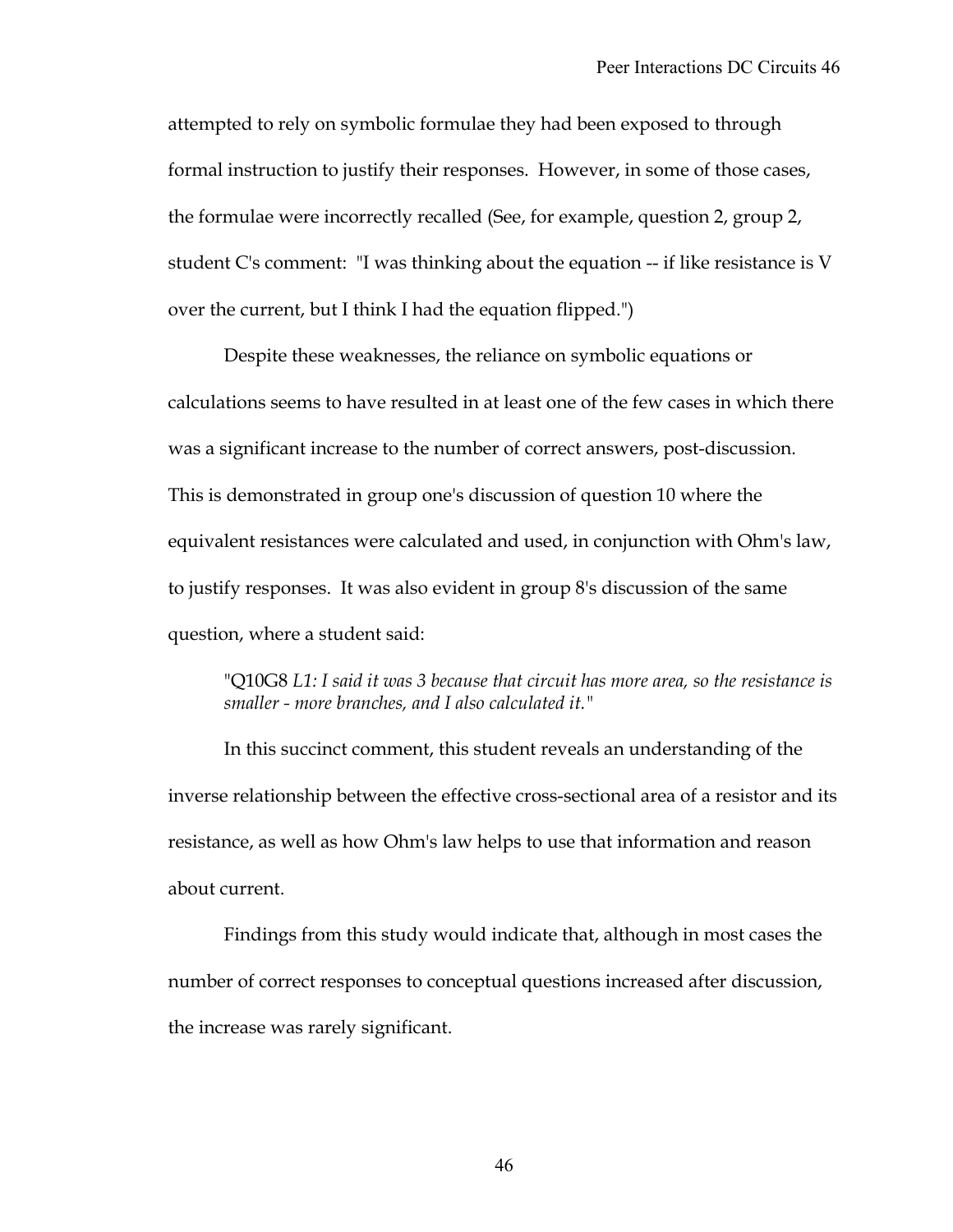#### **Discussion**

Social constructivist theory suggests that knowledge may be coconstructed through social interaction and that language plays a key role in this process. The role of instruction is to provide the "scientific" concept. Students, through their own conceptual work, must develop the spontaneous concept representing their own construction of that new understanding. Physics education research has identified many common misconceptions that students harbor about DC resistive circuits. Research has also reported that peer interactions can be powerful tools to improve conceptual understanding. The hypotheses for this study will be discussed, in order, below:

*Hypothesis 1: Students in the introductory high school course will share many of the common misconceptions about resistive DC circuits identified in the literature.* 

 Students in this study were found to share, at least to some extent, many of the misconceptions about DC resistive circuits that have been identified in the literature. In spite of being afforded an opportunity, most of these misconceptions persisted, in some students, even after discussion.

Some students were found to think sequentially, rather than holistically and for many this misconception persisted after peer discussion. Most, however, did not demonstrate a belief that current is consumed and, for those who did, peer discussions seemed effective, at least in one case, in changing their views.

Some students were initially unable to consider the particular arrangement of resistors, relying on the total number to determine the current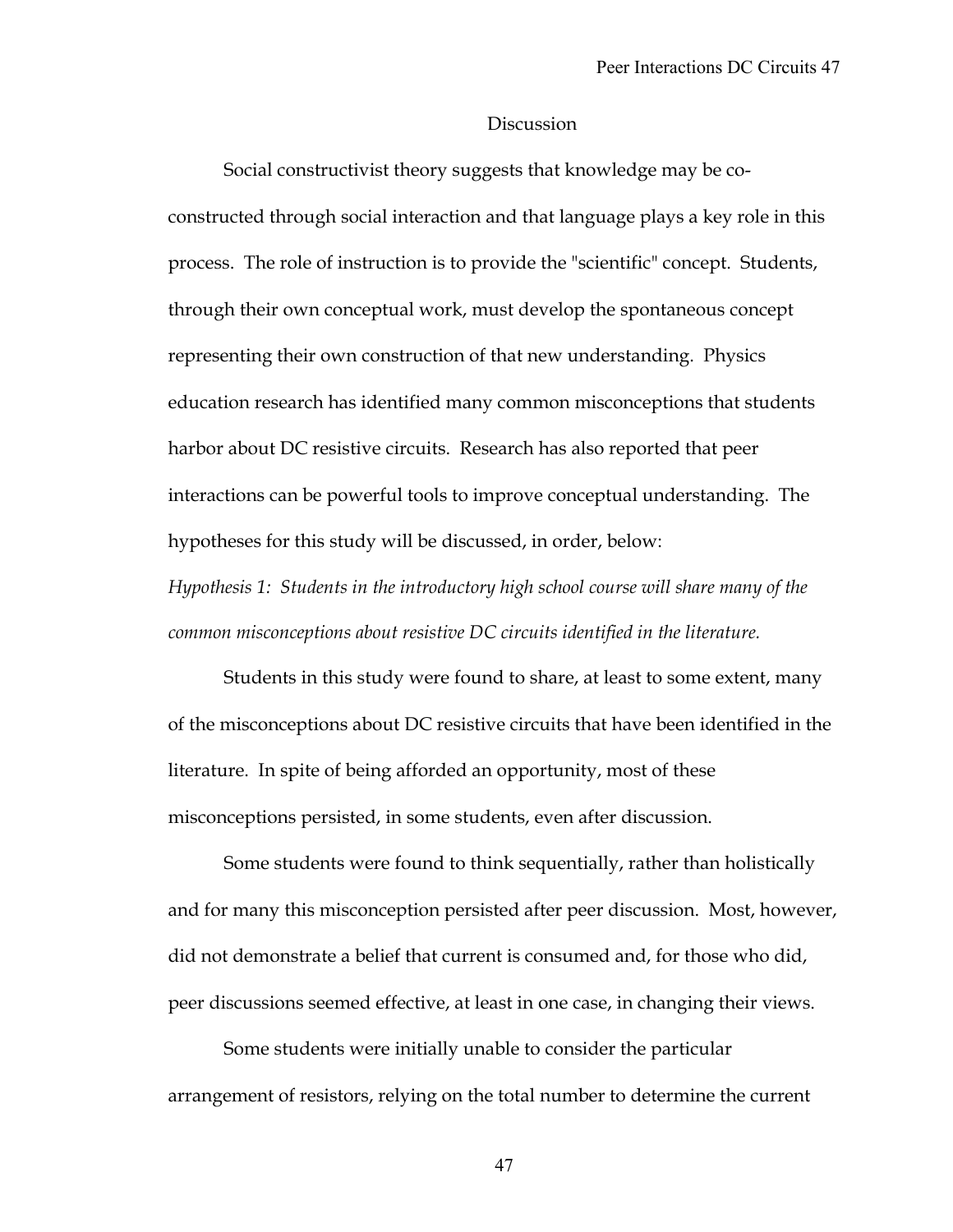that would flow. In some cases, peer discussions were effective in promoting a change to a more expert response.

 One overlying misconception, confusion about the concepts of potential difference, current and resistance, was noted in many transcripts of student dialogues. The inability to clearly articulate the meaning of these concepts and to distinguish between them may underlie many of the more specific misconceptions found.

*Hypothesis 2: The number of correct responses to conceptual questions after discussion with peers will be significantly larger than before discussion.* 

 The study found that, although the overall number of correct responses to conceptual questions significantly increased after discussion, when questions were taken in isolation, for only two questions this change was statistically significant. These were questions 1 and 10, which addressed the tendency to think sequentially, rather than holistically, about circuits and the tendency to consider only the number of elements or branches in a circuit, rather than their particular arrangement.. *Hypothesis 3: There may be identifiable patterns in student comments that seem to support improved conceptual understanding.* 

 The most common types of comments found in student dialogues were in the form of stating an answer and providing the underlying reasoning for that response. Students also asked questions of each other and sometimes relied upon symbolic equations or quantitative calculations to justify their thinking.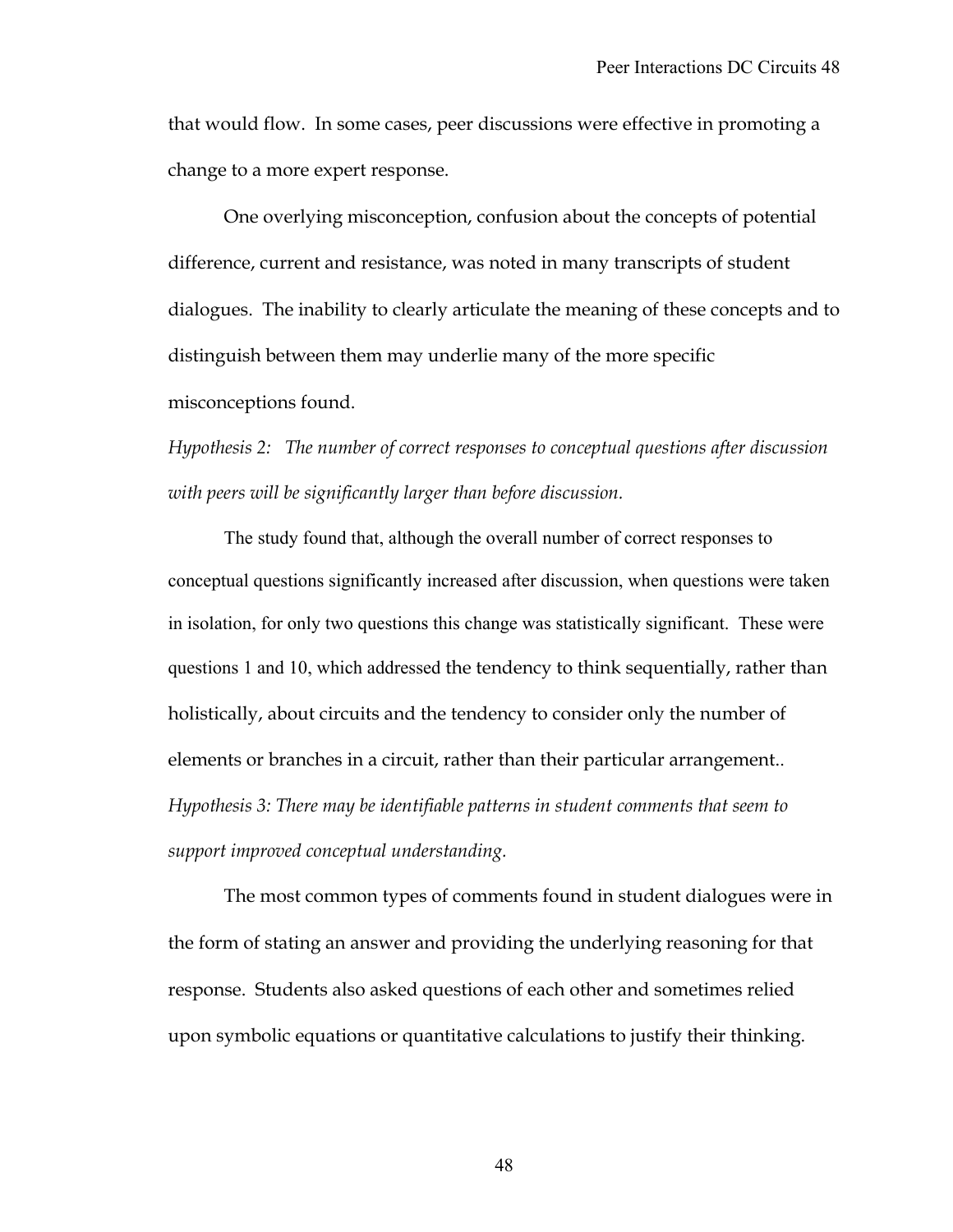They rarely referred to authority (by quoting a teacher) or to lab investigations or demonstrations they had seen in class.

A comparison of the distribution of the types of responses, overall, as compared to the types of responses found in the cases where significant changes occurred did not reveal a clear difference. In one case, a reliance on proportional relationships and quantitative calculations of formulas seemed to provide the type of convincing evidence needed to help peers adopt a more expert response. Implications and Suggestions for Future Research:

 Although the findings in this study were not statistically significant for most of the specific questions asked, the overall results do suggest that collaborative interactions may hold promise in supporting strong conceptual change in the classroom. The current study was limited in duration (four class periods) and conducted in a classroom where such structured peer interactions were not routinely used in instruction. There may be a learning curve for students and, once students come to see the value in conversations with peers, those conversations may be richer and more valued. More research is needed in the use of this instructional mode as a sustained form of teaching and learning, over the course of a semester or year.

 Many of the specific misconceptions in the literature were found to be prevalent and, in some cases, persistent. A larger concern is the fact that students demonstrated confusion among the concepts of resistance, current and potential difference. Unless this issue is successfully addressed, the other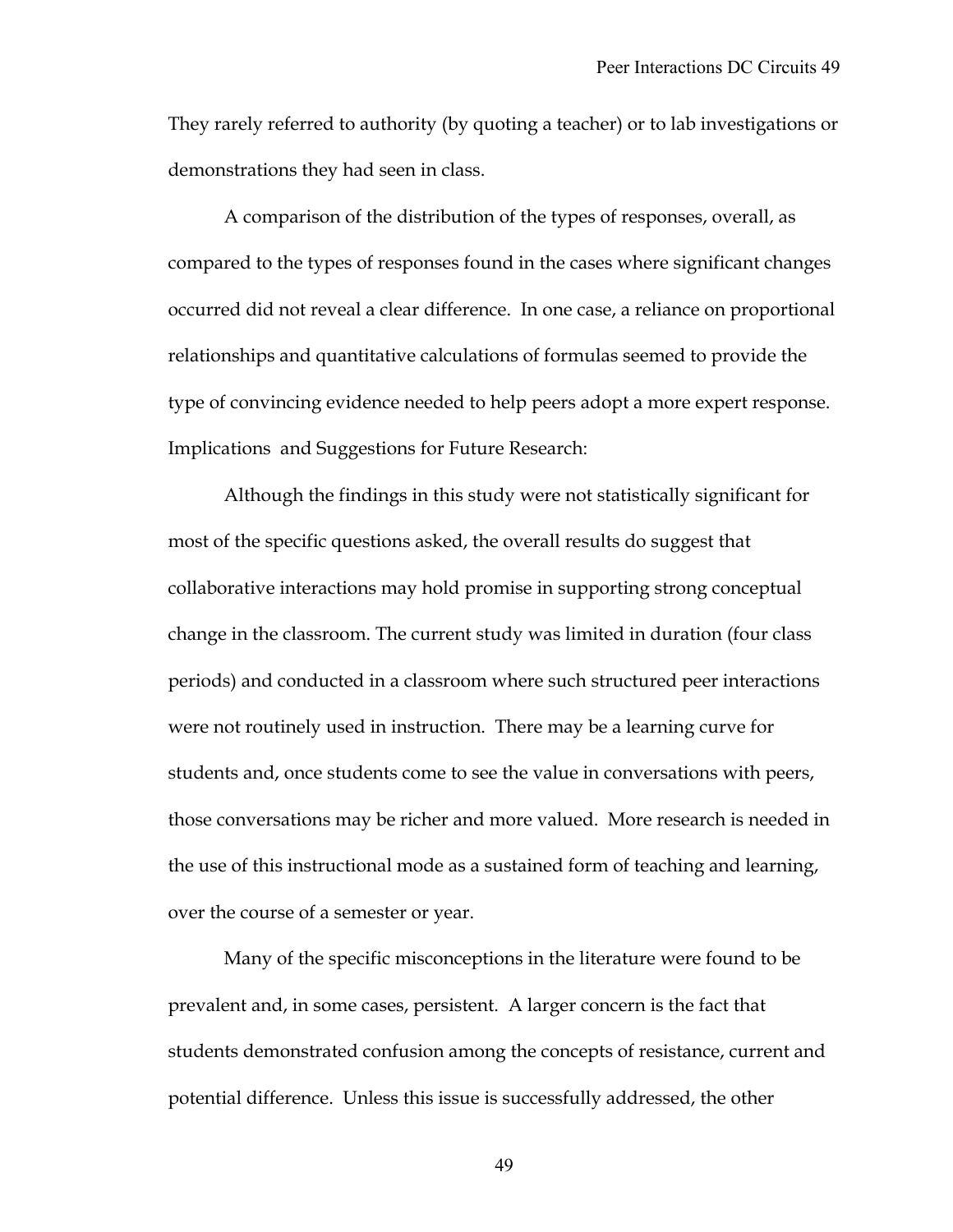misconceptions cannot be dealt with, as students would be working from an incomplete or flawed foundation. Further research is needed in helping students to attain a strong conception of these foundational ideas. A future study might closely examine how often and in what ways students referred to potential difference in discussion, as compared to current and resistance. It may also be helpful to explore that ways in which students describe voltage (as, perhaps, "flowing" or "going through a resistor"). Such a study could point to specific ways in which instruction might support a stronger understanding of these concepts.

 This study examined the types of comments that were typical in peer discussions of conceptual questions about DC resistive circuits. Among the most common types of utterances were: statements of answers, providing the reasoning behind answer choices and raising questions. Other studies have shown these strategies to support knowledge construction in peer collaborative discussions. Chan (2000) pointed to problem recognition, question formulation and explanation as being key to explaining what promotes or hinders knowledge construction in peer collaboration. Chi et al (1994) found that "high explainers" learned more than others who did not participate fully in self-explanations. In a comparison of teacher- and peer-led discussions Hogan et al (2000) found that although teacher-led discussions were generally more efficient, discourse was more varied in peer groups and some of those groups achieved higher levels of understanding as compared to the teacher-led groups.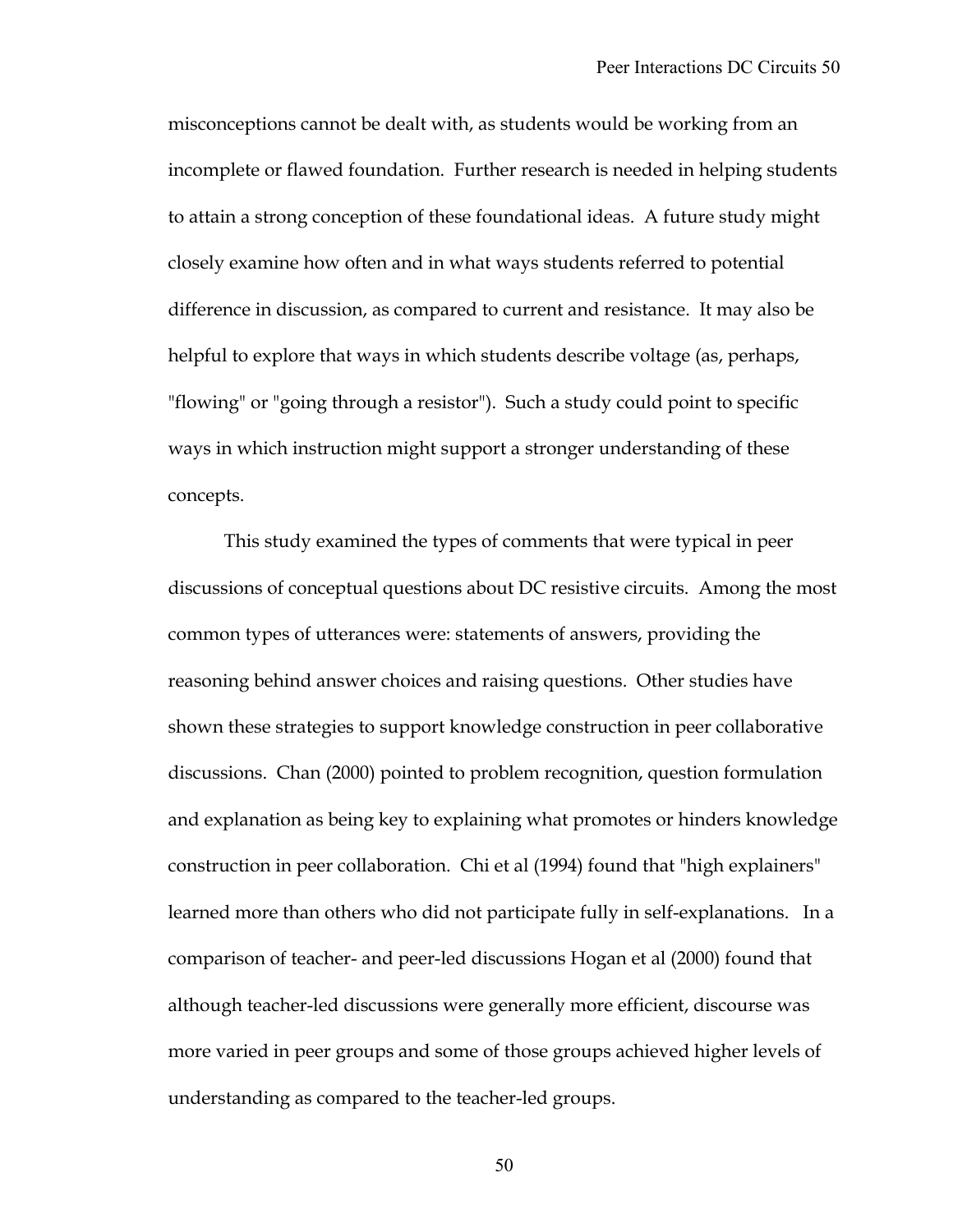In the current study, although some patterns were noted in the types of statements students used to express and support their thinking, the mechanisms of conceptual change remain unclear and the question as to whether students can build knowledge through discussions with peers remains unanswered. A longer-term study, with more interactional data, could provide additional insight. Such a study should focus not only on the types of statements students employ (questions/queries, explanations, elaborations) but also whether these strategies change, over time, as students gain more experience in collaborative knowledge building and whether they result in sustained conceptual change.

 A question remains as to whether increased numbers of correct answers, post-discussion, represent reliably improved understanding. In this study, after the initial polling of each question, a histogram displayed the class consensus. It is possible that, in some cases, students' second responses may have been influenced by the histogram. Without pre- and post-testing data, this question remains open. Future studies should provide pre- and post-testing data in order to determine if the short-term gains reflected in the "clicker" data truly do translate into longer term improved conceptual understanding.

 In summary, students enrolled in introductory physics courses, at the secondary level, may well benefit from regular implementation of peer collaborative methods. These methods provide opportunities for them to state and support their thinking, compare their ideas to those of their peers, elaborate and build on each other's explanations and raise questions that may support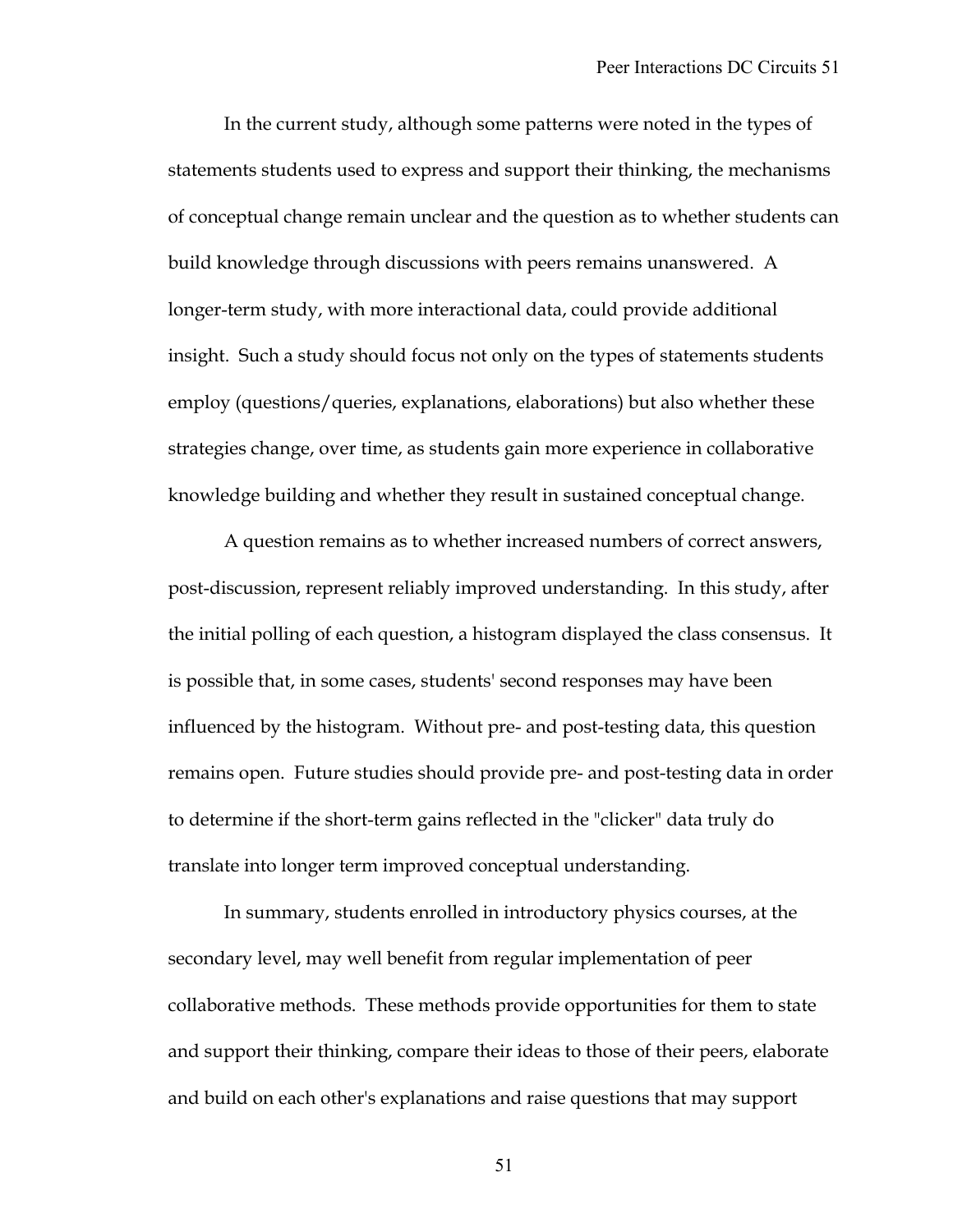improved understanding. A future study, of longer duration, taking a combined quantitative and qualitative approach that includes pre- and post-testing data might provide stronger evidence of the value of this approach.

 Specifically with regard to DC resistive circuits, it seems clear that an inability to distinguish among current, resistance and potential difference may be at the heart of many of the specific misconceptions examined in this study. A study designed to look more closely at this issue might inform how we approach these concepts in the classroom and result in improved overall understanding of DC resistive circuits.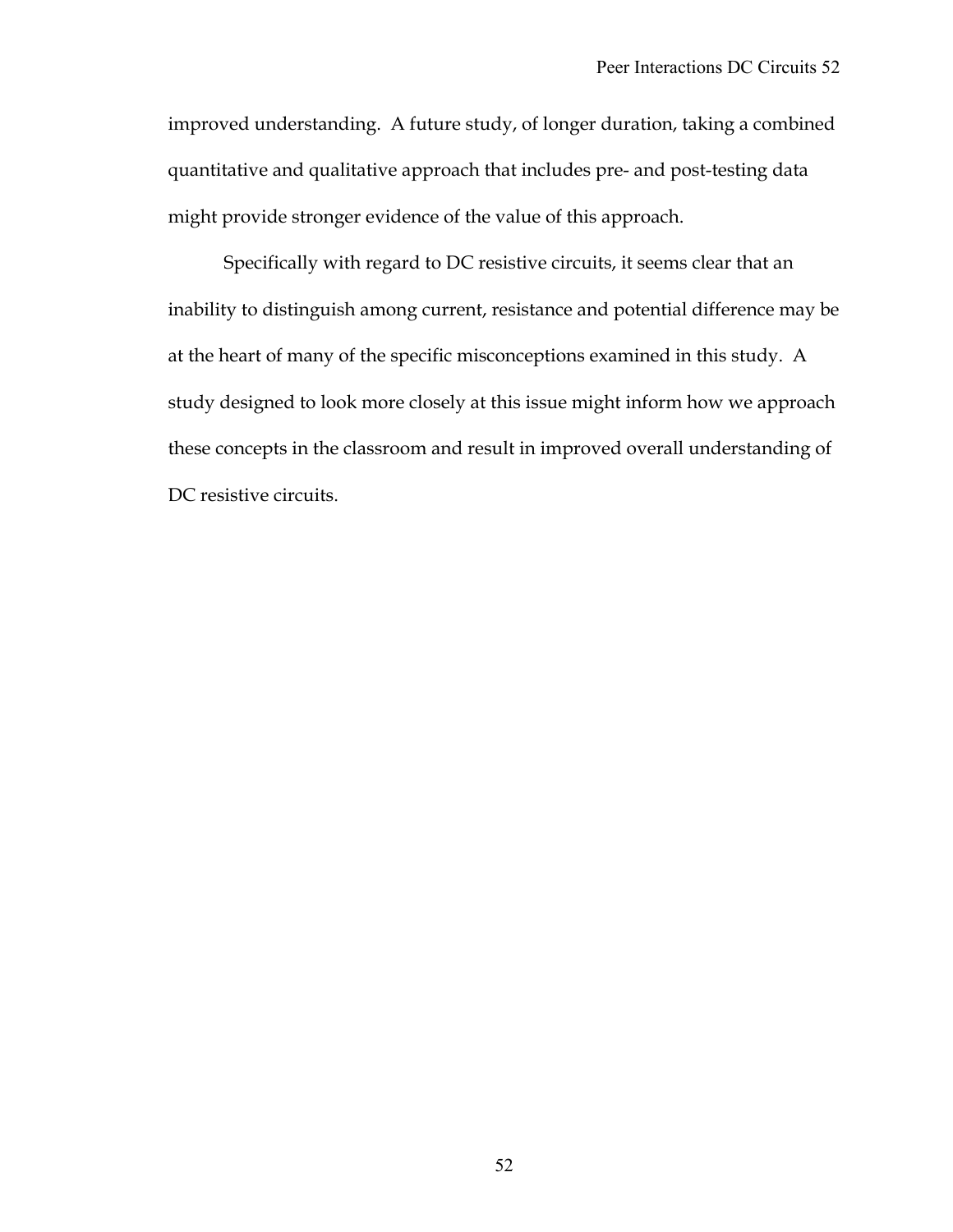# **Appendix A: Conceptual Questions Used With Electronic Polling**

## **Q1 (polled, no conversation recorded)**

Assume bulbs A, B and C are identical. Rate the relative brightness of these bulbs:



## **Q2 (polled & conversation)**

Assume bulbs A and B are identical. What happens to the brightness of bulbs A & B if resistor C is increased?

- 1. A stays the same, B dims
- 2. A dims, B stays the same
- 3. A and B brighten
- 4. A and B dim
- 5. A and B remain the same



## **Q3 (polled, no conversation recorded)**

**Which point in the circuit has the larger current?**

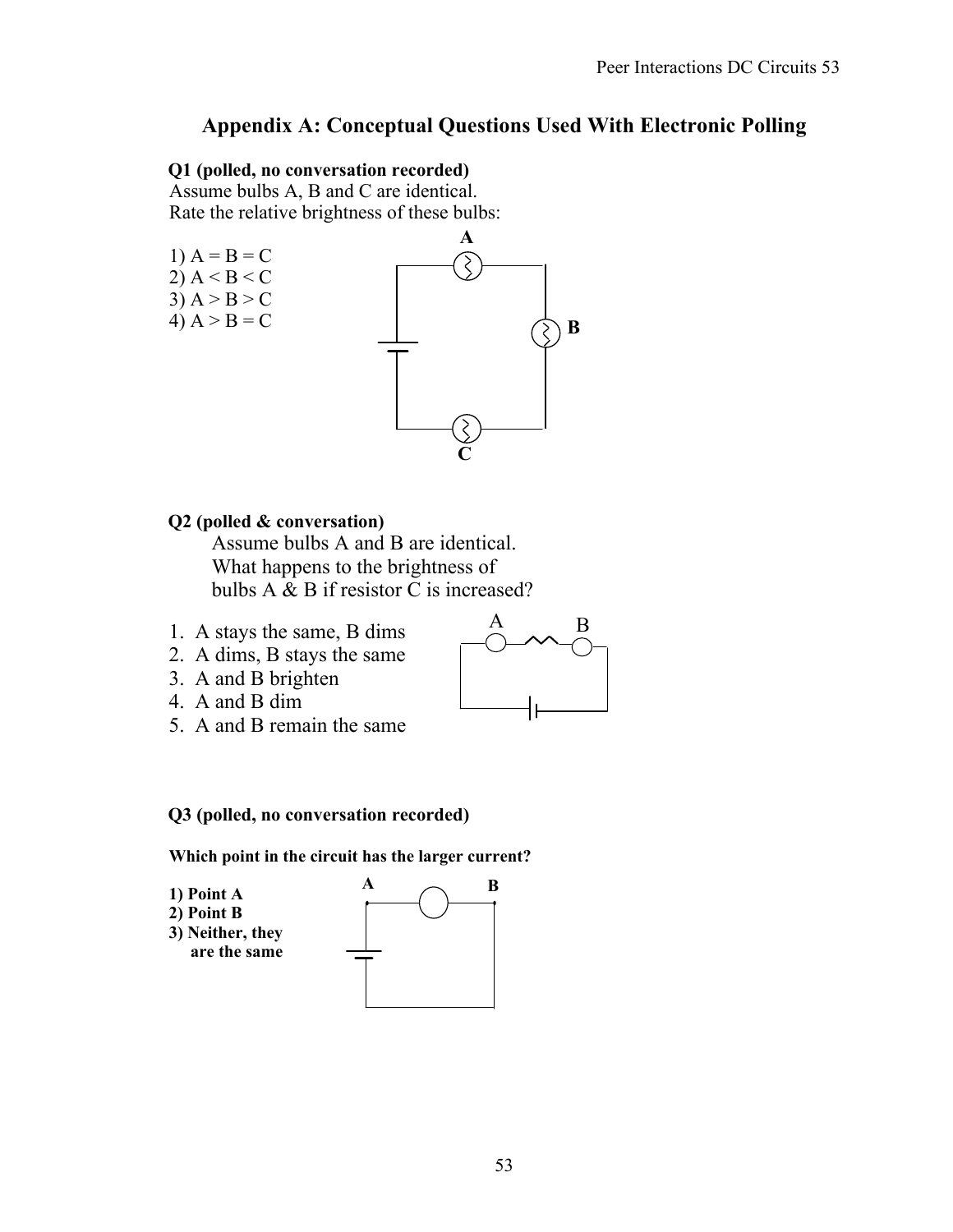# **Q4 (polled & conversation)**

Which of the following circuit diagrams represents a parallel circuit?



# **Q5 (polled & conversation)**

As bulbs are added in parallel to this circuit, bulb # 1 will:

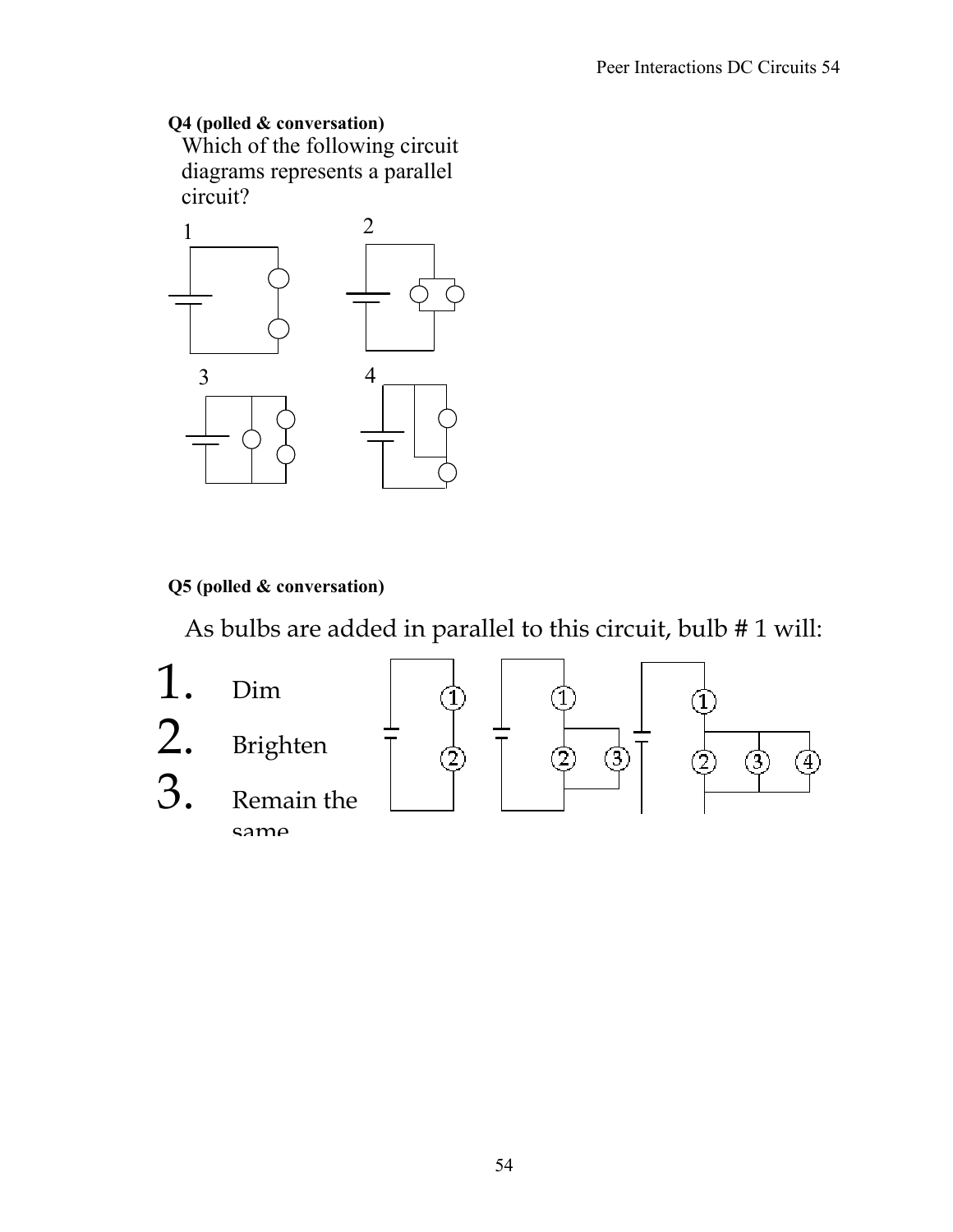#### **Q6 (polled & conversation)**

**Assume the batteries and bulbs are identical in each of the circuits below. Compare the current flowing in R1 to the current flowing in R2 and R3.**

- **1. The current in R1 is smaller that that in R2 and R3**
- **2. The current in R1 is greater than the current in R2 and R3**
- **3. The current in R1 is the same as that in R2 and R3 because the batteries and bulbs are identical**
- **4. Not enough information is given**



### **Q7 (polled & conversation)**

**In the first circuit, there is one resistor and the battery is a 12 V battery. In the second circuit, an additional identical resistor is added. How does that additional resistor affect the potential difference across the first resistor?**

- **1. There is no change. The resistor is the same.**
- **2. The potential difference is greater with two resistors**
- **3. The potential difference is less**
- **4. There is no way to tell how the potential difference is being shared.**

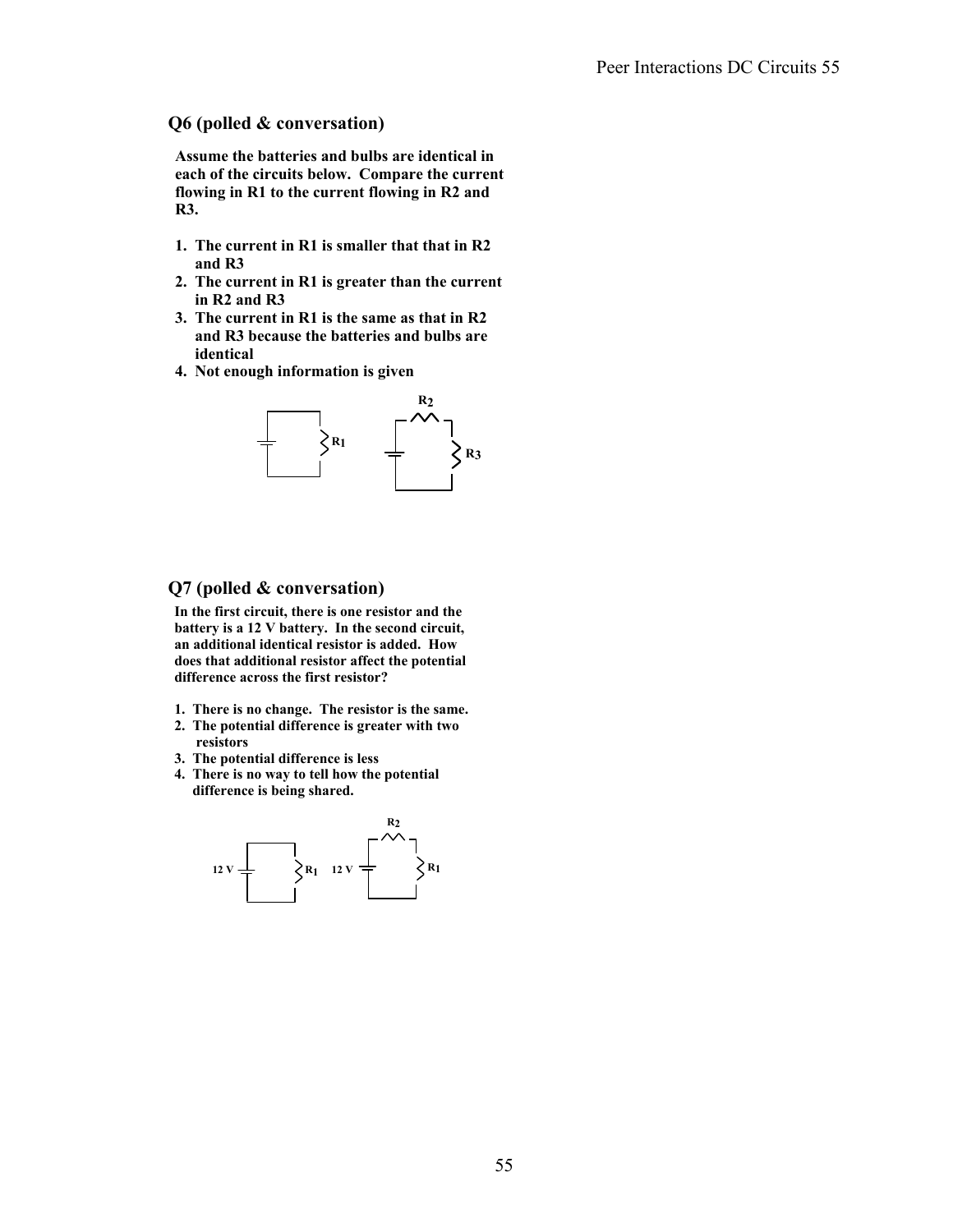## **Q8 (polled, no conversation)**

**In the circuit at right, which of the following describes the current flowing through the bulbs (which are identical)?**

- **1. All bulbs have the same current**
- **2. The current through bulb 1 is the greatest. Bulbs 2 and 3 have equal current which is less than bulb 1. Bulb 4 has the least current.**
- **3. Bulbs 1 and 4 have the same current. Bulbs 2 and 3 have the same current, which is smaller than bulbs 1 and 4.**
- **4. The current through bulbs 2 and 3 are equal. The current through bulb 1 equals the current through bulb 4, and both are less than the current through bulbs 2 and 3.**

**Q9 (polled, no conversation)** 

## **Bulbs 1 and 3 are connected in:**

- **1. Series**
- **2. Parallel**
- **3. Series and Parallel**
- **4. Neither Series nor Parallel**

## **Q10 (polled & conversation)**

In which circuit is the current from the battery the greatest?





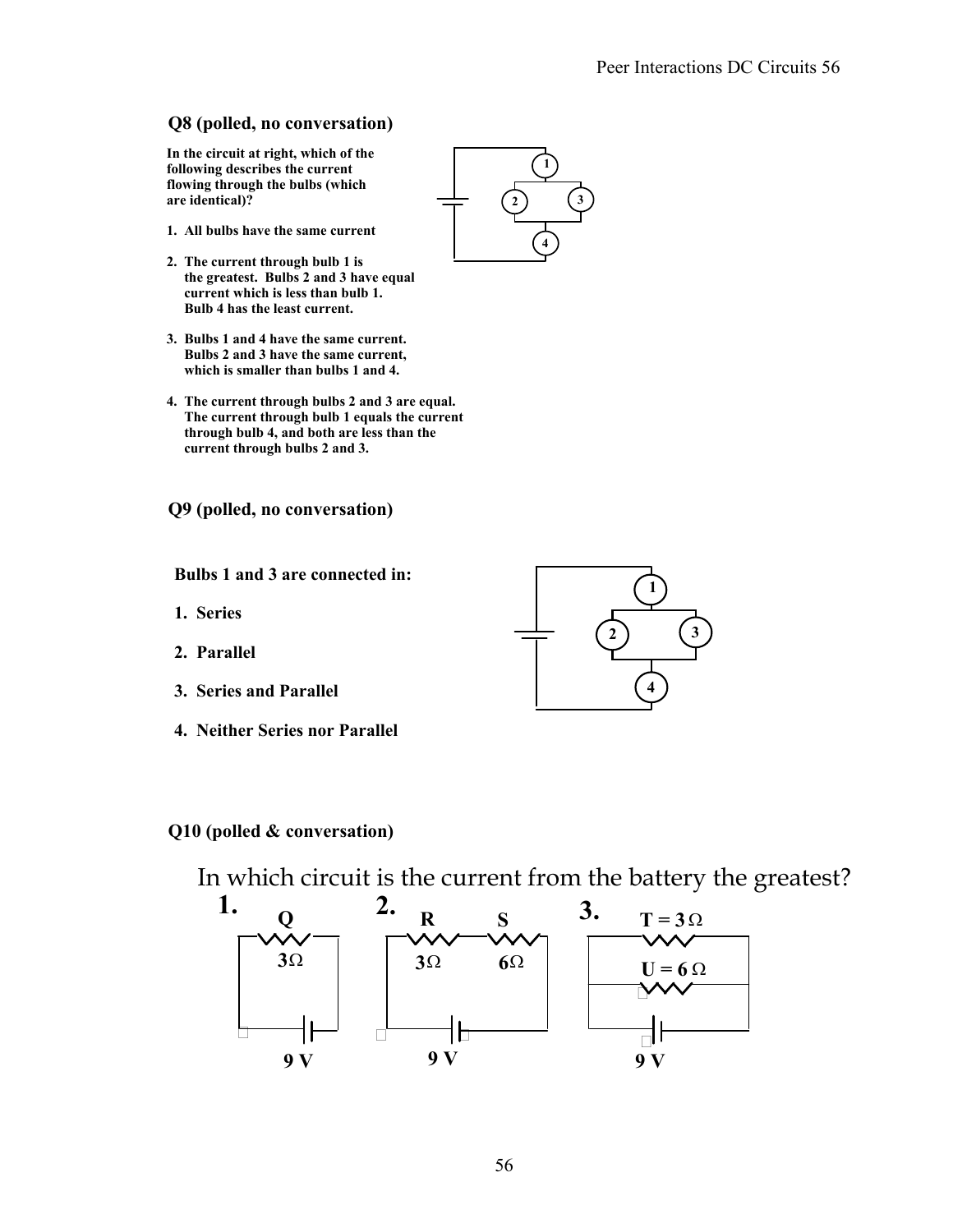# **Q11 (polled & conversation)**

In which resistor is the voltage lost the greatest?



# **Q12 (polled & conversation -- rushed as bell rang mid-question)**

How will the current through S change if the resistance of R increases?

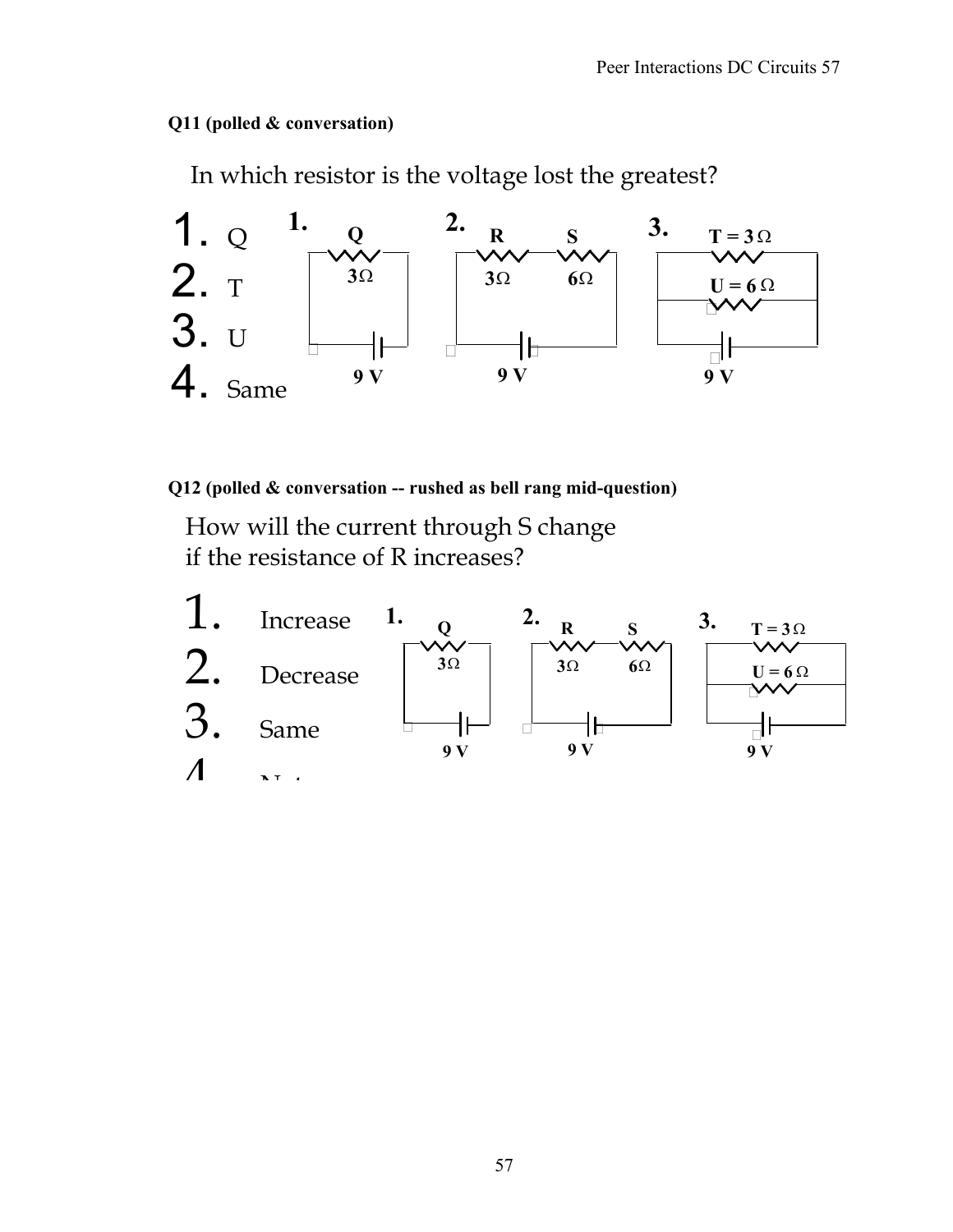## References

- Chan, C., (2000) "Peer Collaboration and discourse patterns in learning from incompatible information", *Instructional Science* 29(6), p. 443-479
- Chi, M., DeLeeuw, N, Chiu, M, Lavancher, C. (1994) "Eliciting Self-Explanations Improves Understanding", *Cognitive Science* 18(3), p. 439-477.
- Crouch, C. & Mazur, E. (2001) "Peer Instruction: Ten years of experience and results", *American Journal of Physics 69*(9), p. 970-977
- Engelhardt, P. & Beichner, R., (2004) "Students' understanding of direct current electrical resistive circuits", *American Journal of Physics, 72*(1), p. 98 - 115)
- Gentner, D. & Gentner, D. (1983) "Flowing Waters of Teeming Crowds: Mental Models of Electricity" in <u>Mental Models</u>, (Gentner, D. & Stevens, A. Eds.), p. 99- 129)
- Hogan, K., Nastasi, B., Pressley, M., (2000) "Discourse Patterns and Collaborative Scientific Reasoning in Peer and Teacher-Guided Discussions", *Cognition and Instruction* 17(4), p. 379-432
- Halloun, I. & Hestenes, D.(1985), "The initial knowledge state of college physics students", *American Journal of Physics, 53*(11), p. 1043 - 1055.

McDermott, L. & Shaffer, P. (1992), "Research as a guide for curriculum development: An example from introductory electricity. Part I: Investigation of student understanding", *American Journal of Physics, 60*(11), p. 994-1002

McDermott, L. & Shaffer, P. (1992), "Research as a guide for curriculum development: An example from introductory electricity. Part II: Investigation of student understanding", *American Journal of Physics, 60*(11),

p. 1003-1013

Meltzer, D. & Manivannan, K. (2002), "Transforming the lecture hall environment: The fully interactive lecture., *American Journal of Physics, 70*(6), p. 639 - 654.

 Palincsar, A. (1998). Social Constructivist Perspectives on Teaching and Learning.

*Annual Review of Psychology, 49*, 345-375.